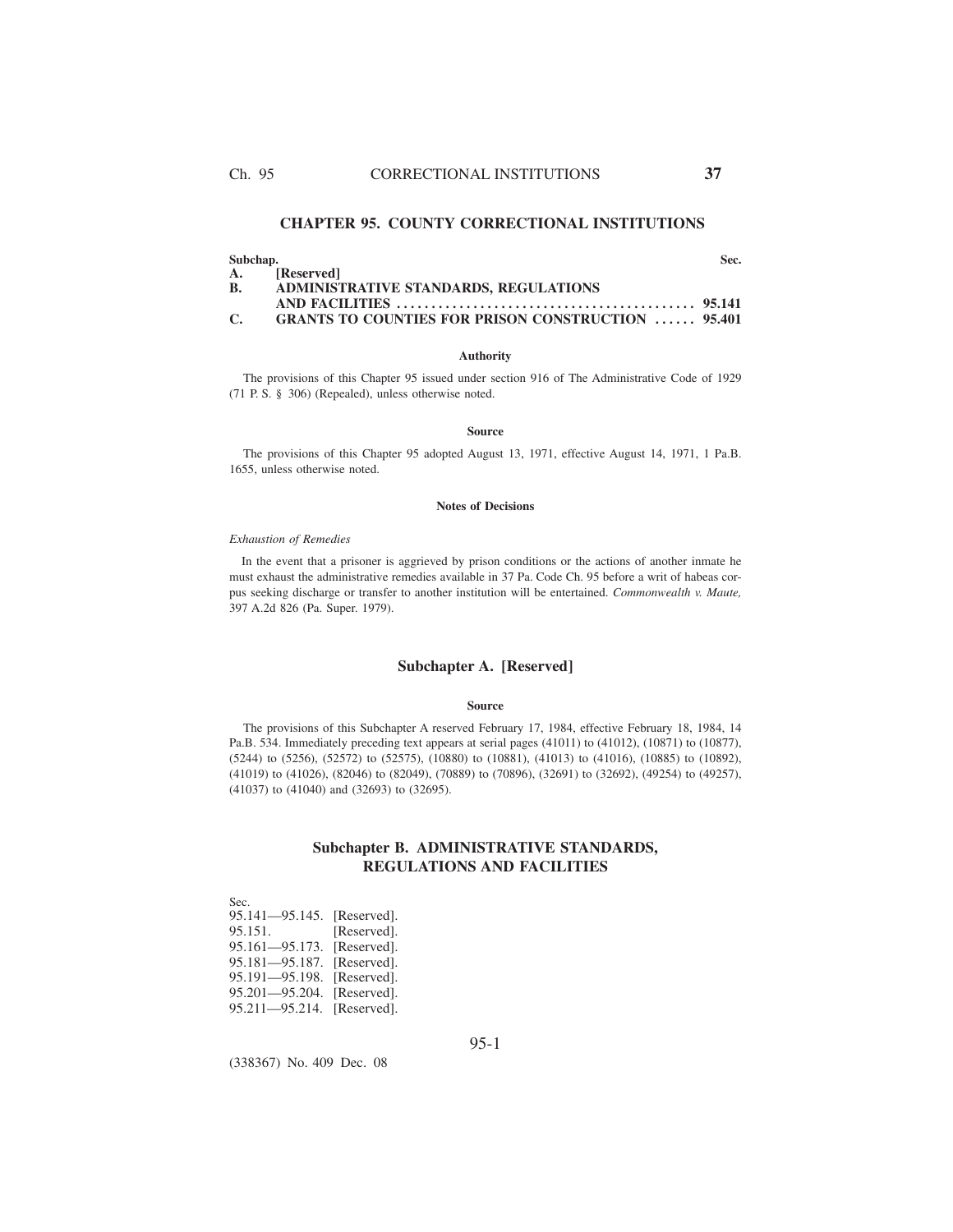# **COUNTY JAILS**

- 95.220. Purpose.
- 95.220a. Definitions.
- 95.220b. Scope.
- 95.221. Personnel.<br>95.222. Admission
- 95.222. Admission and release.<br>95.223. Orientation.
- 95.223. Orientation.<br>95.224. Inmate rules
- Inmate rules and staff procedures.
- 95.225. Classification.<br>95.226. Housing.
- 95.226. Housing.<br>95.227. [Reserve
- 95.227. [Reserved].<br>95.228. Clothing.
- 95.228. Clothing.<br>95.229. Bedding. Bedding.
- 
- 95.230. Food service.<br>95.231. Personal hygi
- 95.231. Personal hygiene.<br>95.232. Medical and healt
- 95.232. Medical and health services.<br>95.233. Visiting.
- Visiting.
- 95.233a. Telephone communication.
- 95.234. Inmate mail privileges.<br>95.235. Work programs.
- 95.235. Work programs.<br>95.236. Access to legal
- 95.236. Access to legal resources.<br>95.237. Religion.
- Religion.
- 95.238. Recreation.<br>95.239. Commissar
- 95.239. Commissary and other funds.<br>95.240. Inmate disciplinary procedure
- 95.240. Inmate disciplinary procedures.<br>95.241. Security.
- 95.241. Security.<br>95.242. Statistica
- Statistical/informational reporting.
- 95.243. Treatment services.<br>95.244. [Reserved].
- 95.244. [Reserved].<br>95.245. Incoming p
- 95.245. Incoming publications.<br>95.246. Investigations; deaths a
- 95.246. Investigations; deaths and sexual assaults/allegations.
- 95.247. Notification.<br>95.248. Sanitation, n
- 95.248. Sanitation, maintenance and safety.<br>95.301. [Reserved].
- 95.301. [Reserved].<br>95.302. [Reserved].
- 95.302. [Reserved].<br>95.303. [Reserved].
- [Reserved].

# **§§ 95.141—95.145. [Reserved].**

### **Source**

The provisions of these §§ 95.141—95.145 amended December 1, 1972, effective December 2, 1972, 2 Pa.B. 2263; reserved February 17, 1984, effective February 18, 1984, 14 Pa.B. 534. Immediately preceding text appears at serial pages (16854) and (10949).

## **§ 95.151. [Reserved].**

## **Source**

The provisions of this § 95.151 reserved February 17, 1984, effective February 18, 1984, 14 Pa.B. 534. Immediately preceding text appears at serial page (10949).

95-2

(338368) No. 409 Dec. 08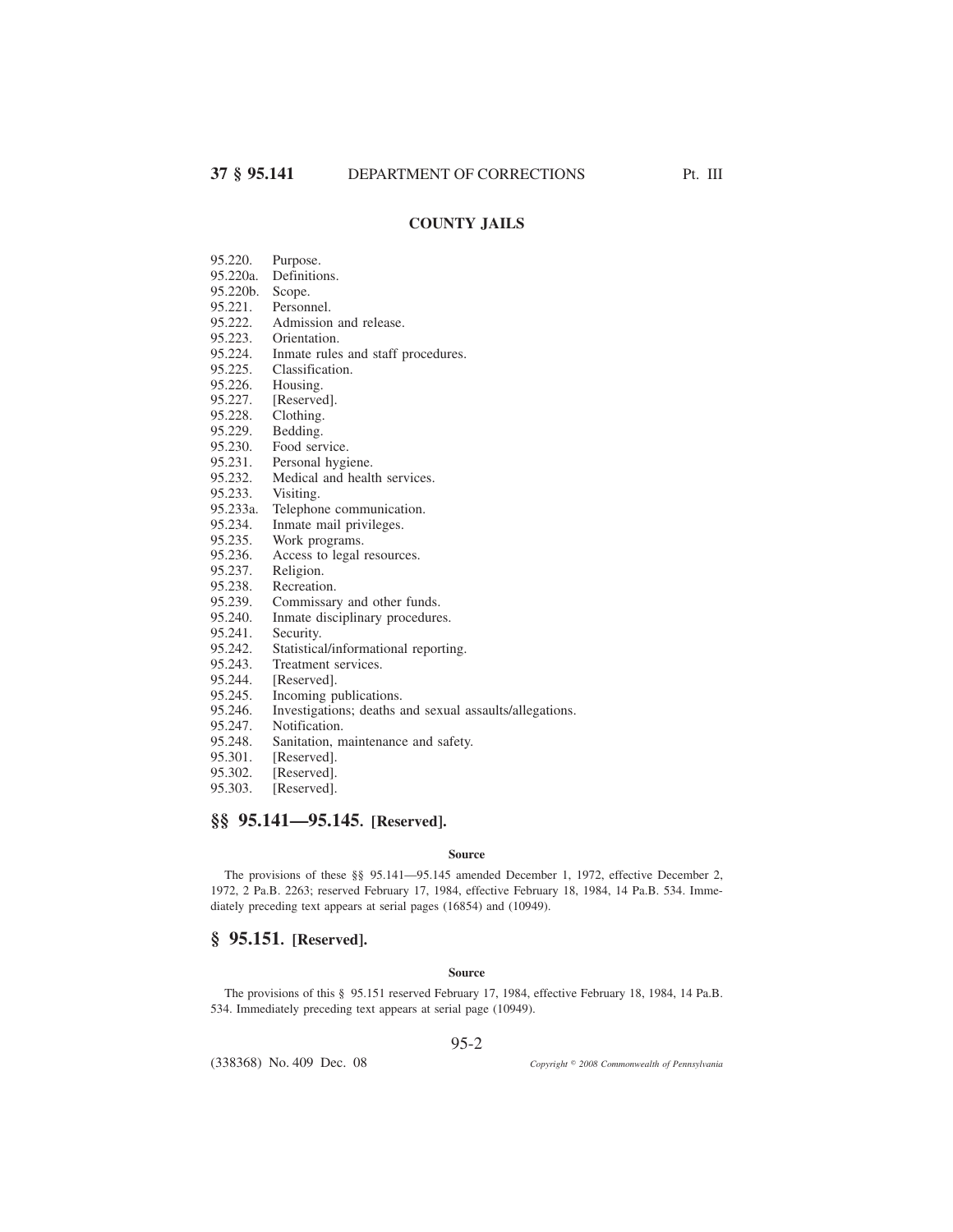# **§§ 95.161—95.173. [Reserved].**

## **Source**

The provisions of these §§ 95.161—95.173 reserved February 17, 1984, effective February 18, 1984, 14 Pa.B. 534. Immediately preceding text appears at serial pages (10949) to (10956).

# **§§ 95.181—95.187. [Reserved].**

#### **Source**

The provisions of these §§ 95.181—95.187 reserved February 17, 1984, effective February 18, 1984, 14 Pa.B. 534. Immediately preceding text appears at serial pages (10957) to (10960).

# **§§ 95.191—95.198. [Reserved].**

#### **Source**

The provisions of these §§ 95.191—95.198 reserved February 17, 1984, effective February 18, 1984, 14 Pa.B. 534, unless otherwise noted. Immediately preceding text appears at serial pages (10960) to (10964).

## **§§ 95.201—95.204. [Reserved].**

#### **Source**

The provisions of these §§ 95.201—95.204 reserved February 17, 1984, effective February 18, 1984, 14 Pa.B. 534, unless otherwise noted. Immediately preceding text appears at serial pages (10964) to (10965).

# **§§ 95.211—95.214. [Reserved].**

## **Source**

The provisions of these §§ 95.211—95.214 reserved February 17, 1984, effective February 18, 1984, 14 Pa.B. 534, unless otherwise noted. Immediately preceding text appears at serial pages (10965) to (10966), and (41041) to (41042).

# **COUNTY JAILS**

## **§ 95.220. Purpose.**

This subchapter is designed to encourage county prisons to develop and utilize local policies and procedures that are in keeping with existing State law and recognized professional standards for all sections addressed in this chapter.

## **Authority**

The provisions of this § 95.220 issued under section 506 of The Administrative Code of 1929 (71 P. S. § 186).

### **Source**

The provisions of this § 95.220 adopted February 18, 2000, effective February 19, 2000, 30 Pa.B. 866.

(338369) No. 409 Dec. 08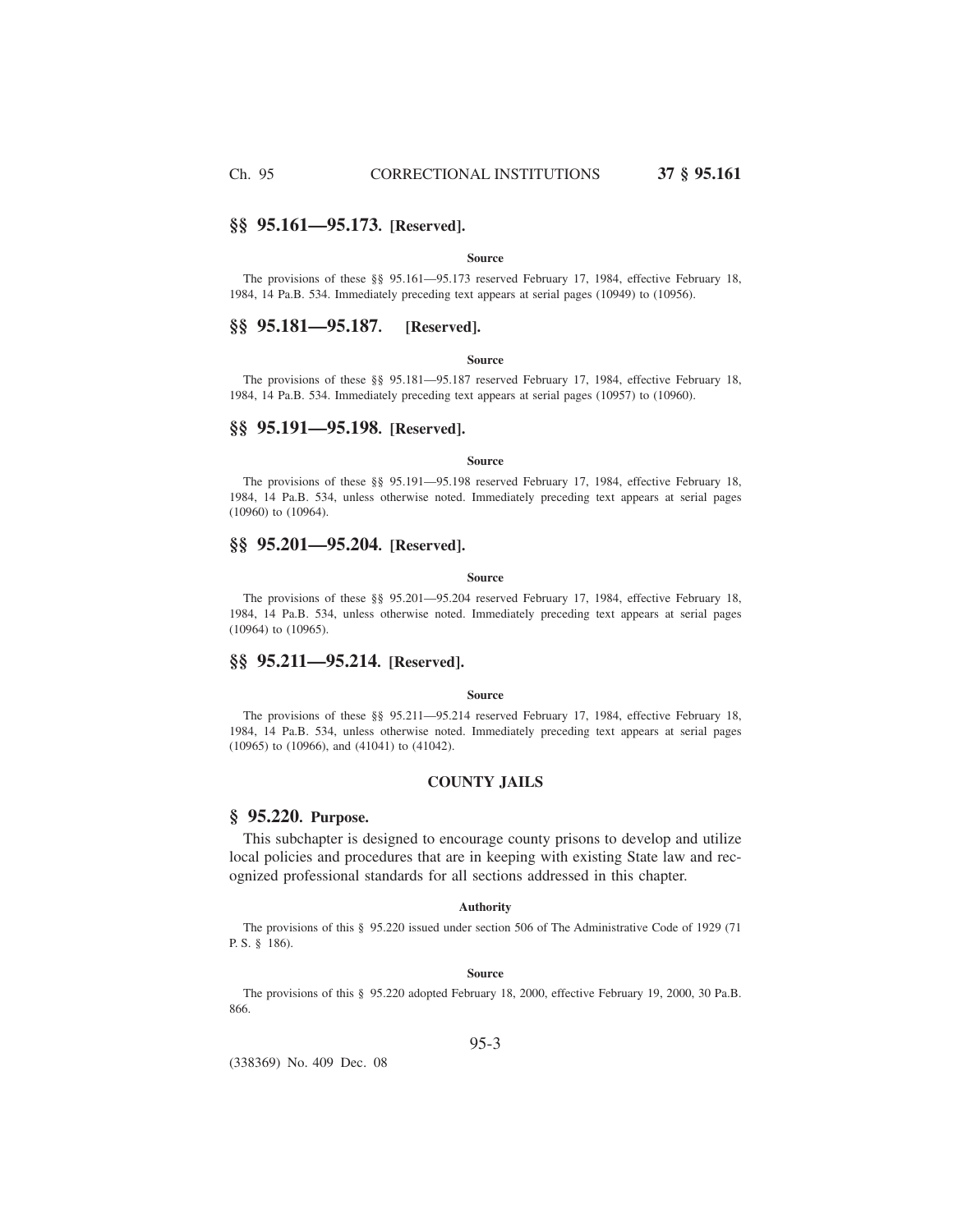The following words and terms, when used in this subchapter, have the following meanings, unless the context clearly indicates otherwise:

*Alcohol and other drugs treatment*—A treatment service designed to address the impact and ramifications of use or abuse of alcohol and other drugs so as to prevent illegal or destructive conduct and avoid addiction.

*Alternative menu*—Meal plans that are prepared and served as an alternative to the regular meal plan.

*Bed capacity*—The number of beds that a prison may utilize consistent with the American Correctional Association's ''Standards for Adult Local Detention Facilities'' on unencumbered space and that are only utilized in areas approved for residential occupancy by the Department of Labor and Industry or local code authority.

*Classification*—A process for determining an inmate's needs and requirements and for assigning the inmate to appropriate housing units and programs according to the inmate's needs and existing resources.

*Code of conduct and ethics*—A set of rules describing acceptable standards of conduct for all prison staff.

*Community resources*—Human service agencies, service clubs, citizen interest groups, self-help groups and individual citizen volunteers that offer services, facilities or other functions that assist inmates.

*Compensation*—Incentives such as monetary compensation, extra privileges, good time credits, credit toward applicable fines and costs or other items of value that are given for inmate participation in a work program.

*Contact visitation*—A program inside or outside the prison that permits inmates to visit with designated persons without obstacles or barriers to physical contact.

*Contraband*—An item possessed by an individual or found within the prison that is prohibited by law or expressly prohibited by those legally charged with the administration and operation of the prison.

*Counseling*—A treatment service using planned interpersonal relationships to promote social adjustment and provide opportunities to express feelings verbally with the goal of resolving the individual's problems.

*Department*—The Department of Corrections of the Commonwealth.

*Education*—A treatment service using formal academic education or a vocational training activity designed to improve knowledge or employment capability, or both.

*Financial audit*—An examination of prison records or accounts to check their accuracy conducted by persons not directly involved in the creation and maintenance of these records or accounts.

*First aid*—Care for a condition that requires immediate assistance from an individual trained in first aid care and the use of the prison's first aid kits.

95-4

(338370) No. 409 Dec. 08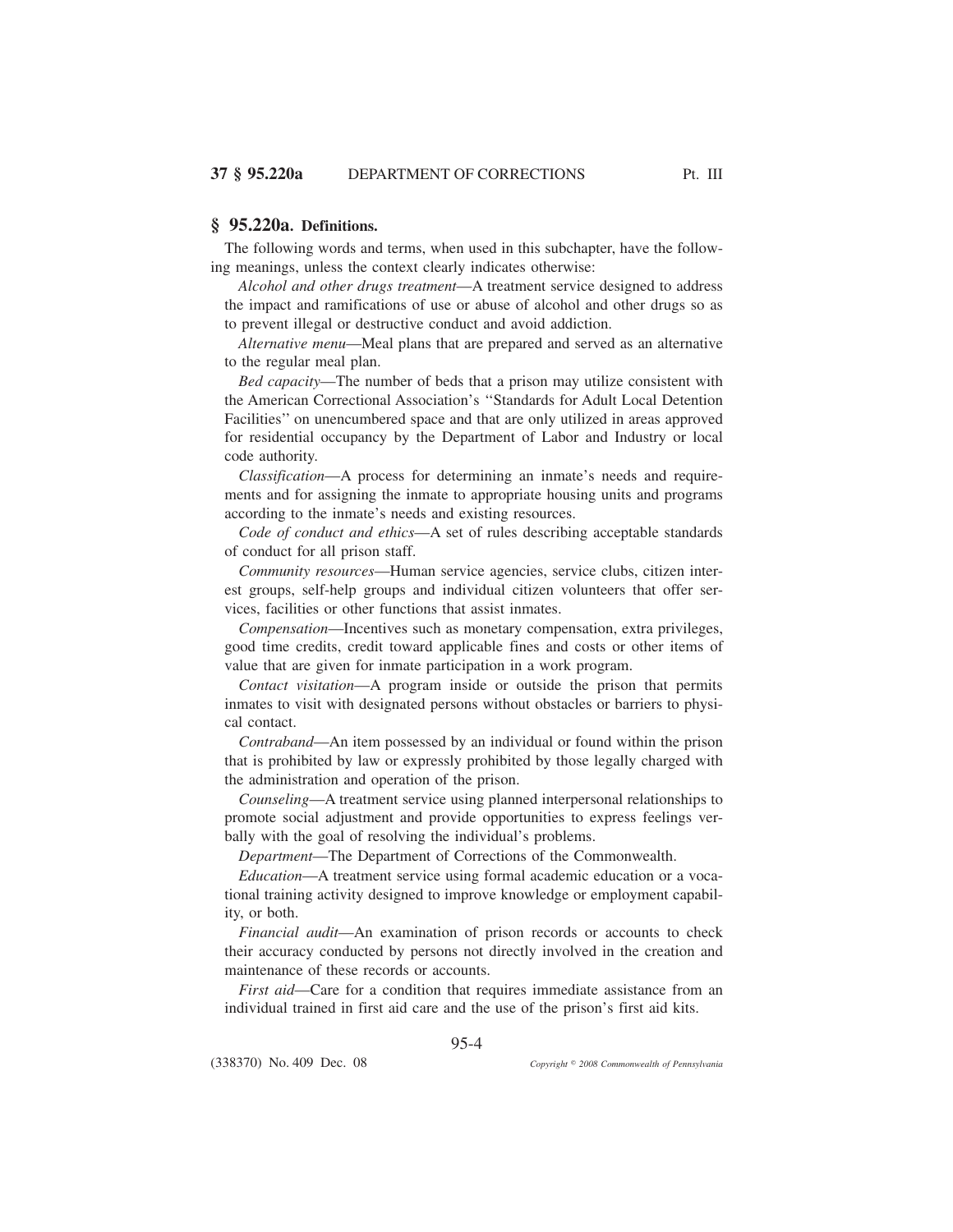*Force, use of*—Physical force used in instances of justifiable self-defense, protection of others, protection of property, prevention of escape or to effect compliance with the rules and regulations of the facility when other methods of control are ineffective or insufficient.

*Force option*—Actions beginning with the least amount of force necessary and progressing through the degrees of nondeadly and deadly force, as necessary.

*Governing county prison authority*—The individual or board, established by law, having administrative oversight and policy-setting responsibility for the county prison.

*Grievance*—A formal written complaint by an inmate related to a problem encountered during the course of his confinement.

*Grievance process*—The procedure established to review and respond to inmate grievances.

*Health care professional*—A medical doctor, doctor of osteopathy, physician's assistant, registered nurse or licensed practical nurse licensed by the appropriate licensing board of the Department of State, Bureau of Professional and Occupational Affairs.

*Health care provider*—An employee or contractor of the prison who is responsible for ensuring that adequate health care is provided to inmates.

*Health care screening*—A process developed by the prison's health care provider to assess inmates upon admission as set forth in written local policy.

*Health care training*—Training required by the county prison's health care provider as part of the prison's health care delivery system as set forth in written local policy.

*Inmate*—An individual who is legally confined in a county prison.

*Intake interview*—A process developed by the prison's treatment services provider to assess inmates upon admission as set forth in written local policy.

*Life safety code*—A manual published and updated by the National Fire Protection Association specifying minimum standards for fire safety necessary in the public interest.

*Noncontact visitation*—A program that restricts inmates from having physical contact with visitors by the use of physical barriers such as screens or glass, or both.

*Preventive maintenance*—A system designed to enhance the longevity and usefulness of buildings and equipment in accordance with a planned schedule.

*Prison*—A place, institution, building (or part thereof), set of buildings or area (whether or not enclosing a building or set of buildings) that is used for the lawful custody of individuals.

*Prison administrator*—The official who has the day-to-day responsibility for managing and operating the county prison.

(338371) No. 409 Dec. 08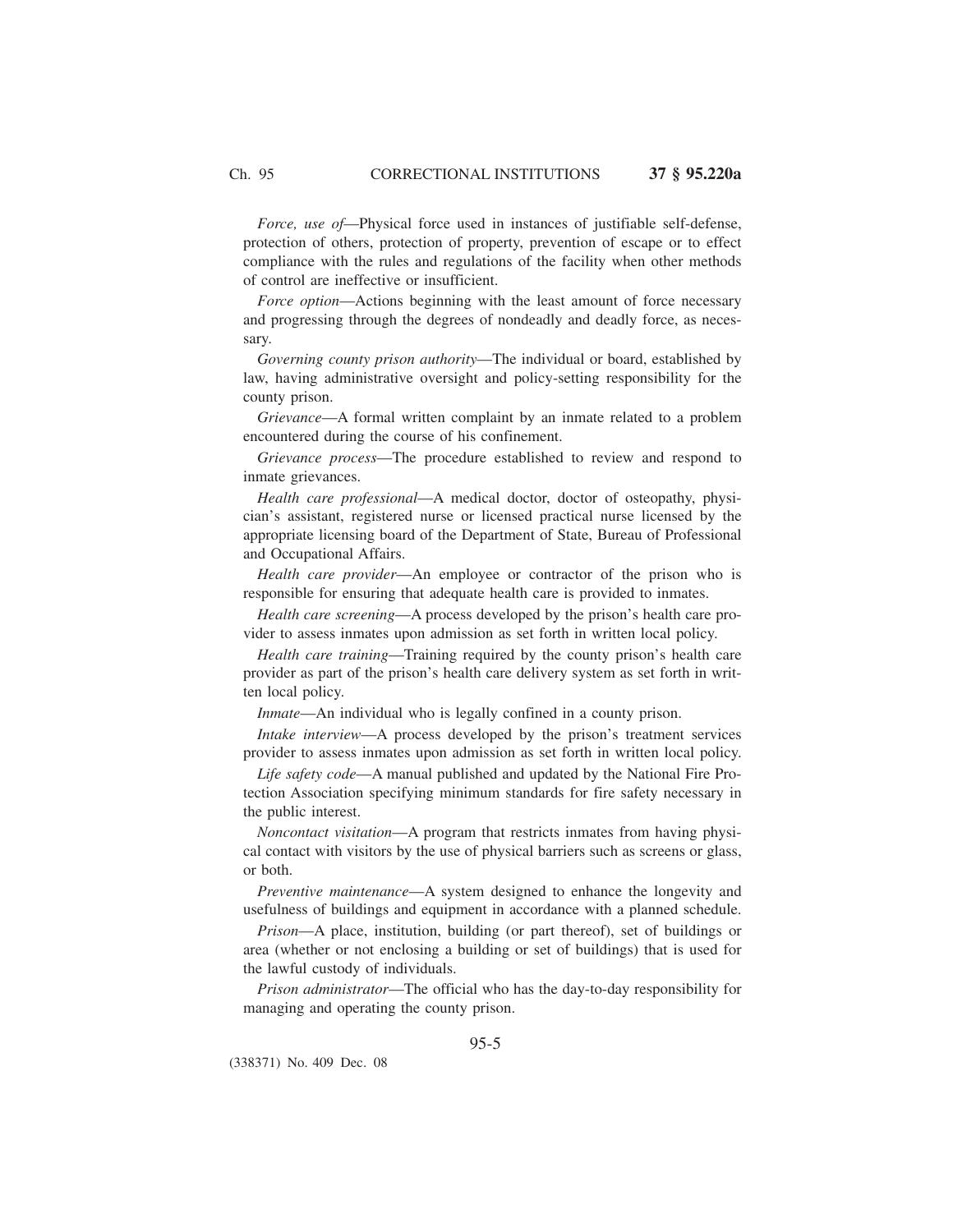*Prison inspection*—An onsite visit of a county prison by one or more Department inspectors to determine whether the county prison is in compliance with the minimum requirements of this chapter.

*Procedures*—The detailed and sequential actions that must be executed to ensure that a policy is implemented.

*Restraints*—Any device authorized by written local policy that is used to prevent escapes, prevent an inmate from injuring himself or other persons or prevent property damage.

*Secretary*—The Secretary of the Department.

*Security devices*—

(i) Locks, gates, doors, bars, fences, screens, ceilings, floors, walls and barriers used to confine and control inmates.

(ii) The term also includes electronic monitoring equipment, security alarm systems, security light units, auxiliary power supplies and other equipment used to maintain prison security.

*Security perimeter*—The outer portions of a prison that provide for secure confinement of prison inmates.

*Segregation*—The separation of an inmate from the general population for disciplinary or administrative reasons.

*Social services*—A treatment service designed to promote the welfare of the community and the inmate, as through aid for physically and mentally handicapped, health maintenance, family development and employment opportunities.

*Training*—An organized, planned and evaluated activity designed to achieve specific learning objectives and enhance the job performance of personnel.

*Training plan*—A set of long-range or short-range training activities that equip staff with the knowledge, skills and attitudes they need to accomplish the goals of the organization.

*Treatment professional*—An individual who possesses a bachelor's degree and advanced training in the social or behavioral sciences.

*Treatment services*—Alcohol and other drugs treatment, counseling, education or social services provided to an inmate during his confinement in the county prison.

*Treatment services provider*—An employee or contractor of the county prison who is responsible for providing treatment services to inmates.

*Treatment training*—Training required by the county prison's treatment services provider as part of the prison's treatment delivery system as set forth in local written policy.

*Unclothed search*—An examination of an inmate's unclothed body for weapons, contraband and physical abnormalities.

*Vulnerability analysis*—A systematic and measurable performance-based evaluation of a prison that includes a prison analysis, planning, prison characterization, threat definition, identification of undesirable events, performance-

95-6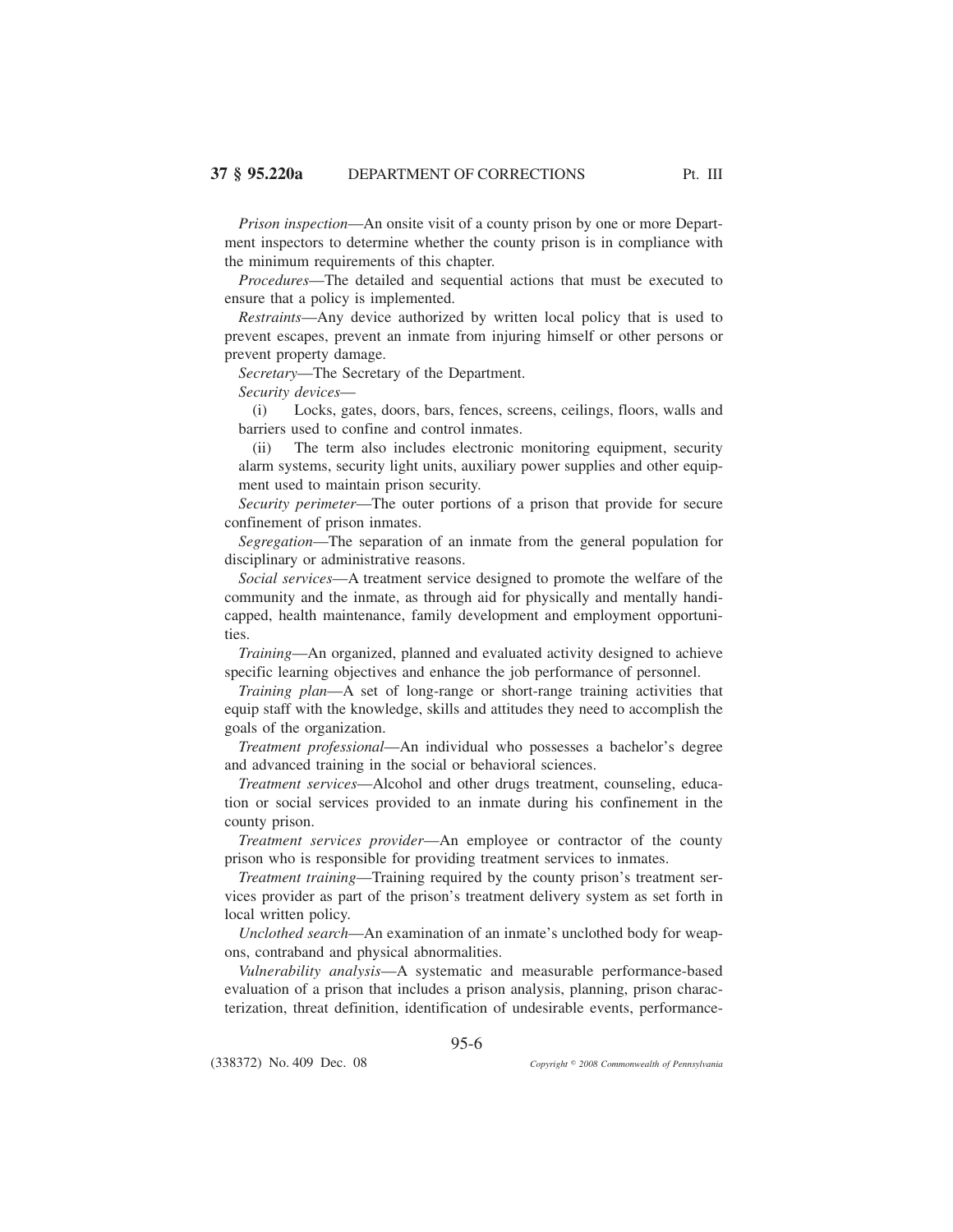testing physical protection systems, generation of adversary sequence diagrams, scenario development, timeline development and determination of risk for worst-case scenarios.

*Work release*—An arrangement sanctioned by law that enables an inmate to be released into the community to maintain approved employment or other approved activity, or both.

*Written local policy*—Local policy that clearly explains practices and procedures to be followed, requires compliance therewith, and provides for enforcement thereof. The Department will review the policies when inspecting county prisons.

#### **Authority**

The provisions of this § 95.220a issued under section 506 of The Administrative Code of 1929 (71 P. S. § 186); amended under section 3(3) and (4) of the act of December 27, 1965 (P. L. 1237, No. 502) (61 P. S. § 460.3(3) and (4)).

#### **Source**

The provisions of this § 95.220a adopted February 18, 2000, effective February 19, 2000, 30 Pa.B. 866; amended October 10, 2008, effective October 13, 2009, 38 Pa.B. 5627. Immediately preceding text appears at serial page (263828).

## **§ 95.220b. Scope.**

Each section sets forth minimum requirements, which are mandatory.

(1) Every county prison shall be subject to an annual prison inspection, except as described in paragraph (4), to determine if the prison is in compliance with the minimum requirements established by this chapter. An immediate prison inspection may be ordered by the Secretary following an emergency situation at a county prison, including a riot or disturbance, an escape from secure detention, a fatality following a serious assault or an assault by an inmate using a deadly weapon resulting in serious injury. An immediate prison inspection ordered under these circumstances shall be conducted to determine if the county prison is in compliance with the minimum requirements.

(2) The mimimum requirements listed in this paragraph are deemed to be essential to the safety and security of the county prison, prison staff, inmates and the public:

- (i) Section  $95.221(1)$ —(3) and (8) (relating to personnel).
- (ii) Section 95.222(2) (relating to admission and release).
- (iii) Section  $95.224(1)$ ,  $(3)$ — $(5)$  (relating to rules and procedures).
- (iv) Section 95.225(1) and (2) (relating to classification).
- (v) Section  $95.226(1)$ —(4) (relating to housing).
- (vi) Section  $95.230(1)$ —(5) (relating to food services).

(vii) Section  $95.232(1)$ —(4) and  $(8)$ — $(12)$  (relating to medical health services).

(338373) No. 409 Dec. 08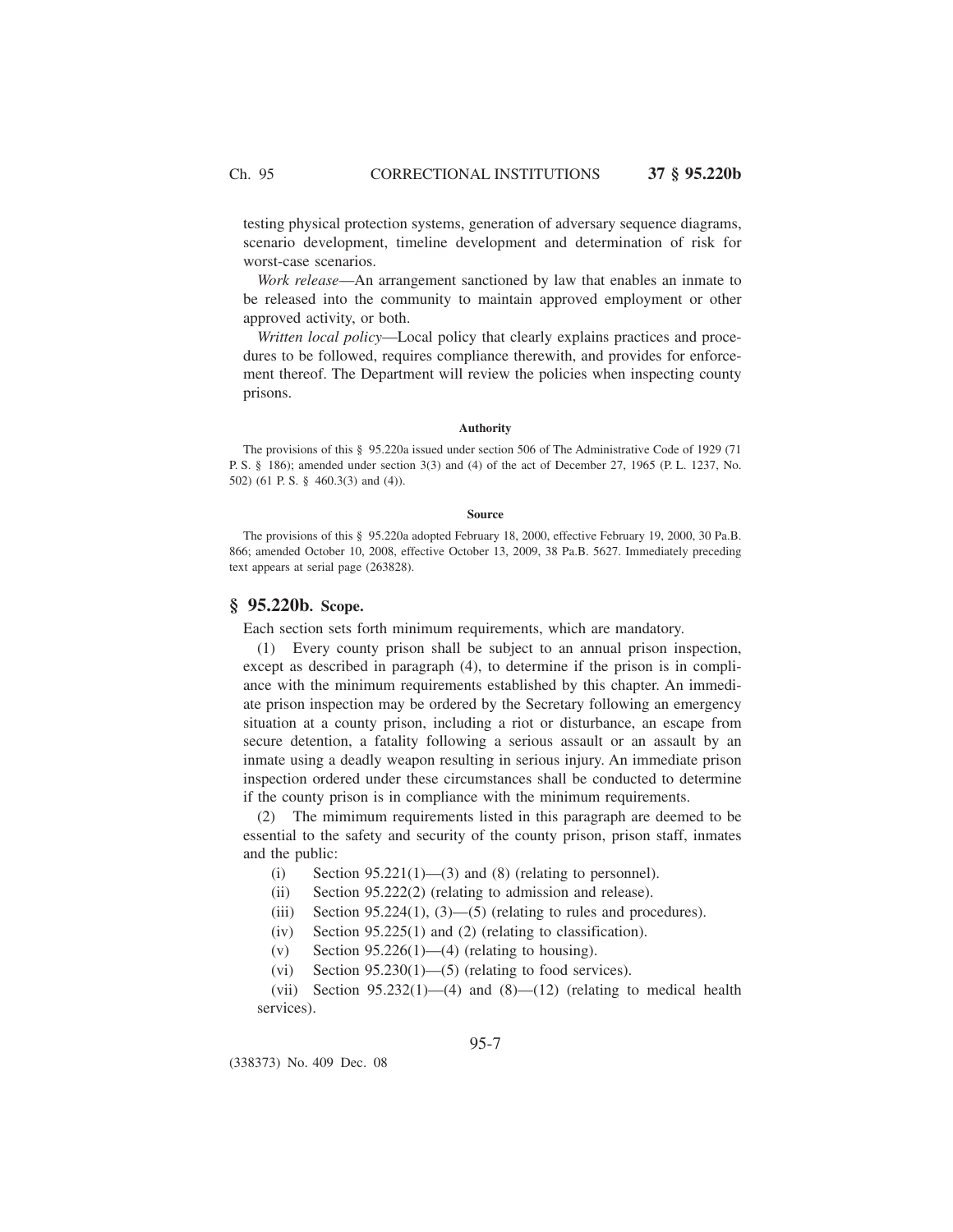(viii) Section 95.240(1) and (9) (relating to inmate disciplinary procedures).

(ix) Section 95.241 regarding security.

 $(x)$  Section 95.243(4), (5) and (7) (relating to treatment services).

(xi) Section 95.248(2), (4), (5) and  $(7)$ —(9) (relating to sanitation and safety).

(3) Within 20 days of completing any prison inspection under paragraph (1), the Department's inspector will issue the preliminary findings of the inspection to the county prison administrator and the governing county prison authority. The governing county prison authority or designee may submit a written response to those preliminary findings to the Deputy Secretary for Administration or designee. Any written response shall be submitted within 30 days of receipt of the preliminary findings. The county prison administrator may include documentation in support of the written response.

(4) The Deputy Secretary for Administration will issue a final inspection report within 20 days of receipt of the written response from the county prison administrator or within 30 days of issuance of the written preliminary findings if no written response thereto is submitted. The final inspection report will state findings on whether the county prison is in compliance with each of the minimum requirements. If the final inspection report finds that a minimum requirement has not been met, the report will also include reference to whether the county prison administrator disputed the preliminary finding of noncompliance.

(5) If the final inspection report concludes that the county prison is in full compliance with all of the minimum requirements of this subchapter, the subsequent annual prison inspection will be waived and the county prison will be inspected on a biannual basis.

(6) If a final inspection report finds that the county prison is in violation of any of the minimum requirements not set forth in paragraph (2), a notice of deficiency will be issued to the county prison administrator and the governing county prison authority along with the final inspection report.

(7) If a final inspection report finds that the county prison is in violation of one or more of the essential minimum requirements in paragraph (2), a citation of noncompliance will be issued to the county prison administrator and the governing county prison authority along with the final inspection report.

(i) If a final inspection report finds that the county prison remains in violation of any of the same essential minimum requirements for a second consecutive prison inspection, the county prison administrator and the governing county prison authority will be issued a second citation of noncompliance.

(ii) If a final inspection finds that the county prison remains in violation of any of the same essential minimum requirements for a third consecutive prison inspection, the county prison administrator and the governing county prison authority will be issued a third citation of noncompliance.

95-8

(338374) No. 409 Dec. 08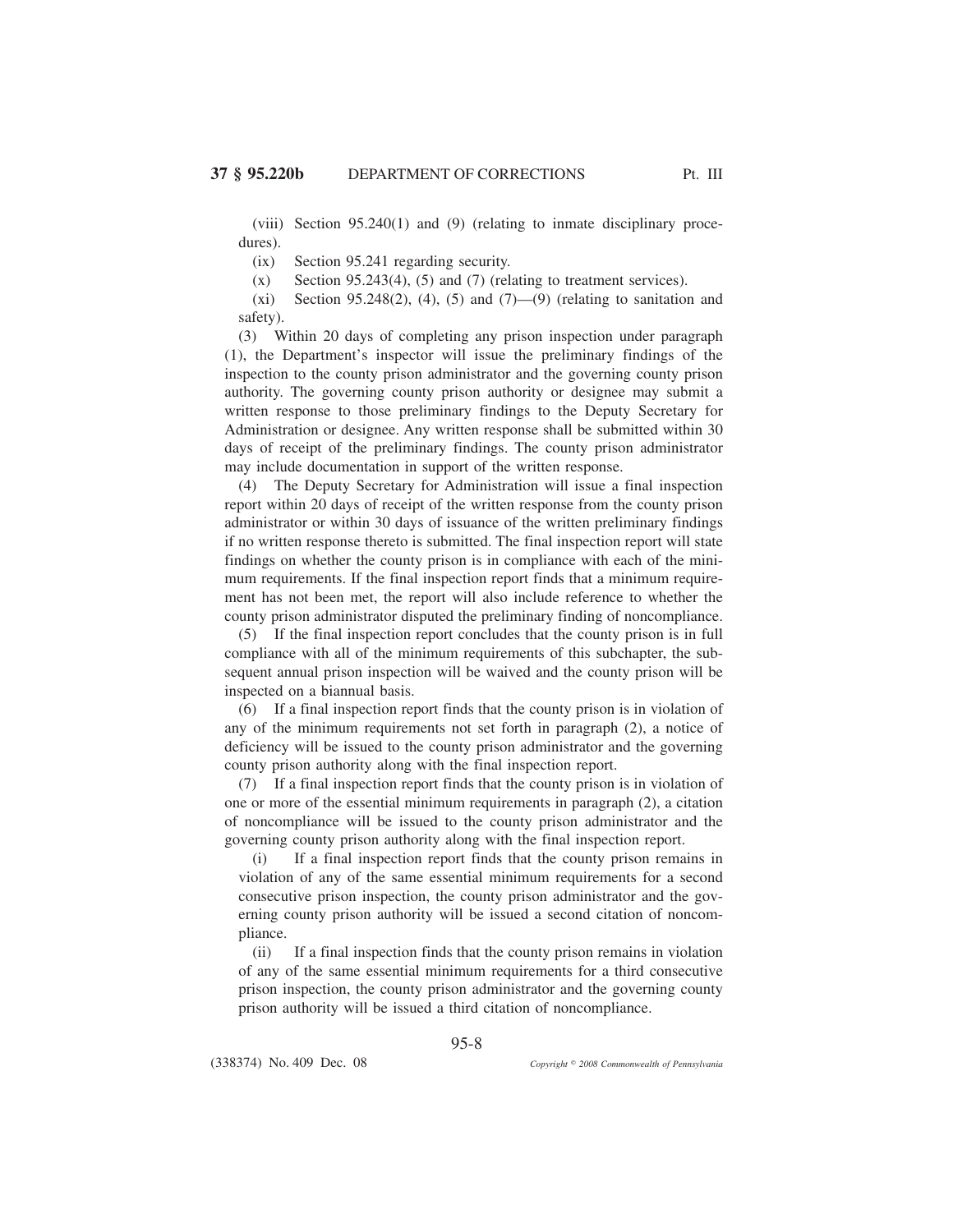(8) The Secretary may authorize the conducting of a vulnerability analysis of a county prison when a final inspection report finds one or more violations of the essential minimum requirements in paragraph (2) and the report concludes that those violations may immediately impact the safety and security of the county prison, prison staff, inmates or the public. The Department will be responsible for the costs of a vulnerability analysis authorized by the Secretary.

(9) Within 15 days of completing a vulnerability analysis, a vulnerability analysis report will be issued to the governing county prison authority and the county prison administrator. The report will present an analysis of the overall operations of the prison and an analysis of potential threats to the safety and security of the county prison, prison staff, inmates and the public.

(10) A governing county prison authority may at any time request the Department to conduct a vulnerability analysis to assist in evaluating the operations of the county prison. The county prison shall be responsible for the costs of a vulnerability analysis conducted at the request of the governing county prison authority.

(11) The Secretary may order a hearing to determine whether a county prison should be classified as ineligible to receive prisoners sentenced to a maximum term of 6 months or more but less than 5 years under the following conditions:

(i) If a vulnerability analysis report finds one or more violations of the essential minimum requirements in paragraph (2) and concludes that those violations may immediately threaten the safety and security of the county prison, prison staff, inmates or public safety.

(ii) If the county prison has been issued a third citation of noncompliance in accordance with paragraph (7)(ii).

(12) A hearing ordered under paragraph (11) will be scheduled promptly, but in no event sooner than 20 days after receipt of the hearing notice. The proceedings will be conducted in accordance with 1 Pa. Code Part II (relating to General Rules of Administrative Practice and Procedure). The hearing will be held to determine whether the conditions at the county prison violating the essential minimum requirements constitute a significant and immediate threat to the safety and security of the county prison, prison staff, inmates or the public. The county prison shall be permitted to present evidence disputing that any significant and immediate threat exists, including evidence that measures have been taken to eliminate or minimize the threat to safety and security.

(13) The hearing will result in one of the following:

(i) Upon finding that conditions at the county prison violate the essential minimum requirements and that those violations constitute a significant and immediate threat to the safety and security of the county prison, prison staff, inmates or the public, an order will be issued classifying the county prison as ineligible to receive any additional prisoners sentenced to a maximum term of 6 months or more but less than 5 years until further order of

(338375) No. 409 Dec. 08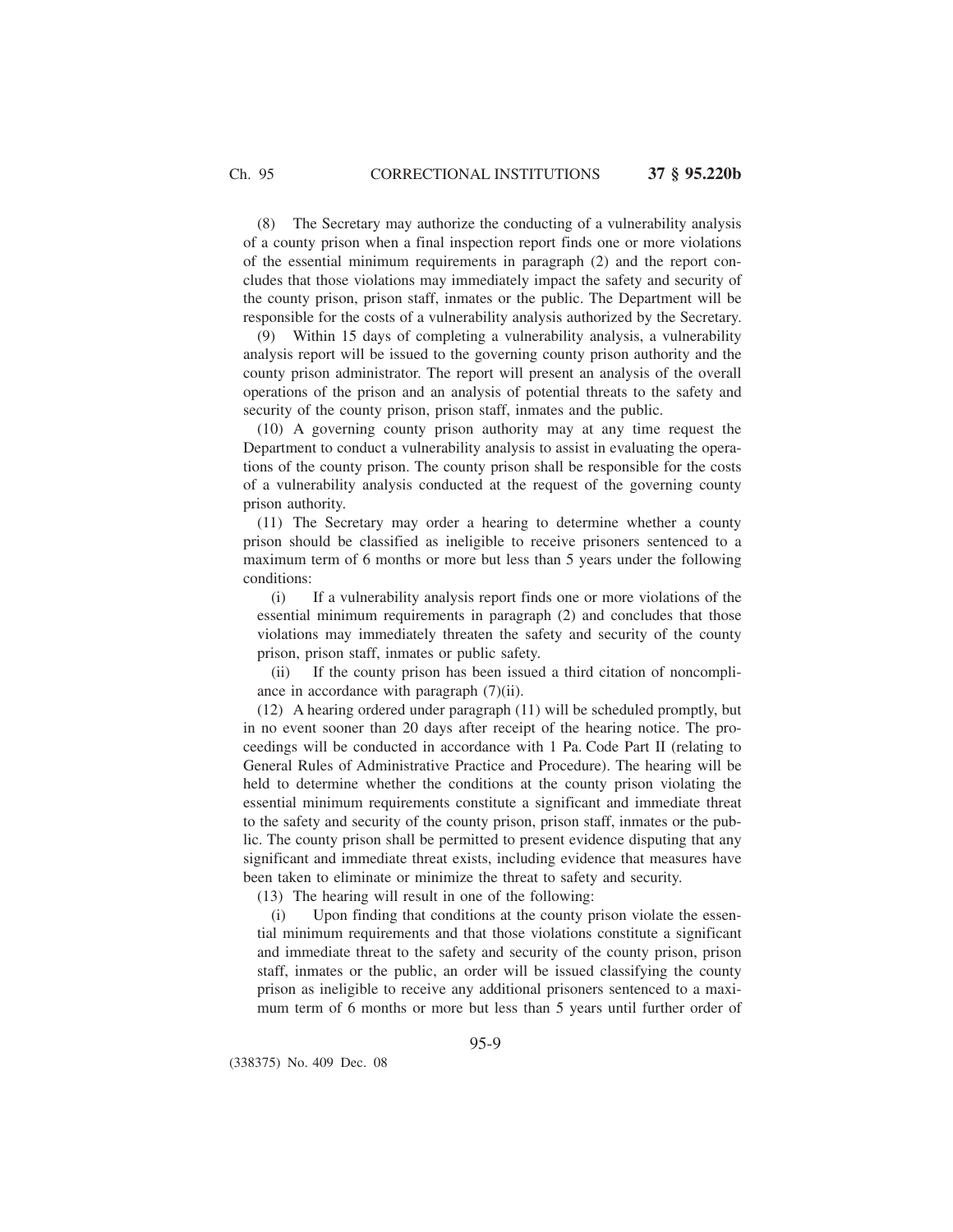the Department. If such an order is issued, the county prison remains responsible for arranging incarceration at another correctional facility for those inmates committed by the county's court of common pleas to a sentence of greater than 6 months but less than 5 years to a county prison under 42 Pa.C.S. § 9762 (relating to sentencing proceeding; place of confinement).

(ii) Upon finding that conditions at the county prison violate the essential minimum requirements, but that those violations do not currently constitute a significant and immediate threat to the safety and security of the county prison, prison staff, inmates or the public, an order will be issued stating that the citation of noncompliance remains in effect and that the county prison is subject to a follow-up prison inspection in a time frame deemed appropriate to determine if the county prison has corrected the instances of noncompliance with the essential minimum requirements. If the subsequent final inspection report finds the county prison to be in violation of some or all of the essential minimum requirements for which the hearing was conducted, the Secretary may order another hearing in accordance with paragraph (10).

(iii) Upon finding that the county prison is now in compliance with the minimum requirements, an order will be issued rescinding the citation of noncompliance. The county prison shall then be subject to an annual prison inspection consistent with paragraph (1).

### **Authority**

The provisions of this § 95.220b issued under section 506 of The Administrative Code of 1929 (71 P. S. § 186); amended under section 3(3) and (4) of the act of December 27, 1965 (P. L. 1237, No. 502) (61 P. S. § 460.3(3) and (4)).

#### **Source**

The provisions of this § 95.220b adopted February 18, 2000, effective February 19, 2000, 30 Pa.B. 866; amended October 10, 2008, effective October 13, 2009, 38 Pa.B. 5627. Immediately preceding text appears at serial page (263828).

## **§ 95.221. Personnel.**

The following minimum requirements apply to personnel at county prisons:

(1) Before being assigned duties, all corrections personnel shall be given training as to the contents/application of this chapter and in their general and specific responsibilities, including the use of force, prohibition on the seeking and dispensing of favors to and from the inmate population and instruction in the prison's code of conduct and ethics. A record of this training shall be documented in each employe's personnel file.

(2) Full time corrections personnel shall receive basic training from a training program approved by the Department within 12 months of assuming their duties.

95-10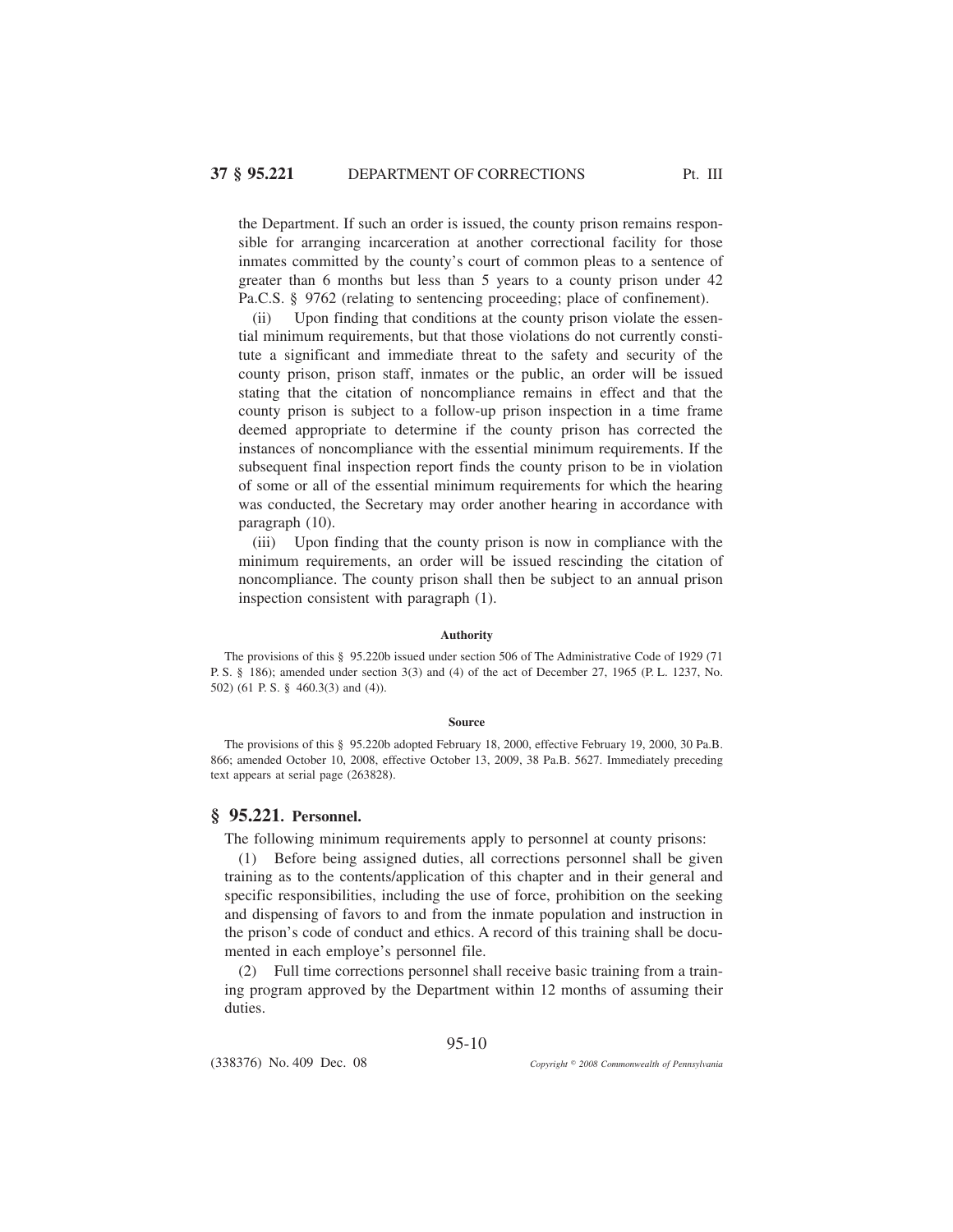(3) Part-time corrections personnel shall be provided training required under paragraph (1). Part-time corrections personnel who have not completed an approved training program under paragraph (2) may not be permitted to work without close supervisory direction by a person who has received the training.

(4) Written local policy must provide for training and staff development as described in paragraphs (1)—(3).

(5) An annual training plan shall be prepared that identifies the subjects and number of hours required for preassignment, basic and staff development training. Training may occur onsite, at an academy or training center, during professional meetings, through supervised on-the-job training or computerbased training. The training plan shall be reviewed annually by the prison administrator or designee.

(6) Written local policy must provide for a personnel policy manual that is available for employee reference. This manual must include, but not be limited to:

- (i) Organizational chart.
- (ii) Recruitment and promotion.
- (iii) Job specifications and qualifications.
- (iv) Code of conduct and ethics.
- (v) Sexual harassment/sexual misconduct provisions.
- (vi) Employe evaluation.
- (vii) Staff disciplinary process.
- (viii) Grievance and appeals process.

(7) The prison administrator or a designee shall conduct a documented review of the prison personnel policy manual annually and revise as needed.

(8) Written local policy must mandate a drug-free workplace for all prison staff including the following:

(i) Prohibition on the use of illegal drugs.

(ii) Prohibition of possession of any illegal drug except in the performance of job duties.

- (iii) Procedures to ensure compliance.
- (iv) Availability of treatment or counseling, or both, for drug abuse.
- (v) Penalties for violation of the policy.

(9) Written local policy must specifically and strictly prohibit sexual misconduct and sexual harassment by prison staff. Written local policy must inform prison staff that they may be subject to disciplinary action or criminal charges, or both, if found to have engaged in that conduct.

## **Authority**

The provisions of this § 95.221 amended under section 506 of The Administrative Code of 1929 (71 P. S. § 186); amended under section 3(3) and (4) of the act of December 27, 1965 (P. L. 1237, No. 502) (61 P. S. § 460.3(3) and (4)).

## 95-11

(338377) No. 409 Dec. 08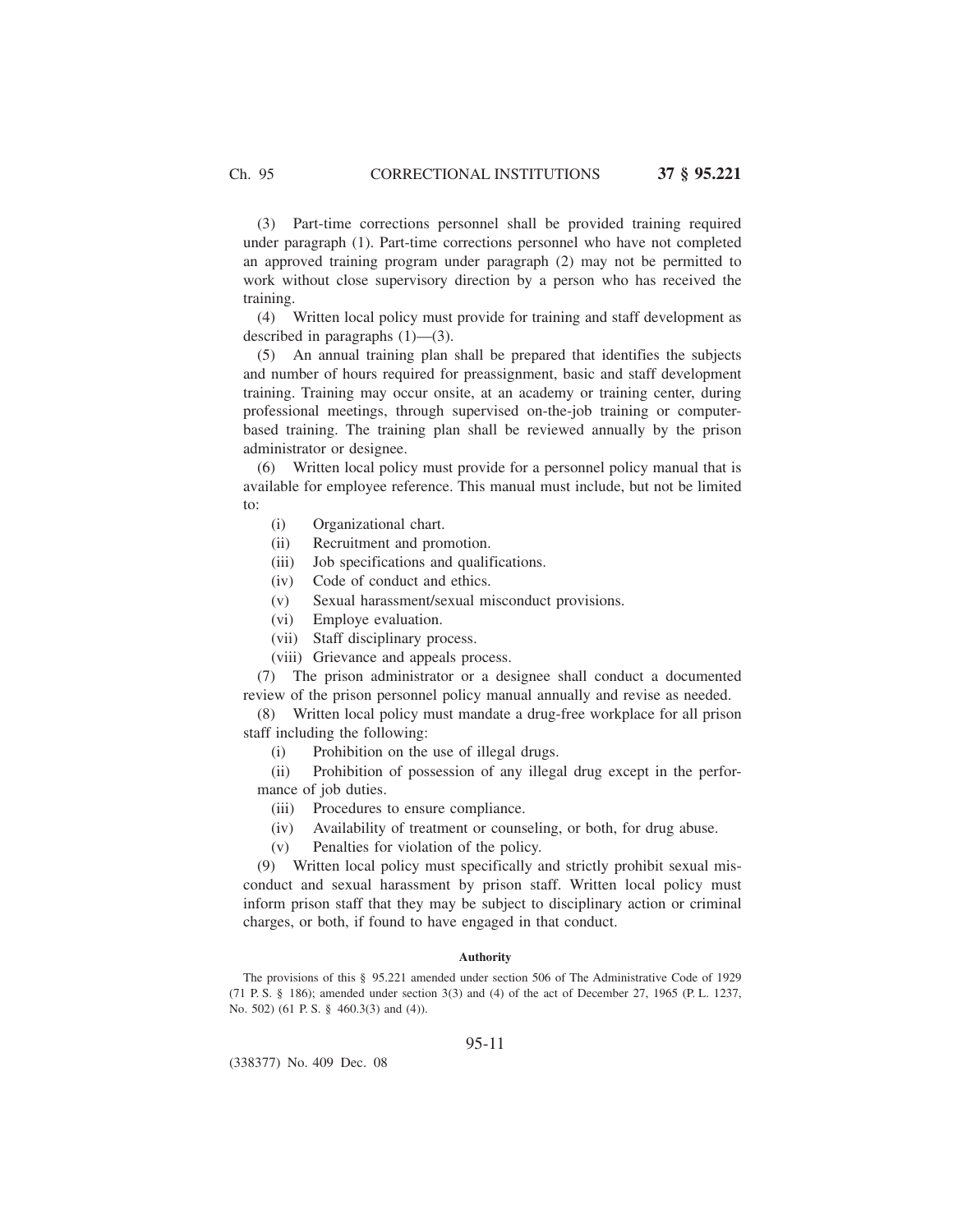#### **Source**

The provisions of this § 95.221 readopted May 18, 1979, 9 Pa.B. 1619; amended February 18, 2000, effective February 19, 2000, 30 Pa.B. 866; amended October 10, 2008, effective October 13, 2009, 38 Pa.B. 5627. Immediately preceding text appears at serial page (263829).

## **Cross References**

This section cited in 37 Pa. Code § 95.220b (relating to scope).

# **§ 95.222. Admission and release.**

The following are the minimum requirements applicable to admissions and releases:

(1) *Admission.* Written local policy must provide for the following:

(i) With all admissions to the prison, commitment under proper legal authority and completeness of paperwork shall be verified.

(ii) An inmate may not be admitted into the prison when it is determined that the inmate is in need of medical treatment that cannot be provided by the prison. In those cases, a written verification of treatment from a medical doctor shall be provided by the transporting authority prior to admission.

(iii) Admission procedures relating to property disposition, notification and medical assessments and personal hygiene must be specified in written local policy.

(iv) The type of contraband search to be performed, including a restriction as to the use of an unclothed search on an arrestee.

(v) As part of the admission process, basic personal information shall be obtained for identification and classification purposes. This basic information must include:

- (A) Name of the inmate.
- (B) Date of birth.
- (C) Race.
- (D) Gender.
- (E) Social Security number.
- (F) State identification number (SID).
- (G) Country of birth.
- (H) Citizenship.
- (I) Any aliases.
- (J) Previous address of the inmate.

(K) Physical description of the inmate, including height, weight, hair, eye color and any scars or tattoos.

- (L) Occupation of the inmate.
- (M) Education.

(N) Offense committed and a summary of the facts of the crime committed.

- (O) Religious affiliation.
- (P) Date of commitment.
- (Q) Committing county.
- (R) Authority for the commitment.

## 95-12

(338378) No. 409 Dec. 08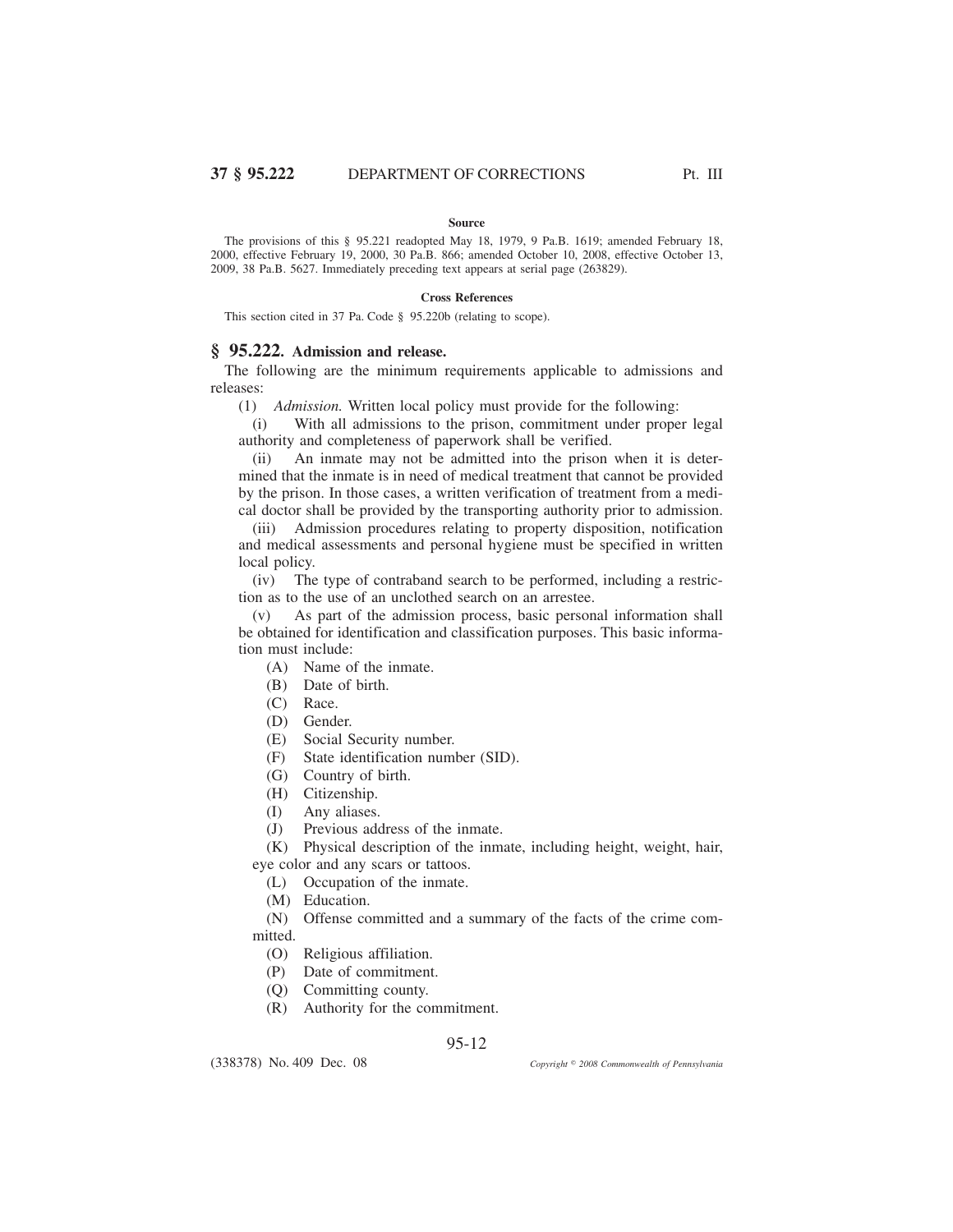(S) Previous criminal record and any detainers.

(T) Name and address of the person to be contacted in event of an emergency.

(U) Marital status and any children.

(V) Medical history, including any substance abuse.

(W) Name and address of the inmate's attorney.

(vi) Upon admission, a copy of the rules of the prison shall be provided to each inmate.

(vii) How an inmate can notify a relative of the inmate's location.

(viii) When non-United States citizens are detained, the detainee shall be advised of the right to have the detainee's consular officials notified or the nearest consular officials shall be notified of the detention, if required by the Vienna Convention. Consular officials shall be given access to non-United States citizen detainees and shall be allowed to provide consular assistance. Consular officials shall also be notified in the event of the death of a non-United States citizen detainee.

(2) *Release.* Written local policy must provide for the following:

(i) With all releases from the prison, release under proper legal authority and completeness of paperwork shall be verified.

- (ii) Release procedures must include the following:
	- (A) Proper identification of inmate.
	- (B) Review of inmate file for detainers.
	- (C) Disposition of prison and personal property.
	- (D) Information exchange.
	- (E) Medication supply and medication instructions, as required.
	- (F) Victim notification.

## **Authority**

The provisions of this § 95.222 amended under section 506 of The Administrative Code of 1929 (71 P. S. § 186); amended under section 3(3) and (4) of the act of December 27, 1965 (P. L. 1237, No. 502) (61 P. S. § 460.3(3) and (4)).

#### **Source**

The provisions of this § 95.222 readopted May 18, 1979, 9 Pa.B. 1619; amended February 18, 2000, effective February 19, 2000, 30 Pa.B. 866; amended October 10, 2008, effective October 13, 2009, 38 Pa.B. 5627. Immediately preceding text appears at serial pages (263829) to (263830).

### **Notes of Decisions**

### *Strip Search*

Fourth Amendment rights were held to be violated when nine female pretrial detainees arrested for trespass brought an action against the local government and prison officials due to their subjection to an unreasonable and unjustifiable strip and visual body cavity search. *Newkirk v. Sheers*, 834 F.Supp. 772 (E. D. Pa. 1993).

## **Cross References**

This section cited in 37 Pa. Code § 95.220b (relating to scope).

### 95-13

(338379) No. 409 Dec. 08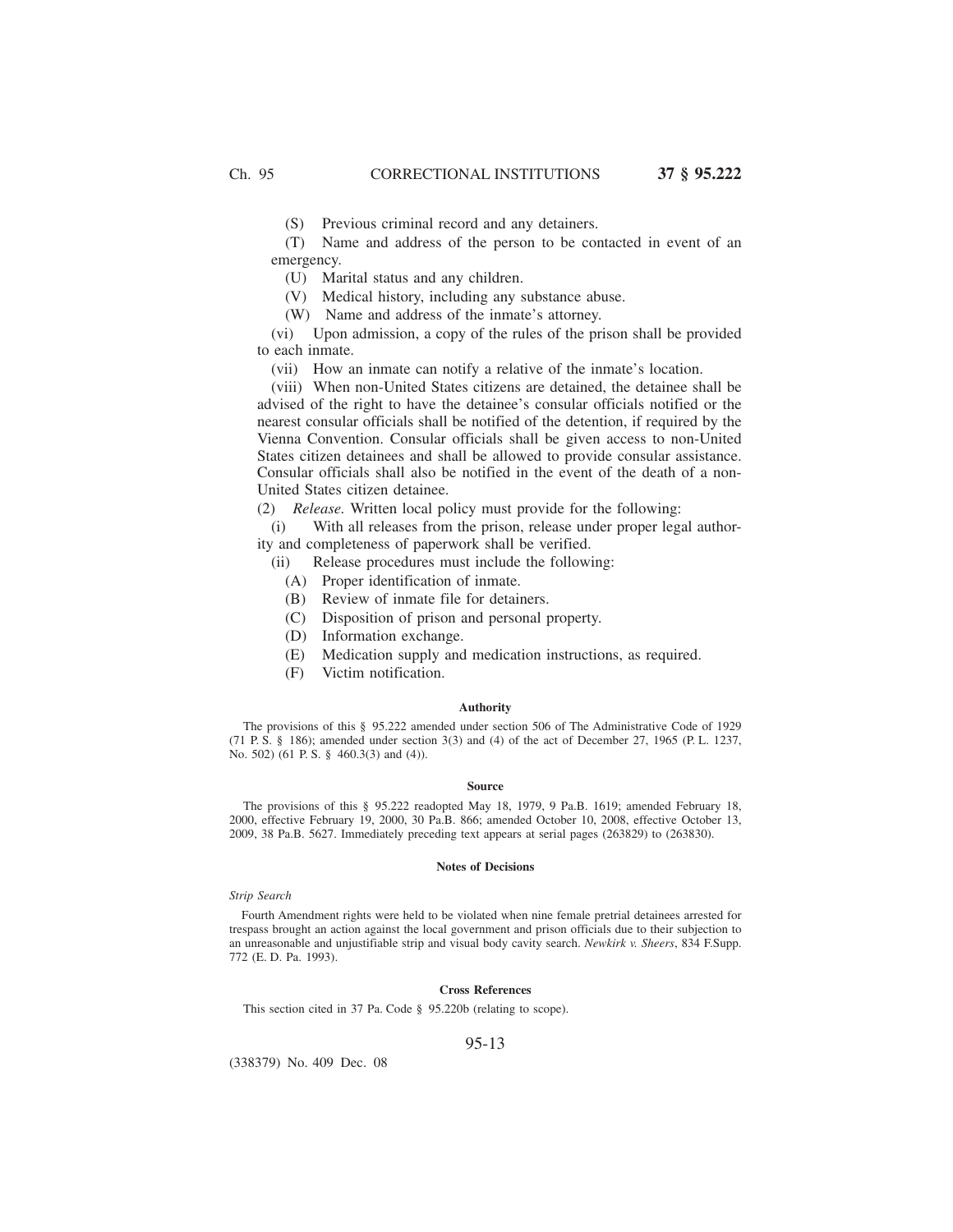## **§ 95.223. Orientation.**

The following are the minimum requirements applicable to the orientation of inmates:

(1) Written local policy must require orientation for every inmate within 14 days of admission as to the following:

- (i) Prison rules of conduct.
- (ii) Consequences for violation of the rules of conduct.
- (iii) Mail, visiting and telephone procedures.
- (iv) Access to medical care.
- (v) Fees, charges or co-payments that may apply.
- (vi) Prison grievance process.
- (vii) Available treatment programs.
- (viii) Available work programs.

(2) Written local policy must provide for the orientation of illiterate and non-English speaking inmates. Orientation of each inmate shall be documented in the inmate file. Orientation may be in written, oral, audio or video format.

(3) Written local policy must describe an inmate grievance process. The policy must include:

(i) The methods available for submitting a grievance.

(ii) The staff persons responsible for responding to a grievance. Grievances must have a written response for record.

- (iii) An appeal process of at least one level.
- (iv) Time frames for responses and appeals.

(4) Written local policy must permit every inmate to make a request or submit a grievance to the prison administration, the judiciary or other proper authorities without censorship as to substance.

### **Authority**

The provisions of this § 95.223 amended under section 506 of The Administrative Code of 1929 (71 P. S. § 186); amended under section 3(3) and (4) of the act of December 27, 1965 (P. L. 1237, No. 502) (61 P. S. § 460.3(3) and (4)).

#### **Source**

The provisions of this § 95.223 readopted May 18, 1979, 9 Pa.B. 1619; amended October 10, 2008, effective October 13, 2009, 38 Pa.B. 5627. Immediately preceding text appears at serial page (263831).

## **§ 95.224. Inmate rules and staff procedures.**

The following are the minimum requirements applicable to inmate rules and staff procedures:

(1) Written local policy must specify inmate rules that insure the security, control, safety and orderly administration of the county prison. These rules must indicate to both inmates and staff what inmate behavior is unacceptable and the consequences of unacceptable behavior.

95-14

(338380) No. 409 Dec. 08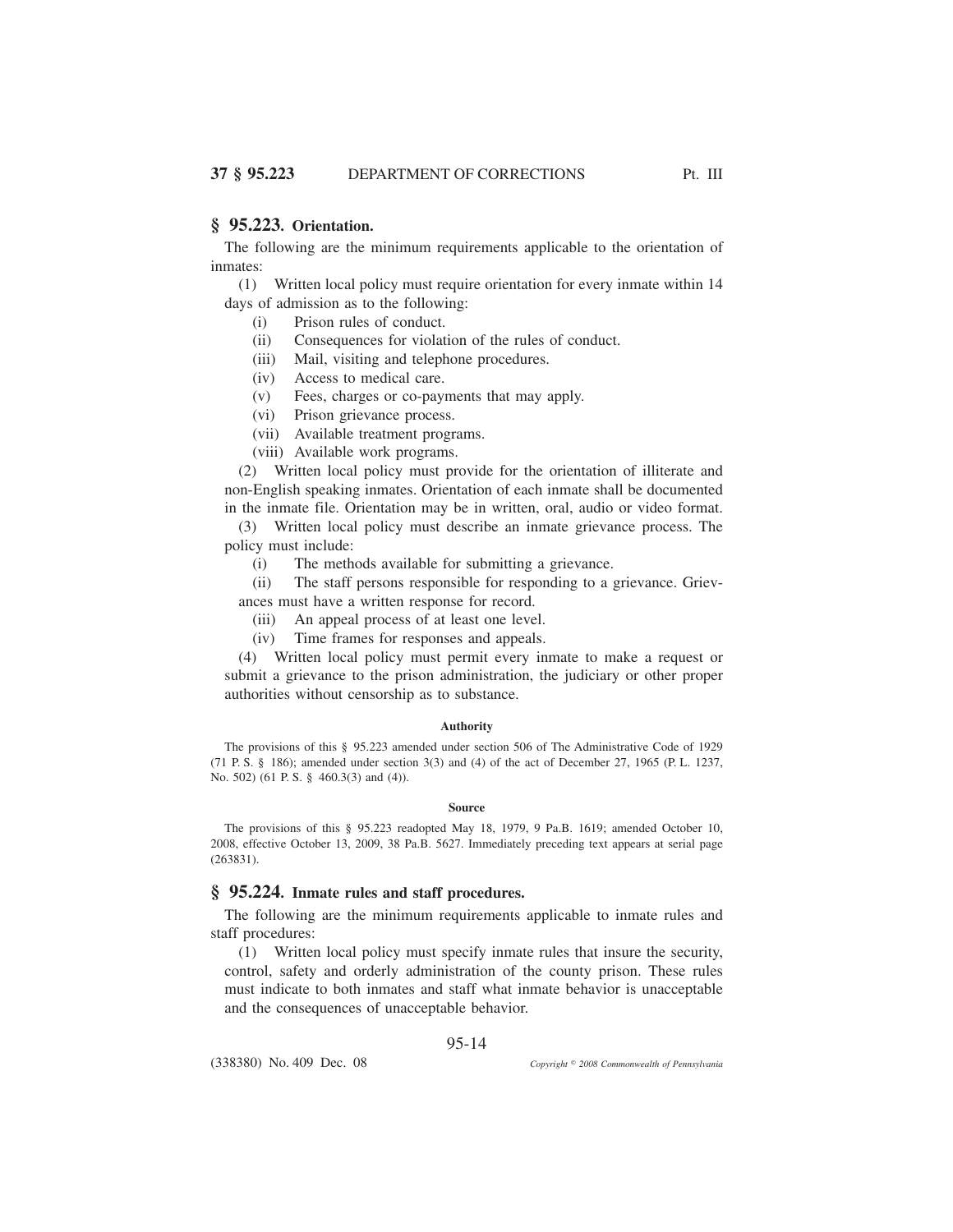(2) Written local policy must specify that inmates and staff have access to inmate rules. New or revised inmate rules shall be disseminated to staff and inmates prior to implementation.

(3) Written local policy must specify procedures that direct staff in the operation and maintenance of the county prison. The procedures must contain general and specific instructions for each duty post for the prison. The instructions must include the methods, techniques and time frames necessary to perform the duties of a particular duty post.

(4) Written local policy must specify procedures that direct staff in the event of fire emergencies, escapes and riots. These procedures must direct staff as to what actions are to be performed in a given duty assignment or duty post in these situations. These procedures must instruct staff as to the methods, techniques and time frames necessary to carry out the assigned duties.

(5) Written local policy must specify that operation and maintenance procedures and emergency procedures be disseminated to staff prior to implementation. Staff shall have ongoing access to these procedures.

(6) Written local policy must specify that inmate rules and staff procedures be reviewed by the prison administration on an annual basis. This review must determine if updates are necessary due to operational changes, changes in the law, constitutional standards or recognized professional standards. The annual review and updates shall be documented.

#### **Authority**

The provisions of this § 95.224 amended under section 506 of The Administrative Code of 1929 (71 P. S. § 186); and section 3(3) and (4) of the act of December 27, 1965 (P. L. 1237, No. 502) (61 P. S. § 460.3(3) and (4)).

#### **Source**

The provisions of this § 95.224 readopted May 18, 1979, 9 Pa.B. 1619; amended October 10, 2008, effective October 13, 2009, 38 Pa.B. 5627. Immediately preceding text appears at serial pages (263831) to (263832).

#### **Cross References**

This section cited in 37 Pa. Code § 95.220b (relating to scope).

## **§ 95.225. Classification.**

The following minimum requirements apply to classification:

(1) An inmate classification plan shall be documented in written local policy.

(2) This plan shall establish classification based on the degree of security risk and need for supervision. The classification plan shall specify the following:

- (i) How the classification process is accomplished.
- (ii) What process of appeals exist.
- (iii) The review mechanism utilized.
- (iv) Explicit procedures for reclassification.

(338381) No. 409 Dec. 08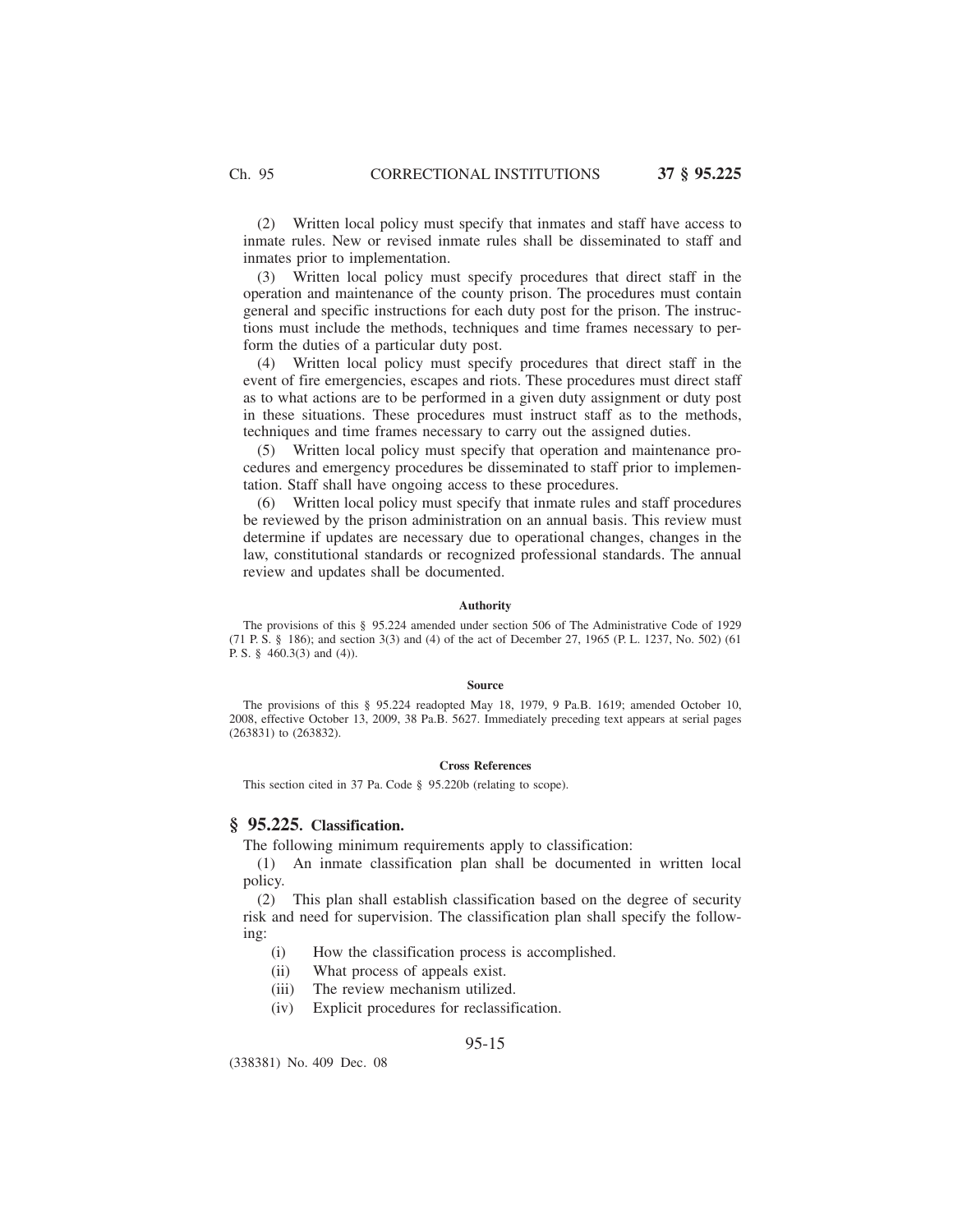## **Authority**

The provisions of this § 95.225 amended under section 506 of The Administrative Code of 1929 (71 P. S. § 186).

#### **Source**

The provisions of this § 95.225 readopted May 18, 1979, 9 Pa.B. 1619; amended February 18, 2000, effective February 19, 2000, 30 Pa.B. 866. Immediately preceding text appears at serial pages (203080) to (203081).

#### **Notes of Decisions**

Inmate has no liberty interest in remaining in general prison population. Even assuming a protected liberty interest, inmate received constitutionally sufficient process where plaintiff was personally interviewed upon arrival and initial decision was reviewed periodically. *Doss v. Rapone,* 601 F. Supp. 935 (E.D. Pa. 1985).

Due to the broad discretion given county jail officials, this section does not create a protected Fourteenth Amendment liberty interest. *Marshall v. Kozakiewicz*, 601 F.Supp. 1549 (W.D. Pa. 1985).

Due to the lack of explicit and mandatory language, the regulations pertaining to county prisons do not create a liberty interest in prisoners incarcerated therein and such prisoners have no right to notice and opportunity to be heard when their administrative status is determined. *Tyler v. Rapone*, 603 F. Supp. 268 (E.D. Pa. 1985).

## **Cross References**

This section cited in 37 Pa. Code § 95.220b (relating to scope).

# **§ 95.226. Housing.**

The following are the minimum requirements applicable to housing:

(1) Written local policy shall specify the process for segregation, removal or transfer of inmates requiring medical attention.

(2) An inmate who is mentally ill or known to have a contagious disease shall be separated from the general population.

(3) Female inmates shall be completely separated from male inmates. This does not preclude rehabilitative projects and food service assignments where male and female inmates could participate together with proper supervision.

(4) In determining housing adequacy, the following factors shall be considered:

- (i) Climatic conditions.
- (ii) Minimum floor space.

(iii) Heating.

(iv) Ventilation. Each room shall allow the entrance of fresh air.

(v) Lighting. Artificial light sufficient for inmates to read or work without injury to eyesight shall be provided.

(vi) Sufficient toilet facilities are required.

(vii) Bathing facilities shall be provided so that every inmate may use them as frequently as necessary for personal hygiene.

(5) All parts of the prison used by inmates shall be properly maintained and kept clean at all times.

(338382) No. 409 Dec. 08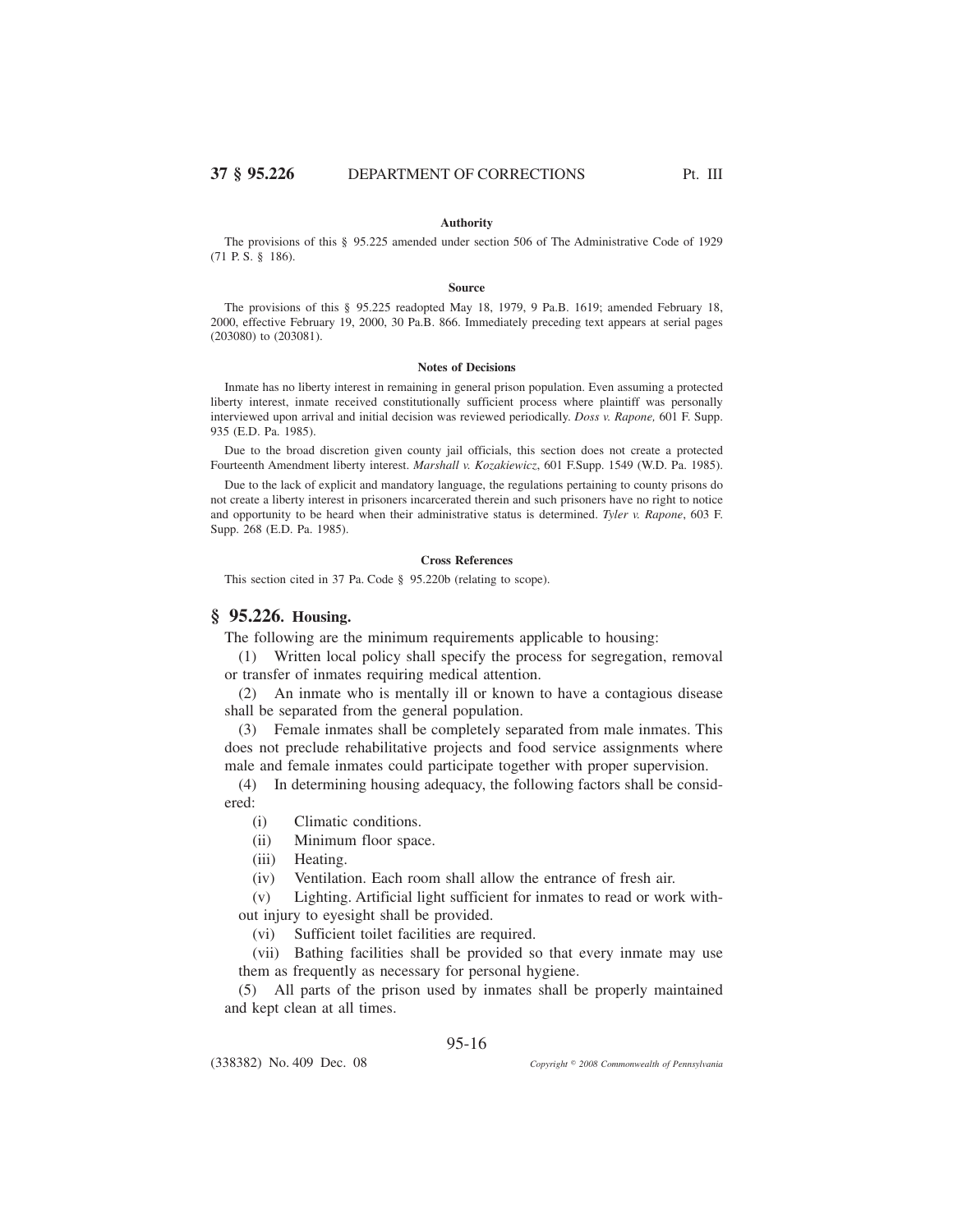### **Authority**

The provisions of this § 95.226 amended under section 506 of The Administrative Code of 1929 (71 P. S. § 186).

### **Source**

The provisions of this § 95.226 readopted May 18, 1979, 9 Pa.B. 1619; amended February 18, 2000, effective February 19, 2000, 30 Pa.B. 866. Immediately preceding text appears at serial pages (203081) to (203082) and (253017).

#### **Notes of Decisions**

#### *Administrative Segregation*

There is no provision in these regulations for a hearing to challenge a warden's decision to place a prisoner in administrative segregation. Therefore, because the warden had unchecked power to place plaintiff in administrative segregation, the State did not create a liberty interest and plaintiff had no due process right to a hearing concerning placement and retention in administrative segregation. *Williams v. Sweeney*, 882 F. Supp. 1520 (E. D. Pa. 1995).

#### *Improper Housing*

Proper housing was not provided where the prison population often exceeded the maximum number of inmates that could be housed in cells and the inmates were housed on cots in the walkways outside the cells. *Padgett v. Stein,* 406 F.Supp. 287 (M.D. Pa. 1975).

Where prisoners were housed on cots in the walkways outside the cells because of overcrowded conditions, it was impossible to house prisoners in groups according to their classification. *Padgett v. Stein,* 406 F.Supp. 287 (M.D. Pa. 1975).

A pretrial detainee, who was stabbed by an inmate who had just been sentenced to death after a murder conviction, failed to establish that prison officials demonstrated deliberate indifference by violating a statutory provision stating that ''[s]entenced prisoners should be housed separately from those who are only accused of having committed a crime,'' where this provision of the *Pennsylvania Code* is not a mandatory requirement but rather is a recommended guideline, and where the pretrial detainee failed to present evidence that the prison officials had sufficient knowledge or notice of the risks of not following this recommendation guideline that not following it would equate to deliberate indifference. *Faulcon v. Philadelphia*, 18 F. Supp. 2d 537 (E. D. Pa. 1998); affirmed by 185 F.3d 861 (3rd. Cir. (Pa.) 1999); cert. denied 120 S. Ct. 1733 (U. S. 2000).

### *Rights of Prisoners*

Due to the lack of explicit and mandatory language, the regulations pertaining to county prisons did not create a liberty interest in prisoners incarcerated therein and such prisoners have no right to notice and opportunity to be heard when their administrative status was determined. *Tyler v. Rapone,* 603 F. Supp. 268 (E.D. Pa. 1985).

#### **Cross References**

This section cited in 37 Pa. Code § 95.220b (relating to scope).

# **§ 95.227. [Reserved].**

# **§ 95.228. Clothing.**

The following are the minimum requirements applicable to clothing:

(1) Written local policy shall provide for each inmate to receive suitable clean clothing including adequate footwear and underwear.

(2) Written local policy shall stipulate whether inmates may possess personal clothing.

## 95-17

(338383) No. 409 Dec. 08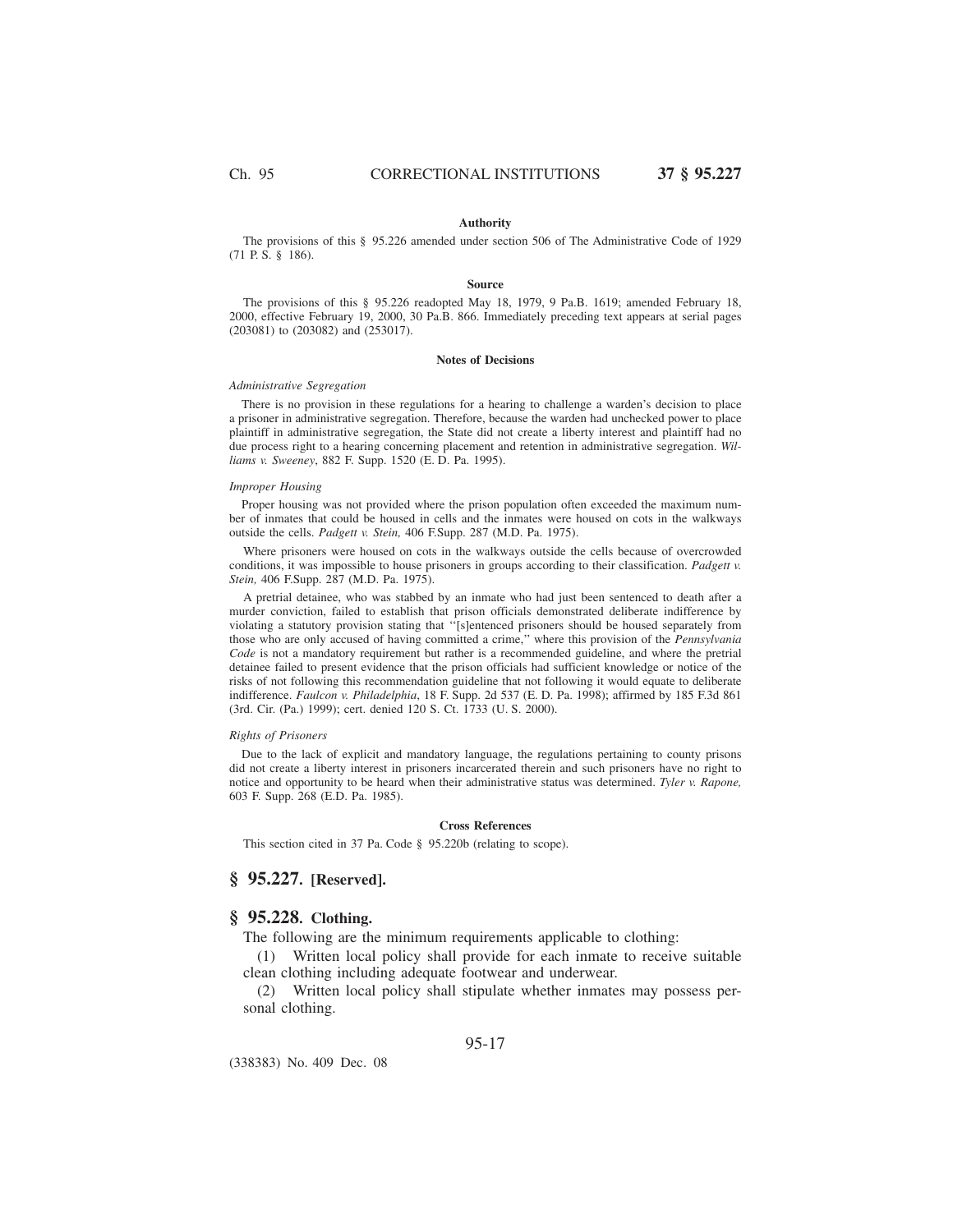(3) Written local policy shall determine whether a prison elects to store personal clothing. Personal clothing, if stored, shall be stored in a sanitary manner.

## **Authority**

The provisions of this § 95.228 amended under section 506 of The Administrative Code of 1929 (71 P. S. § 186).

#### **Source**

The provisions of this § 95.228 readopted May 18, 1979, 9 Pa.B. 1619; amended February 18, 2000, effective February 19, 2000, 30 Pa.B. 866; corrected February 25, 2000, 30 Pa.B. 1129. Immediately preceding text appears at serial pages (253017) to (253018).

# **§ 95.229. Bedding.**

The following are the minimum requirements applicable to bedding:

(1) Written local policy must specify that inmates be provided a bed, mattress (not to exclude a mattress with integrated pillow), bed sheet, pillow, pillowcase, towel and blanket. The bed must be a sleeping surface and mattress that allows the inmate to be at least 12 inches off the floor. The mattress and pillow must have a waterproof and fire retardant cover. The bed must be located in an area preapproved for residential occupancy by the Department of Labor and Industry or local code authority.

(2) Written local policy must define emergency circumstances that would require the use of temporary bedding arrangements that may not meet the requirements of paragraph (1). An inmate may not be subject to temporary bedding arrangements for a period exceeding 30 consecutive days. Temporary bedding arrangements may not be utilized by the county prison for a period exceeding 90 consecutive days.

(3) Written local policy must provide that the prison administrator has discretion to issue bedding items to or removing bedding items from an inmate when possession of those items by the inmate could compromise the order, security or safety of the prison.

(4) Written local policy must provide that each mattress and pillow is sanitized chemically or by another acceptable method and is in usable condition before reissue to another inmate. Each in-use mattress and pillow shall be sanitized at least annually.

(5) Written local policy must provide for the laundering of bed sheets, pillowcases, towels and blankets before reissue to another inmate. In-use bed sheets, pillowcases and towels shall be laundered on a weekly basis. In-use blankets shall be laundered at least quarterly.

(338384) No. 409 Dec. 08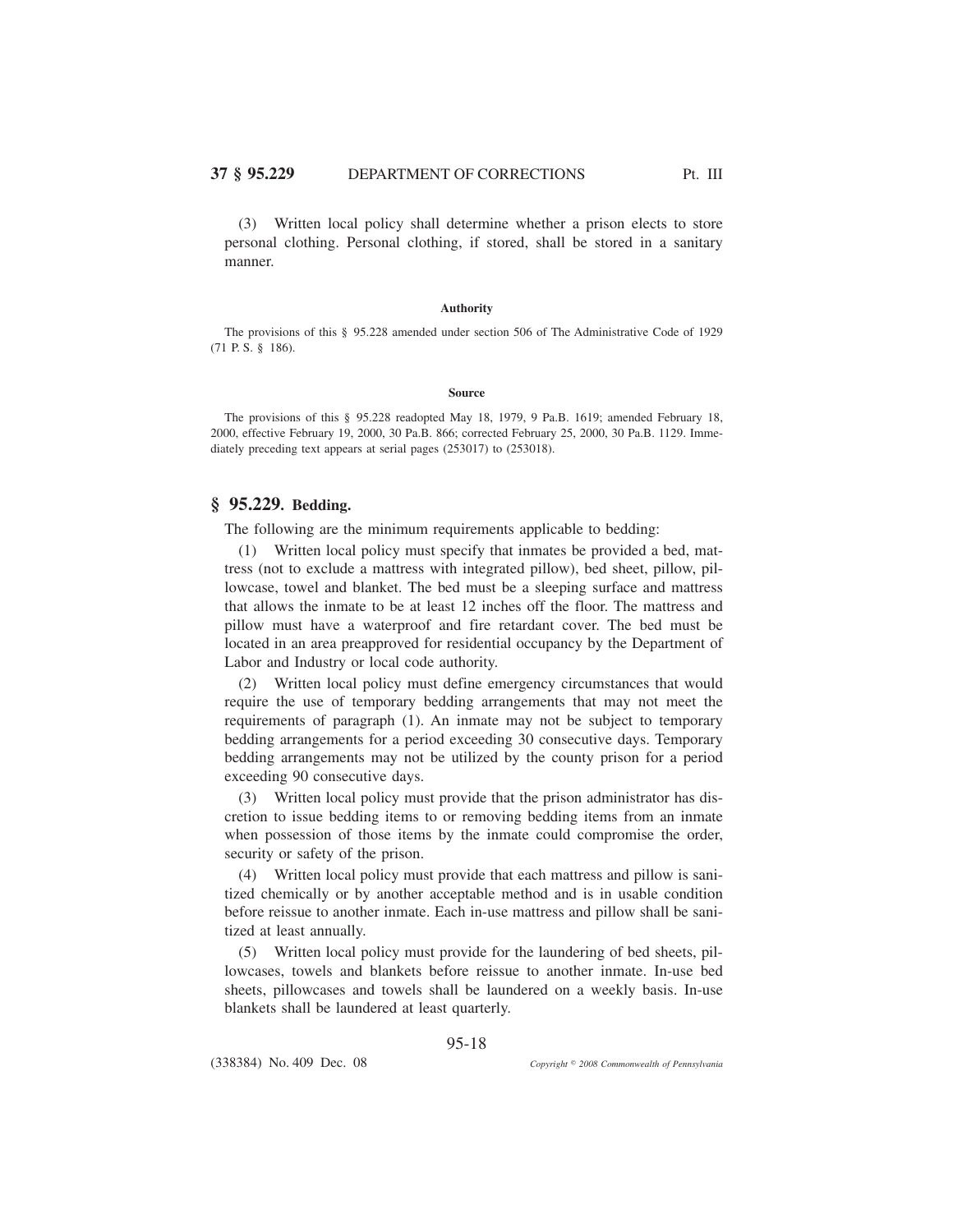### **Authority**

The provisions of this § 95.229 amended under section 506 of The Administrative Code of 1929 (71 P. S. § 186), and section 3(3) and (4) of the act of December 27, 1965 (P. L. 1237, No. 502) (61 P. S. § 460.3(3) and (4)).

#### **Source**

The provisions of this § 95.229 readopted May 18, 1979, 9 Pa.B. 1619; amended October 10, 2008, effective October 13, 2009, 38 Pa.B. 5627. Immediately preceding text appears at serial page (263835).

## **§ 95.230. Food services.**

The following are the minimum requirements applicable to food services:

(1) Written local policy must specify that each inmate be provided a daily diet that is nutritionally adequate for the maintenance of good health. Written local policy must recognize dietary requirements for those inmates whose medical condition requires prescribed therapeutic attention, for those inmates whose religious beliefs require adherence to specified and approved religious dietary law and for those inmates under segregation or disciplinary status, or both, whose behavior requires a different meal consistency. Regular and alternative menus shall be approved and signed by a registered dietician or licensed physician, or both, and the prison administrator on an as needed basis, but no less than on an annual basis.

(2) Written local policy must provide that food is prepared and served in a sanitary manner. The prison food preparation areas and food distribution areas shall be maintained in a safe and clean condition at all times. Food shall be stored and prepared in a proper manner to assure freshness and to prevent spoilage and damage from insects and rodents. Appropriate food service head cover, beard/facial hair cover and gloves shall be worn by staff, food service contractor and inmates engaged in food preparation or distribution, or both. Written local policy must require that one supervisory food service employe become certified in food safety and sanitation in accordance with 3 Pa.C.S. §§ 6501—6510 (relating to food employee certification). There shall always be a ''person in charge'' present during all hours of operations. If the ''person in charge'' is not certified, that person shall receive documented training as to the food safety and sanitation procedures as established by written local policy.

(3) Written local policy must provide for the control and use of culinary equipment. All culinary equipment shall be identified and accounted for on an inventory list. In addition, cutlery items shall be documented as to being checked in and out, to control use at all times. When not in use, cutlery shall be stored in a secure manner.

(4) Written local policy must establish preassignment and periodic medical clearance for staff, food service contractor and inmate food service workers. Food handlers shall wash their hands upon reporting to duty and after using toilet facilities.

95-19

(338385) No. 409 Dec. 08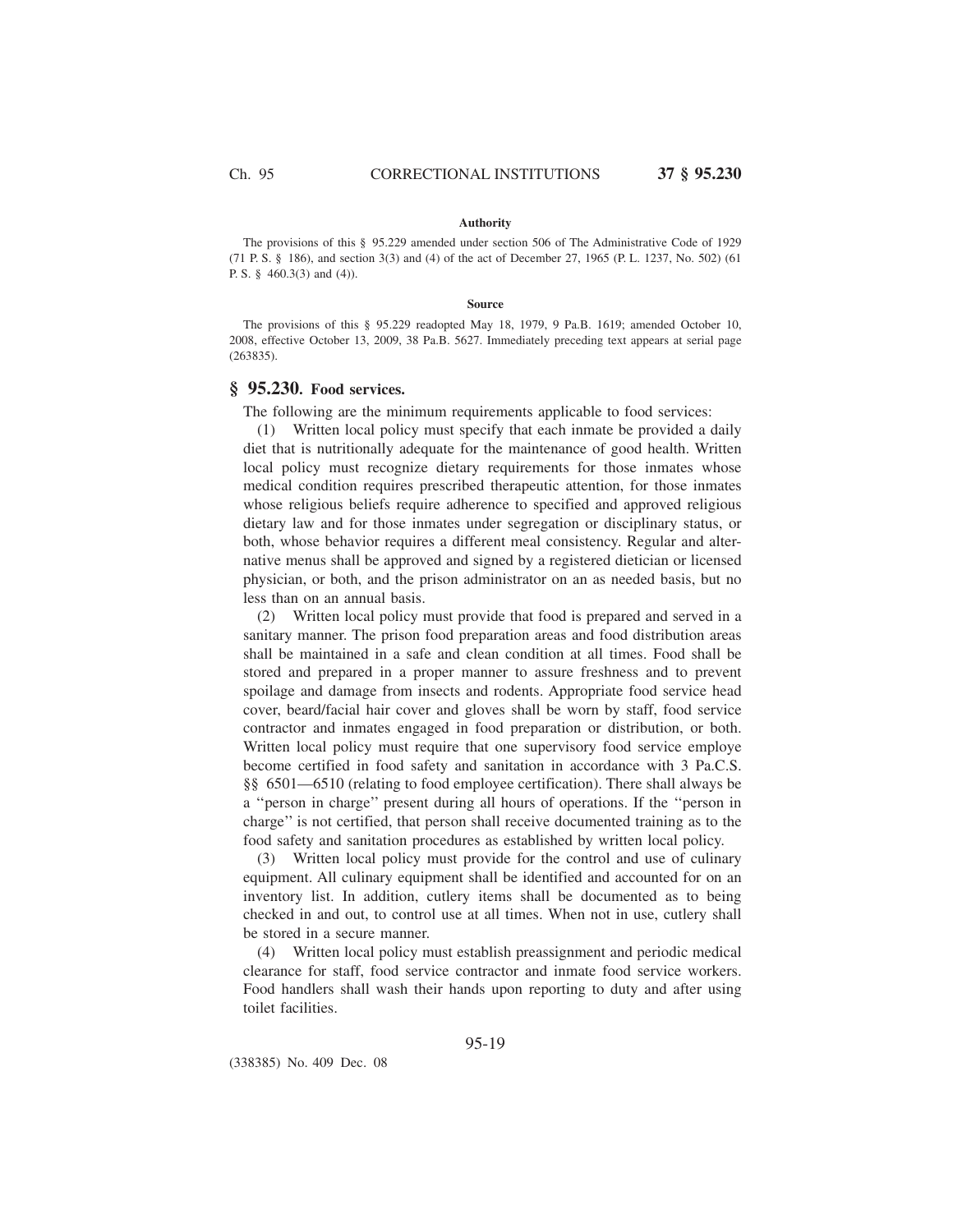(5) Written local policy must identify the methods available to clean, rinse and sanitize prison-issued eating and drinking utensils at least weekly. These eating and drinking utensils shall be cleaned, rinsed and sanitized before being reissued to another inmate.

(6) Written local policy must provide that compartmented trays, plastic ware and paper products be utilized to serve the food. More than one type of food may not be served in a noncompartmented container during normal feeding operations. Food shall be served as promptly as possible, at the proper temperature.

#### **Authority**

The provisions of this § 95.230 amended under section 506 of The Administrative Code of 1929 (71 P. S. § 186) and section 3(3) and (4) of the act of December 27, 1965 (P. L. 1237, No. 502) (61 P. S. § 460.3(3) and (4)).

### **Source**

The provisions of this § 95.230 readopted May 18, 1979, 9 Pa.B. 1619; amended October 10, 2008, effective October 13, 2009, 38 Pa.B. 5627. Immediately preceding text appears at serial pages (263836) to (263837).

#### **Cross References**

This section cited in 37 Pa. Code § 95.220b (relating to scope).

## **§ 95.231. Personal hygiene.**

The following are the minimum requirements applicable to personal hygiene:

(1) Inmates shall be required to maintain proper hygiene standards.

(2) Inmates shall bathe at least twice a week.

(3) An inmate determined to be indigent shall be provided with articles to attain satisfactory personal hygiene.

(4) Inmate hair styles shall comply with sanitation and security policies of the prison.

(5) Female inmates shall be provided articles for feminine hygiene when needed.

(6) Written local policy shall provide a means for inmates to obtain clean clothing on a weekly basis.

### **Authority**

The provisions of this § 95.231 amended under section 506 of The Administrative Code of 1929 (71 P. S. § 186).

#### **Source**

The provisions of this § 95.231 readopted May 18, 1979, 9 Pa.B. 1619; amended February 18, 2000, effective February 19, 2000, 30 Pa.B. 866. Immediately preceding text appears at serial page (203085).

# **§ 95.232. Medical and health services.**

The following are the minimum requirements applicable to medical and health services:

95-20

(338386) No. 409 Dec. 08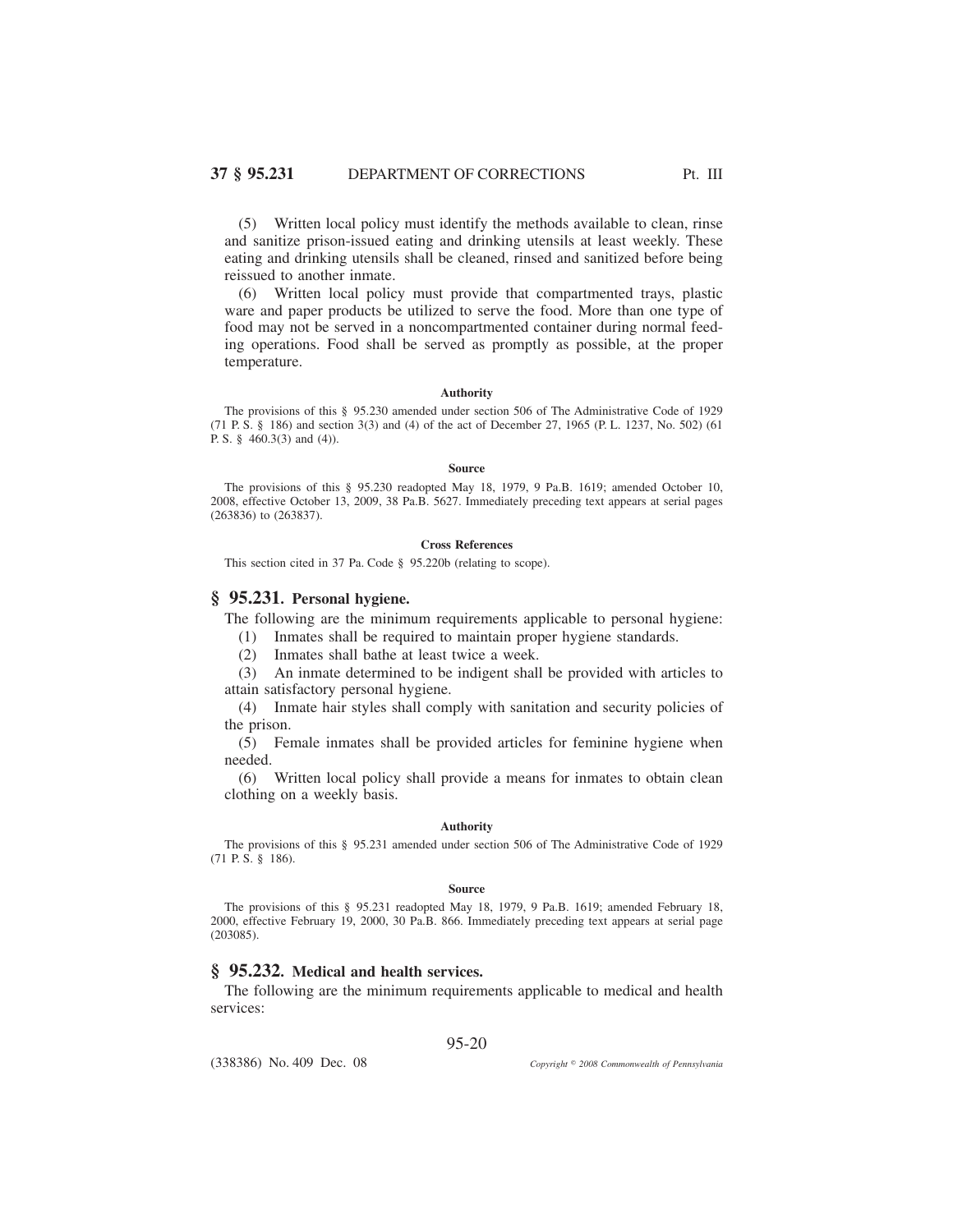(1) Written local policy must specify that all inmates admitted to the prison receive a health care screening performed and recorded by a person with health care training within 24 hours of admission. The health care screening must include a structured inquiry and observation designed to identify newlycommitted inmates who pose a health or safety threat to themselves or others. Screening can be performed by health care professionals or by health-trained correctional staff at the time of admission. A record of the result of the examination shall be kept as a part of the permanent prison document.

(2) Written local policy must specify that an inmate determined upon admission not to be in good health be assessed by a health care professional within 24 hours.

(3) Written local policy must specify that following review of the initial commitment screening by a health care professional, a medical history and physical examination be performed by the prison health care provider within 14 days following admission.

(4) Written local policy must specify routine screening procedures utilized for infectious diseases, acute illness and suicide risk.

(5) Written local policy must designate a health care provider responsible for control of the delivery of health care services including mental health services. A health care provider or professional shall have sole province on matters involving medical judgment.

(6) Written local policy must provide that the health care provider report in writing on the health care delivery system to the prison providing information sufficient to demonstrate that adequate health care is being provided to inmates and review findings with prison administrators annually.

(7) Written local policy must provide for an annual documented review of a prison's health care delivery system by the prison and when necessary, revisions shall be made to each health care procedure and program by the prison.

(8) Written local policy must provide for access to emergency care 24 hours a day for all inmates. A written plan must outline onsite treatment, evacuation, transportation and security procedures and designate emergency facilities to be utilized. All corrections personnel shall be certified in basic first aid and cardiopulmonary resuscitation in accordance with the time frames established by the organization that conducts the training.

(9) Written local policy must provide for the management of pharmaceuticals. The policy must include:

(i) Formulary and prescription practices.

(ii) Medication procurement, receipt, dispensing, distribution, storage and disposal, as supervised by properly licensed personnel in accordance with The Controlled Substance, Drug, Device and Cosmetic Act (35 P. S. §§ 780-101—780-144).

(iii) Secure storage and inventory of all controlled substances, syringes and needles.

95-21

(338387) No. 409 Dec. 08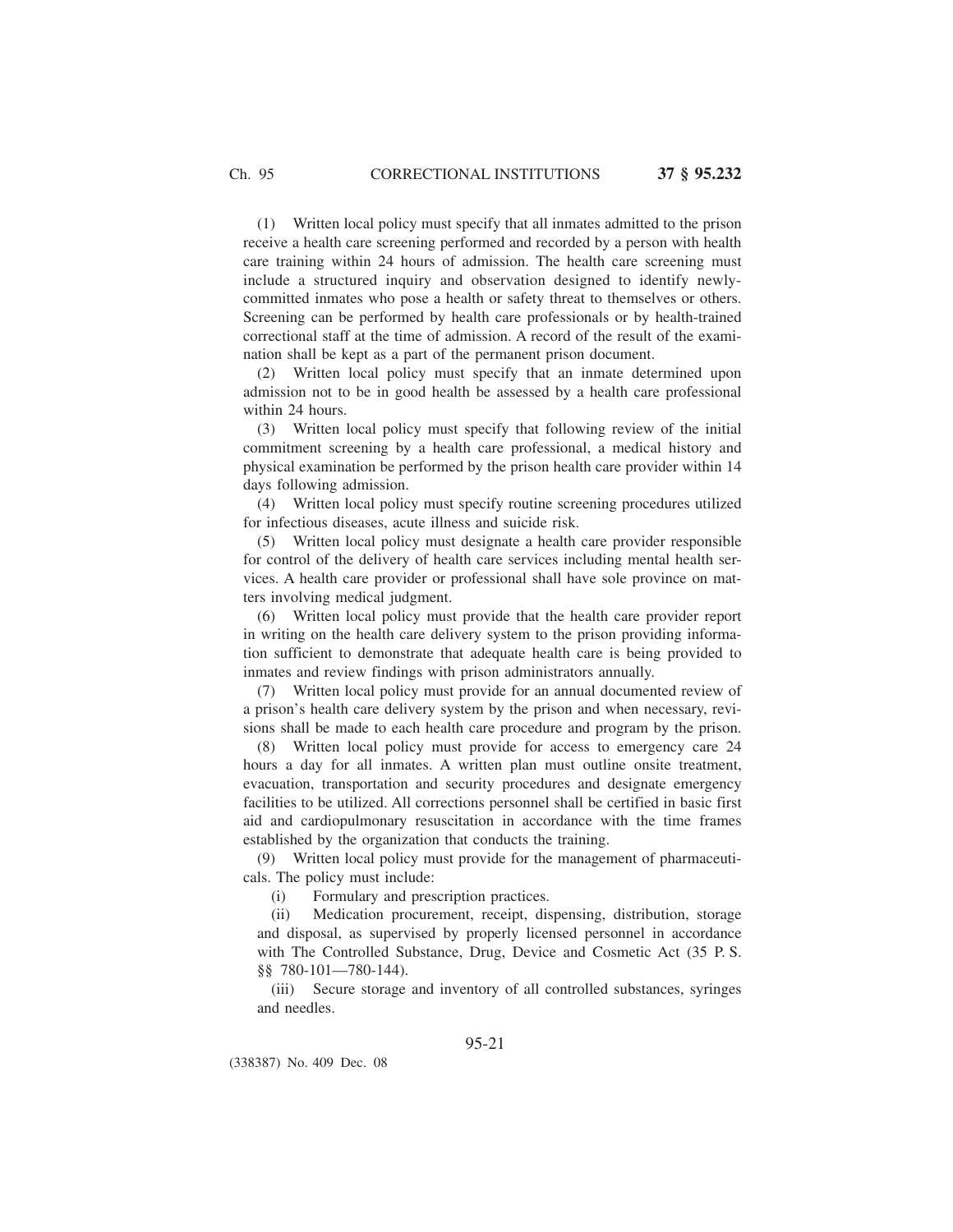(10) Written local policy must provide for a suicide prevention and intervention program and outline the program review mechanisms utilized and staff training procedures for program implementation. Staff training must occur on an annual basis.

(11) Written local policy must provide that medical and dental instruments, equipment and supplies be controlled and inventoried.

(12) Written local policy must specify the scope of dental treatment to be provided to an inmate. This treatment must include extraction and other work of an emergency nature as needed. Written local policy must specify how an inmate is to obtain the available dental treatment.

### **Authority**

The provisions of this § 95.232 amended under section 506 of The Administrative Code of 1929 (71 P. S. § 186); and section 3(3) and (4) of the act of December 27, 1965 (P. L. 1237, No. 502) (61 P. S. § 460.3(3) and (4)).

### **Source**

The provisions of this § 95.232 readopted May 18, 1979, 9 Pa.B. 1619; amended February 18, 2000, effective February 19, 2000, 30 Pa.B. 866; amended October 10, 2008, effective October 13, 2009, 38 Pa.B. 5627. Immediately preceding text appears at serial pages (336805) to (336806) and (263839).

#### **Notes of Decisions**

### *Cause of Action Stated*

If a prisoner alleged that prison authorities were informed of prisoner's drug habit upon admission and prisoner requested medical treatment, but received no attention for 10 days and inadequate treatment thereafter, during which time prisoner went through a period of painful drug withdrawal, prisoner had stated a Federal claim upon which relief may be granted. *United States ex rel Walker v. Fayette County,* 599 *F.2d* 573, (3d Cir. 1979).

## **Cross References**

This section cited in 37 Pa. Code § 95.220b (relating to scope).

# **§ 95.233. Visiting.**

The following are the minimum requirements applicable to inmate visiting:

- (1) Written local policy must explain inmate visiting procedures, including:
- (i) Availability of contact or noncontact visitation, or both.
- (ii) Visitor approval procedure.
- (iii) Frequency and duration of visits.

(2) Written local policy must require that visitors register upon admission to the prison. Written local policy must describe the circumstances and the types of searches under which visitors are subjected.

(3) Written local policy must require that each inmate be permitted at least 30 minutes of visitation time weekly. Restrictions may be placed on visiting, including denial of a visit, when, in the discretion of the prison administrator, the restrictions are necessary to maintain the safety or security of the prison.

95-22

(338388) No. 409 Dec. 08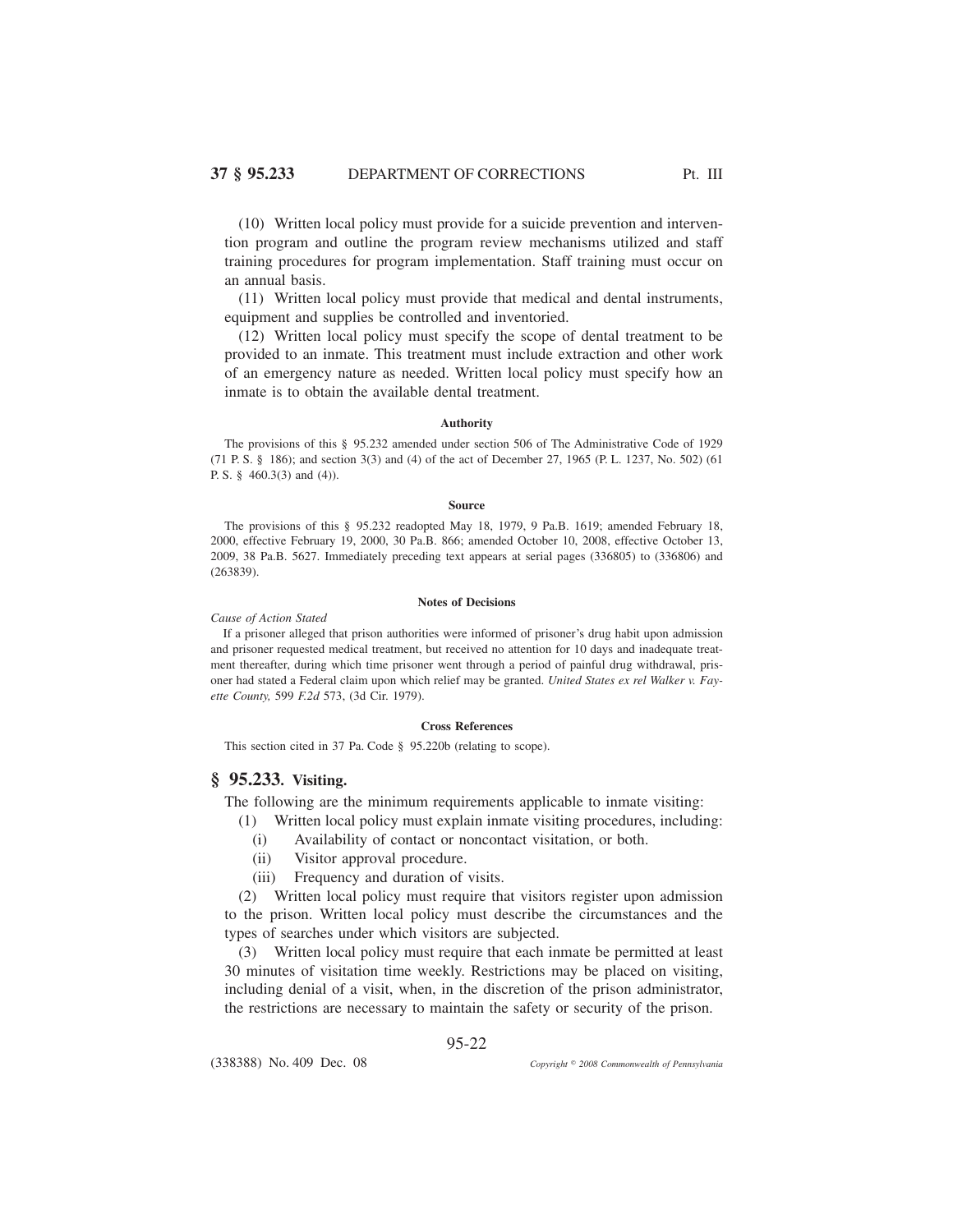(4) Written local policy must, in accordance with the Official Visitation of Prisons Act (61 P.S. §§ 1091—1095), provide for visits by official visitors. Written local policy must require that accommodations be made to provide for the privacy of conversation during these official visits.

(5) Written local policy must allow for visits by an inmate's attorney or clergy. Written local policy must require that accommodations be made to provide for the privacy of conversation during these visits.

(6) Written local policy must require that each inmate be provided inmate visiting information upon admission. This information must also be made available to the public.

## **Authority**

The provisions of this § 95.233 amended under section 506 of The Administrative Code of 1929 (71 P. S. § 186); and section 3(3) and (4) of the act of December 27, 1965 (P. L. 1237, No. 502) (61 P. S. § 460.3(3) and (4)).

## **Source**

The provisions of this § 95.233 readopted May 18, 1979, 9 Pa.B. 1619; amended October 10, 2008, effective October 13, 2009, 38 Pa.B. 5627. Immediately preceding text appears at serial pages (263839) to (263840).

### **Notes of Decisions**

Evidence insufficient to show regulation violated. *Montagano v. Sweeney*, No. 94-2959, 1995 U. S. Dist. LEXIS 6169 (May 4, 1995).

#### *Procedure*

*Evidence*

While it is very likely true that inmates will perceive any suspension of a spouse's visiting privileges as punitive, this regulation cannot be read to suggest that any decision to deny or suspend visiting privileges must be accompanied by an opportunity to be heard. *Montagano v. Sweeney*, No. 94-2959, 1995 U. S. Dist. LEXIS 6169 (May 4, 1995).

## **§ 95.233a. Telephone communication.**

The following are the minimum requirements applicable to telephone communication:

(1) Written local policy must specify whether inmates are permitted telephone communication. If so, the policy must explain telephone procedures, including:

- (i) Hours during which telephone communication is available.
- (ii) Any limitations on calls.
- (iii) Cost/method of payment.

(2) Written local policy must, in accordance with 18 Pa.C.S. § 5704 (relating to the exceptions to prohibition of interception and disclosure of communications), specify whether inmate telephone conversations are subject to intercepting, recording, monitoring or divulging. If so, the policy must establish the guidelines which permit those activities.

## 95-23

(338389) No. 409 Dec. 08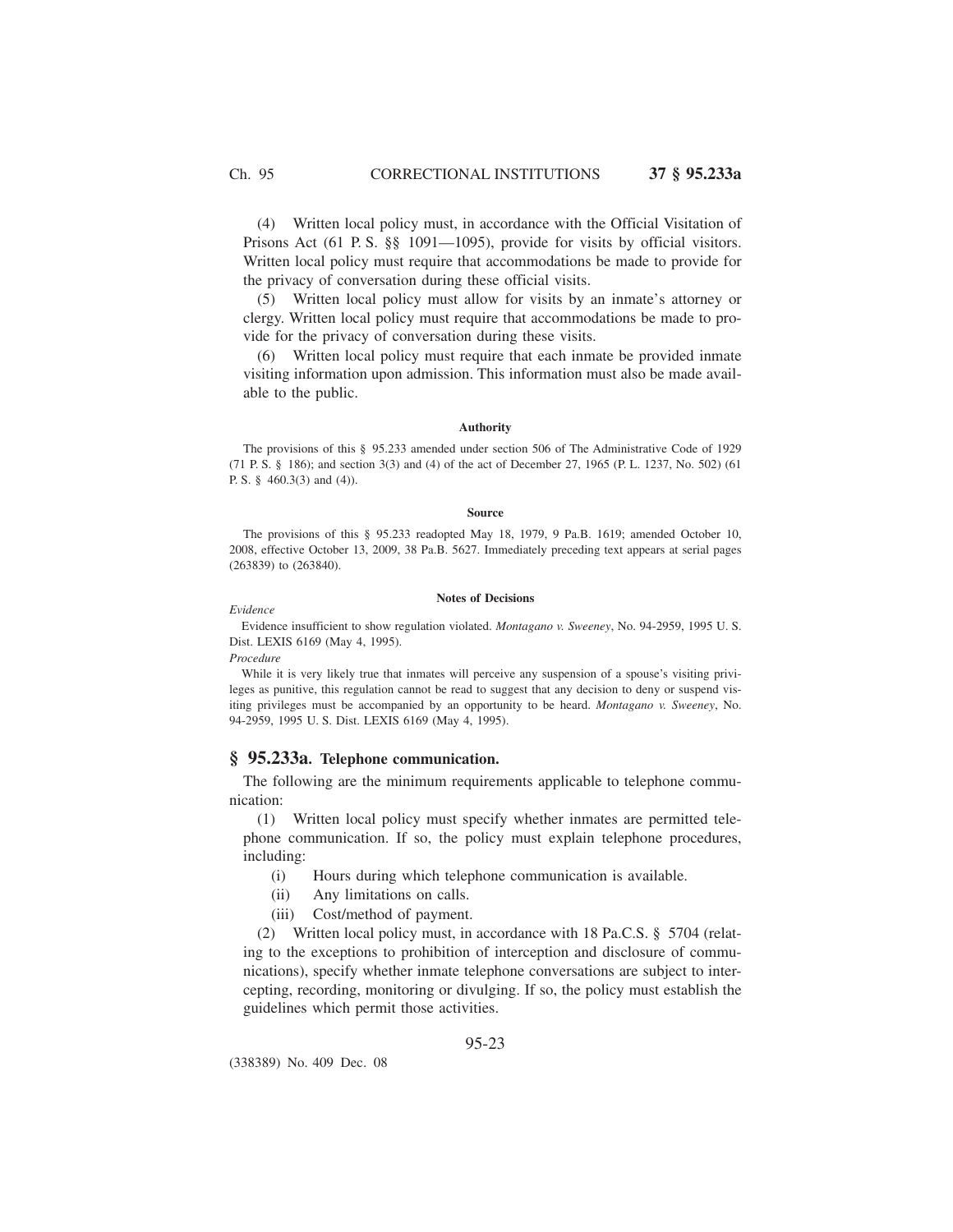(3) Written local policy may allow for restrictions to be placed on telephone communication, including denial of telephone usage, when, in the discretion of the prison administrator, the restrictions are necessary to maintain the safety or security of the prison.

(4) Written local policy must require that each inmate be provided information about telephone communication upon admission. This information must also be made available to the public.

## **Authority**

The provisions of this § 95.233a adopted under section 3(3) and (4) of the act of December 27, 1965 (P. L. 1237, No. 502) (61 P. S. § 460.3(3) and (4)).

#### **Source**

The provisions of this § 95.233a adopted October 10, 2008, effective October 13, 2009, 38 Pa.B. 5627.

# **§ 95.234. Inmate mail privileges.**

The following are the minimum requirements applicable to inmate mail privileges. Inmates shall be permitted to send and receive mail consistent with the following:

(1) Incoming and outgoing mail may be examined for contraband.

(2) Incoming and outgoing mail to and from public officials, courts and attorneys will not be opened for purposes of examining for contraband unless the interested inmate is present.

(3) Incoming and outgoing mail to a person or entity may be read by the prison warden if reasonable grounds exist to believe that receipt of the mail is likely to jeopardize prison security or public safety and welfare, or both.

(4) The sending and receipt of mail shall be restricted or prohibited for valid penological reasons such as introduction of contraband, threats to security or the public, or when requested by intended recipients.

#### **Authority**

The provisions of this § 95.234 amended under section 506 of The Administrative Code of 1929 (71 P. S. § 186); and section 3(3) and (4) of the act of December 27, 1965 (P. L. 1237, No. 502) (61 P. S. § 460.3(3) and (4)).

#### **Source**

The provisions of this § 95.234 readopted May 18, 1979, 9 Pa.B. 1619; amended February 18, 2000, effective February 19, 2000, 30 Pa.B. 866. Immediately preceding text appears at serial pages (203088) and (261613).

95-24

(338390) No. 409 Dec. 08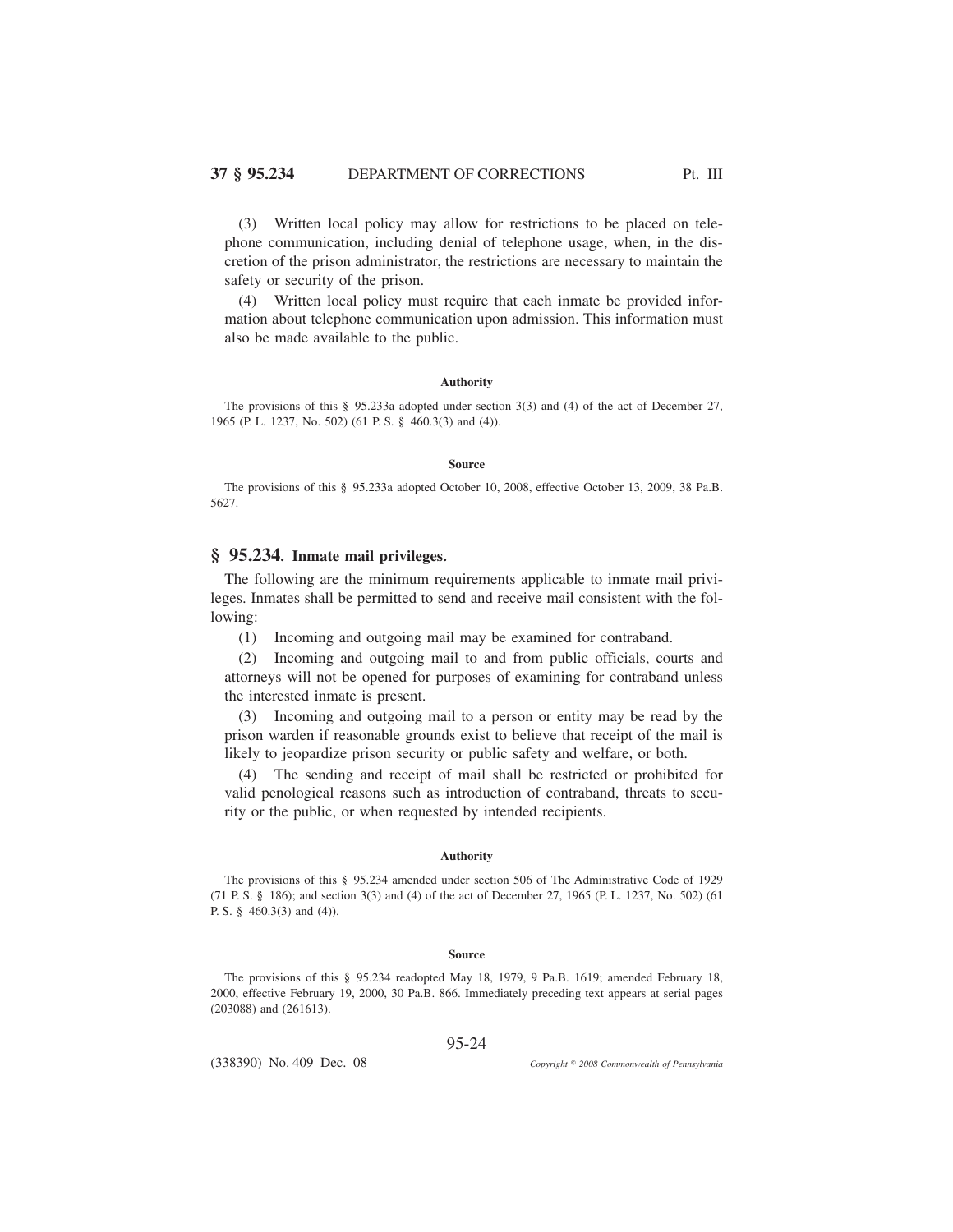#### **Notes of Decisions**

#### *Inmate-to-Inmate Correspondence*

Inmate-to-inmate correspondence may be restricted provided the restriction is reasonably related to valid correction goals and inmate's complaint was dismissed since he failed to allege that he was authorized to correspond with another inmate. *Williams v. Frame*, 821 F.Supp. 1093 (1993).

# **§ 95.235. Work programs.**

The following are the minimum requirements applicable to inmate work programs:

(1) Written local policy must identify any authorized inmate work programs such as work assignment program, industries program, public works/ community service program or work release program. Written local policy must specifically prohibit prison staff from using their official position to secure privileges for themselves or others in association with an inmate work program.

(2) Written local policy must identify whether sentenced inmates may be required to participate in a work program based upon availability. Unsentenced inmates may not be required to participate in a work program, but may request involvement in a work program.

(3) Written local policy must require that inmates who participate in a work program (other than personal housekeeping and housing area cleaning) receive compensation. Written local policy must specify the type and amount of compensation.

(4) Written local policy must require that inmates be provided appropriate clothing, supplies and tools for any work assignment program, industries program or public works/community service program. The inmate must receive direction on the proper use of any equipment or tools to be used by the inmate during any work assignment program, industries program or public works/ community service program.

(5) Written local policy must specify that there may be no discrimination regarding access to a work program based on an inmate's race, religion, national origin, gender or disability.

## **Authority**

The provisions of this § 95.235 amended under section 506 of The Administrative Code of 1929 (71 P. S. § 186); and section 3(3) and (4) of the act of December 27, 1965 (P. L. 1237, No. 502) (61 P. S. § 460.3(3) and (4)).

#### **Source**

The provisions of this § 95.235 readopted May 18, 1979, 9 Pa.B. 1619; amended October 10, 2008, effective October 13, 2009, 38 Pa.B. 5627. Immediately preceding text appears at serial pages (263840) to (263841).

95-25

(338391) No. 409 Dec. 08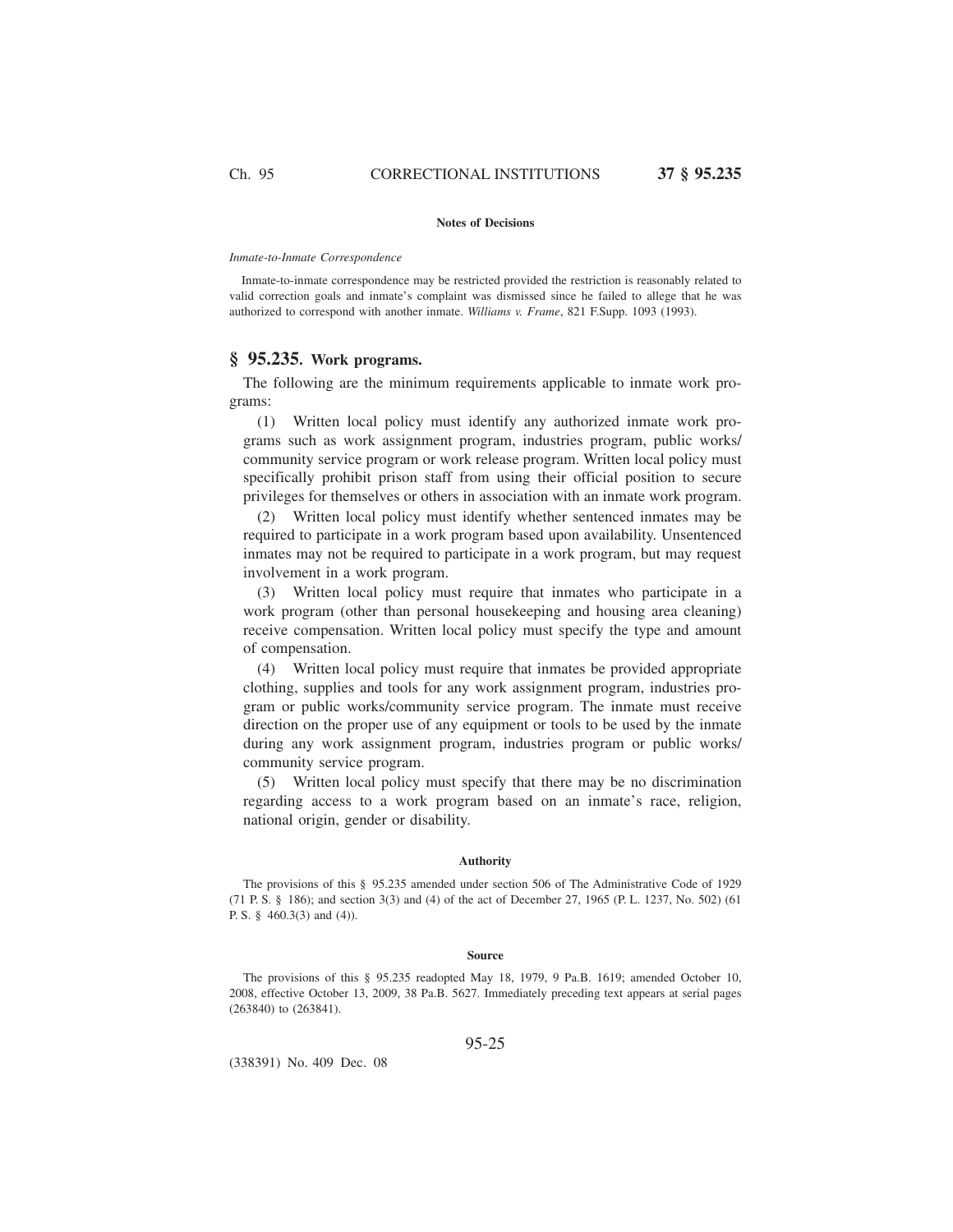## **§ 95.236. Access to legal resources.**

The following are the minimum requirements applicable to access to legal resources:

(1) To enable inmates to exercise their right of access to the courts, inmates shall be permitted access to adequate legal resources. Written local policy shall provide a means of assistance for an inmate that does not speak English.

(2) County wardens shall have discretion in determining the type of legal resources to be made available to ensure inmates can exercise their right to access to the courts.

### **Authority**

The provisions of this § 95.236 amended under section 506 of The Administrative Code of 1929 (71 P. S. § 186).

## **Source**

The provisions of this § 95.236 readopted May 18, 1979, 9 Pa.B. 1619; amended February 18, 2000, effective February 19, 2000, 30 Pa.B. 866. Immediately preceding text appears at serial page (261613).

# **§ 95.237. Religion.**

The following are the minimum requirements applicable to religion:

(1) Written local policy must provide that each prisoner shall be allowed to satisfy the needs of his religious life consistent with the orderly administration of the prison.

(2) Written local policy must require that individuals seeking to provide religious guidance to inmates be screened and selected by the prison administrator or a designee.

(3) Written local policy must provide for the accommodation of religious practices consistent with the security needs and orderly administration of the prison. The policy must describe the procedure for reviewing an inmate request for accommodation of a religious practice or activity.

(4) Written local policy must provide that inmates are permitted to possess religious objects consistent with the security needs and orderly administration of the prison. The policy must describe the procedure for reviewing an inmate request to possess religious objects that would otherwise be considered contraband.

(5) Written local policy must provide for the accommodation of special foods, diets and fasts as part of an inmate's religious practices consistent with the security needs and orderly administration of the prison. The policy must describe the procedure for reviewing an inmate request for accommodation of these practices.

95-26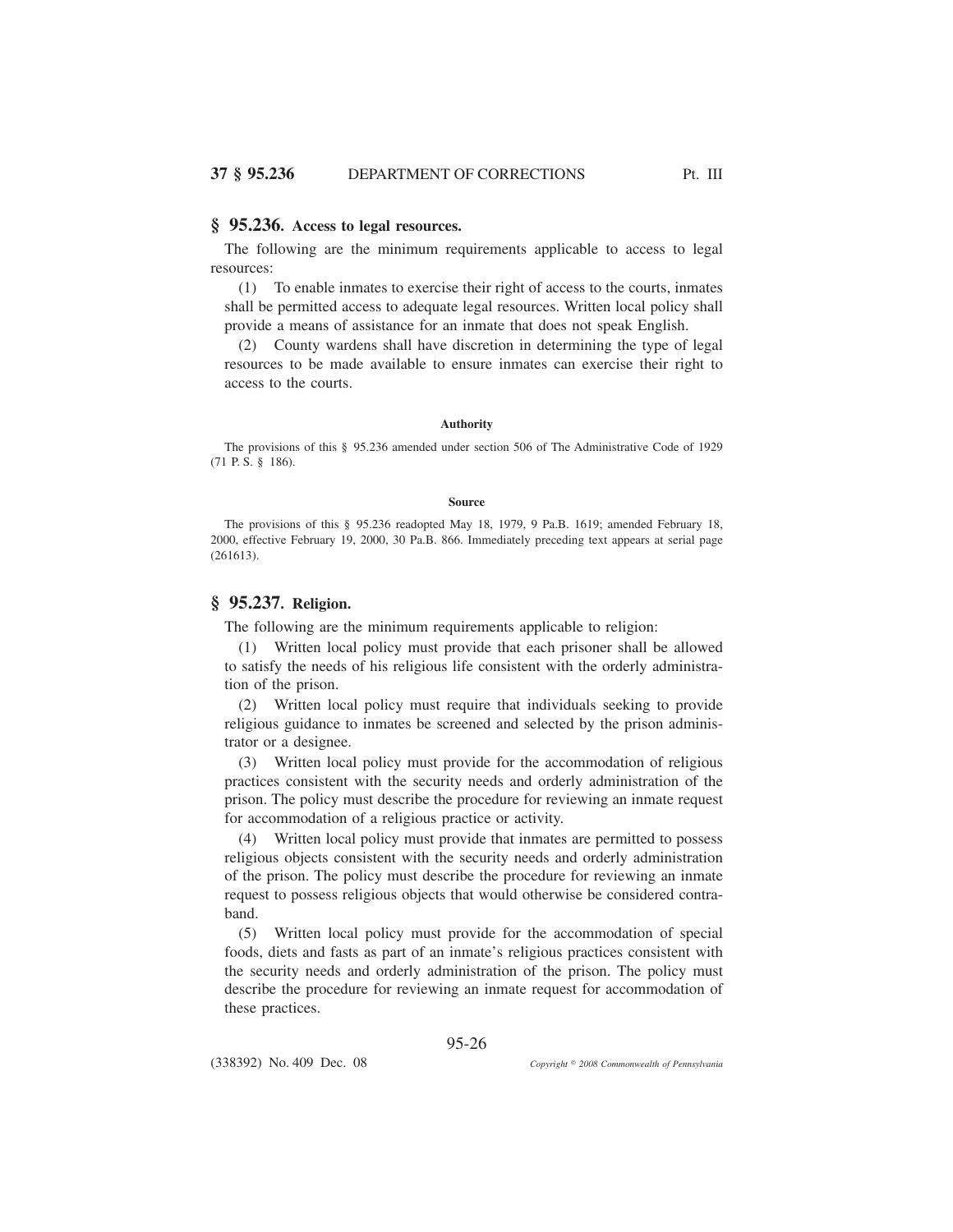#### **Authority**

The provisions of this § 95.237 amended under section 506 of The Administrative Code of 1929 (71 P. S. § 186); and section 3(3) and (4) of the act of December 27, 1965 (P. L. 1237, No. 502) (61 P. S. § 460.3(3) and (4)).

#### **Source**

The provisions of this § 95.237 readopted May 18, 1979, 9 Pa.B. 1619; amended October 10, 2008, effective October 13, 2009, 38 Pa.B. 5627. Immediately preceding text appears at serial pages (263841) to (263842).

## **§ 95.238. Recreation.**

The following are the minimum requirements applicable to recreation:

(1) Jails shall provide all prisoners at least 2 hours daily, physical exercise in the open, weather permitting. If the weather is inclement, each inmate shall have 2 hours physical exercise daily indoors.

(2) Written local policy shall describe the prison's recreational programming for inmates.

(3) Physical exercise schedules for males, females and juveniles shall be arranged to provide for segregation. Jail administrators may separate inmates further based on age, vulnerability and other appropriate security criteria.

(4) Inmates under disciplinary status or segregation shall receive 1 hour of outdoor activity 5 days a week.

#### **Authority**

The provisions of this § 95.238 amended under section 506 of The Administrative Code of 1929 (71 P. S. § 186).

#### **Source**

The provisions of this § 95.238 readopted May 18, 1979, 9 Pa.B. 1619; amended February 18, 2000, effective February 19, 2000, 30 Pa.B. 866. Immediately preceding text appears at serial page (222409).

## **§ 95.239. Commissary and other funds.**

The following are the minimum requirements that apply to commissaries and other funds:

(1) County prisons may provide commissary services if the county so chooses.

(2) Written local policy must require that funds associated with commissary services be audited and reported on an annual basis by an independent party using generally accepted accounting principles.

## 95-27

(338393) No. 409 Dec. 08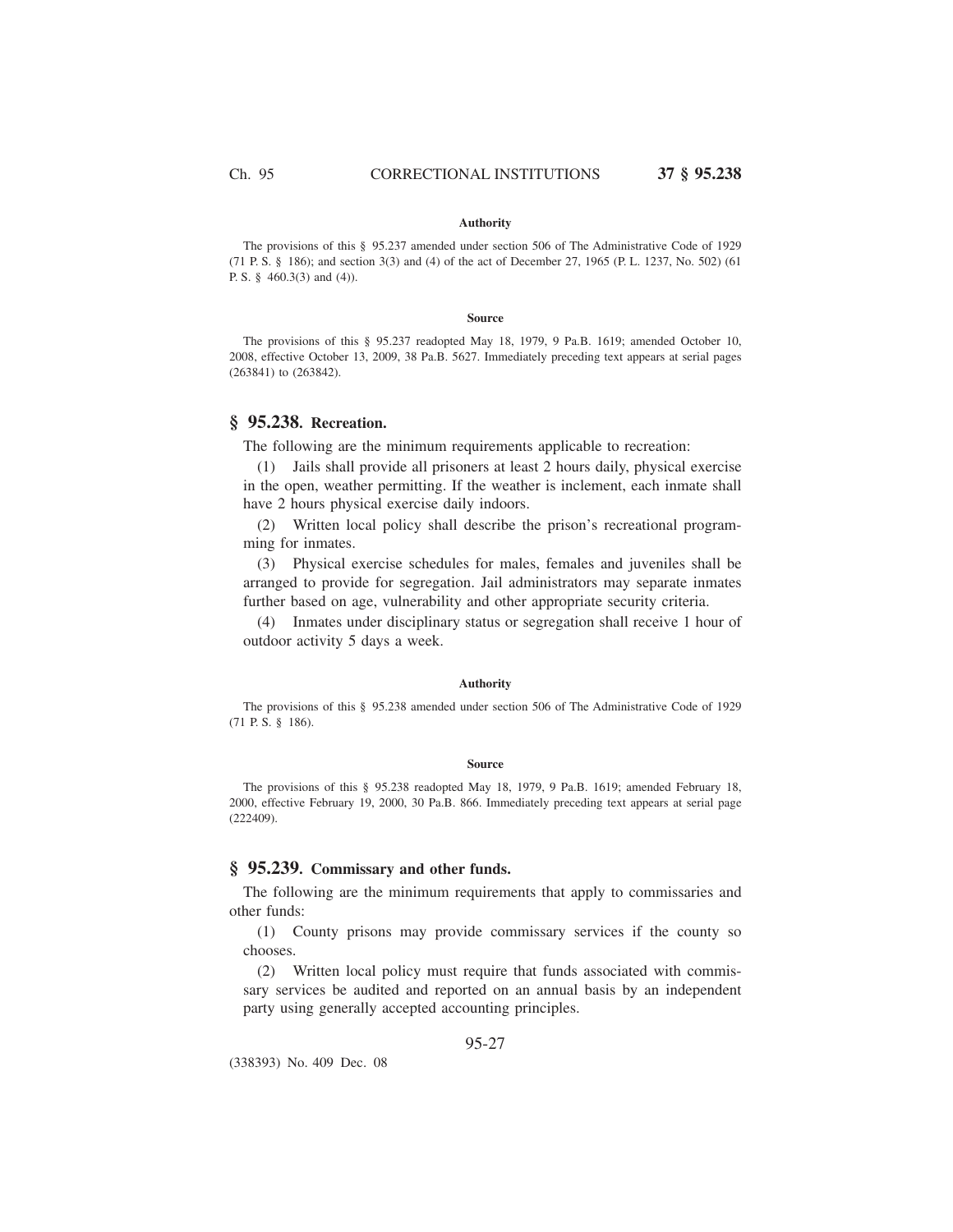(3) Written local policy must describe a fiscal system that accounts for all income and expenditures on an ongoing basis. Methods for collecting, safeguarding and disbursing moneys must comply with generally accepted accounting principles. A financial audit of the prison shall be conducted annually by a certified, independent party using generally accepted accounting principles. The financial audit must result in an opinion that either affirms or disaffirms the accuracy of the records or accounts.

(4) Written local policy must require that funds associated with inmate telephone services be audited and reported to the governing county prison authority on an annual basis by an independent party using generally accepted accounting principles.

(5) Written local policy must require that funds associated with an industries program and a work release program be audited and reported to the governing county prison authority on an annual basis by an independent party using generally accepted accounting principles.

## **Authority**

The provisions of this § 95.239 amended under section 506 of The Administrative Code of 1929 (71 P. S. § 186); and section 3(3) and (4) of the act of December 27, 1965 (P. L. 1237, No. 502) (61 P. S. § 460.3(3) and (4)).

#### **Source**

The provisions of this § 95.239 readopted May 18, 1979, 9 Pa.B. 1619; amended February 18, 2000, effective February 19, 2000, 30 Pa.B. 866; amended October 10, 2008, effective October 13, 2009, 38 Pa.B. 5627. Immediately preceding text appears at serial page (336807).

## **§ 95.240. Inmate disciplinary procedures.**

The following are the minimum requirements applicable to inmate disciplinary procedures:

(1) Written local policy must identify a disciplinary process that provides clear notice of prohibited behavior and consistently applied sanctions for violations of prison rules. Disciplinary procedures governing inmate rule violations must address the following:

- (i) Rules.
- (ii) Minor and major infractions.
- (iii) Criminal offenses.
- (iv) Disciplinary reports.
- (v) Prehearing actions.
- (vi) Prehearing detention.
- (vii) Appeal of disciplinary decisions.

(2) Written local policy must identify violations of prison rules that are designated as a major infraction, a minor infraction or those not rising to the level of a major or minor infraction.

95-28

(338394) No. 409 Dec. 08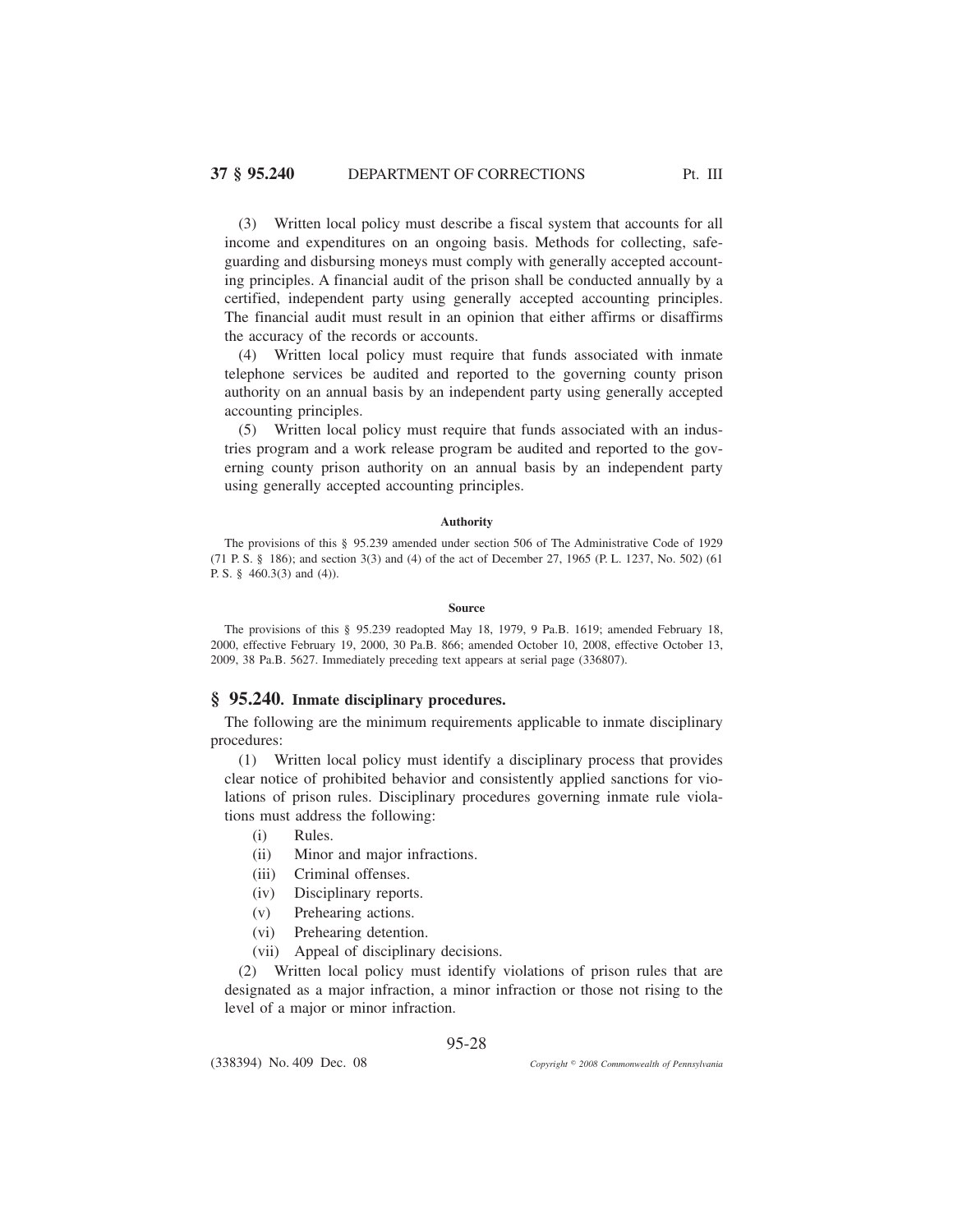(i) A major infraction involves a grievous loss and requires use of a hearing procedure for resolution. Major infractions include:

(A) Violations that may result in disciplinary detention or administrative segregation.

(B) Violations for which punishment may tend to increase an inmate's sentence, such as extending parole eligibility.

(C) Violations that may result in forfeiture, such as loss of earned time.

(D) Violations that may be referred for criminal prosecution.

(ii) A minor infraction charge may be resolved without a hearing procedure and without the imposition of serious penalties. Minor infractions do not violate any State or Federal statutes and may be resolved informally by reporting staff.

(3) Written local policy must provide that discipline for a minor infraction may not be imposed unless a written statement as to the rule violated is prepared and a person not involved in the rule violation reviews the statement and makes a decision as to guilt.

(4) Written local policy must provide that discipline for a major infraction may not be imposed unless the inmate has been informed of the offense charged in writing, has had an opportunity to present a defense and has been found guilty of the charge by an impartial party or board designated by the prison administrator. Findings of guilt or innocence must be expressed in writing and based on information presented. Written findings of guilt must state the reasons for the finding.

(5) Written local policy must provide that disciplinary charges and written findings relative to a major infraction be recorded and made a permanent part of an inmate's prison file.

(6) Written local policy must provide that disciplinary sanctions imposed after a finding of guilt for a major infraction may include loss of privileges, segregation or other sanctions as set forth in written local policy.

(7) Written local policy may allow for informal resolution of rule infractions not rising to the level of a major or minor infraction. Participation by an inmate in informal resolution of a rule infraction shall be on a voluntary basis only.

(8) Written local policy must provide that when an inmate in disciplinary status is deprived of any usual authorized items or activity, a report of the action is to be made to the prison administrator. If an inmate in disciplinary status uses food or food service equipment in a manner that is hazardous to self, staff or other inmates, an alternative meal may be provided, upon the approval of the prison administrator or designee and responsible health care provider.

(9) Written local policy must provide that the imposition of discipline not violate an inmate's right to be free from cruel and unusual punishment.

95-29

(338395) No. 409 Dec. 08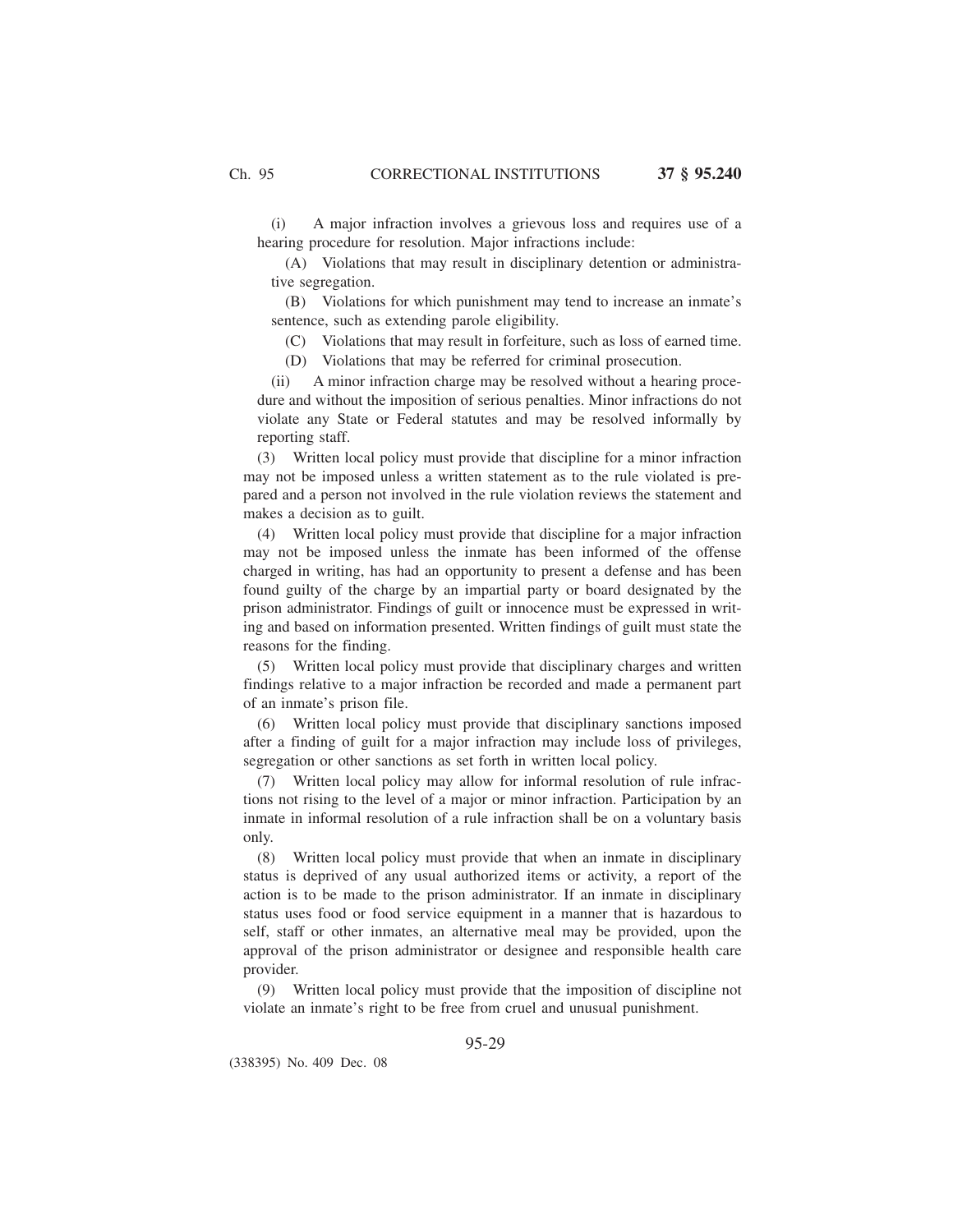### **Authority**

The provisions of this § 95.240 amended under section 506 of The Administrative Code of 1929 (71 P. S. § 186); and section 3(3) and (4) of the act of December 27, 1965 (P. L. 1237, No. 502) (61 P. S. § 460.3(3) and (4)).

#### **Source**

The provisions of this § 95.240 readopted May 18, 1979, 9 Pa.B. 1619; amended February 18, 2000, effective February 19, 2000, 30 Pa.B. 866; amended October 10, 2008, effective October 13, 2009, 38 Pa.B. 5627. Immediately preceding text appears at serial pages (336807) to (336808).

#### **Notes of Decisions**

#### *Administrative Segregation*

There is no provision in these regulations for a hearing to challenge a warden's decision to place a prisoner in administrative segregation. Therefore, because the warden had unchecked power to place plaintiff in administrative segregation, the state did not create a liberty interest and plaintiff had no due process right to a hearing concerning placement and retention in administrative segregation. *Williams v. Sweeney*, 882 F. Supp. 1520 (E. D. Pa. 1995).

*Prisoner's Rights*

The regulations governing discipline and proper procedures to be followed before disciplinary action can be imposed gave rise to a nondiscretionary State-created liberty interest, and failure to provide a hearing on plaintiff's confinement as part of a punishment constituted a deprivation of due process rights guaranteed by the U. S. CONST. amend. XIV. *Todaro v. Bowman*, 872 F.2d 43 (3rd. Cir. (Pa) 1989).

#### **Cross References**

This section cited in 37 Pa. Code § 95.220b (relating to scope).

# **§ 95.241. Security.**

The following are the minimum requirements applicable to security:

(1) *Supervision of inmates.* Written local policy must provide for the following:

(i) The number of staff required to maintain care, custody and control of the inmate population on a 24-hour basis. Staff used to maintain the care, custody and control of the inmate population shall meet the minimum training requirements of § 95.221 (relating to personnel).

(ii) An initial staffing analysis shall be conducted by the prison administrator or a designee to determine the staffing allotment and post assignments necessary to safely operate the prison. In determining the number of staff needed, relief factors are to be calculated for each classification of staff that is assigned to relieve posts or positions. The staffing analysis shall be reviewed and documented on an annual basis by the prison administrator. Information on the number and type of positions filled and vacant shall be available for review by the Department's inspectors.

(iii) Assignments/posts shall be staffed without regard to gender except where reasonable accommodation to inmate privacy cannot be maintained.

95-30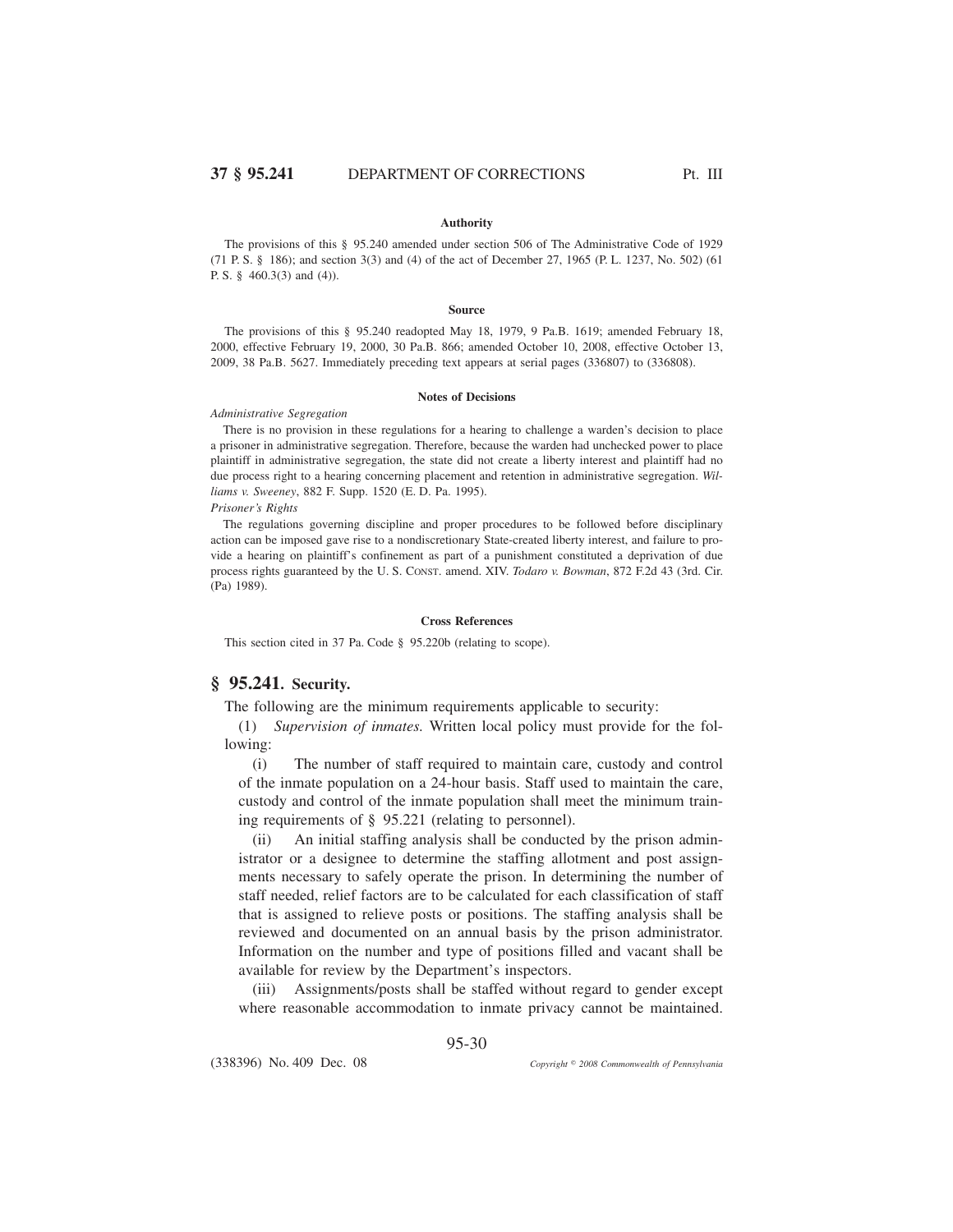Prison staff of the opposite gender to that of the inmate population may not be given assignments/posts that require continuous and open viewing of unclothed inmates. When both male and female inmates are housed in the prison, at least one male corrections staff member and one female corrections staff member shall be on duty at all times.

(iv) Inmates may never be permitted to assume any authority over other inmates. Inmates may not be permitted access to prison employe records, the records of other inmates or other prison records.

(v) The prison shall maintain a 24-hour secure control center for monitoring and coordinating the prison's security, life safety and communications systems.

(vi) The prison administrator or assistant prison administrator and management staff designated by the prison administrator shall visit the prison's living and activity areas at least monthly to encourage contact with staff and inmates and observe living and working conditions. The visit shall be documented.

(2) *Use of force.* Written local policy must provide for the following:

(i) Force shall be restricted to instances of justifiable self-defense, protection of others, protection of property, prevention of escapes, and to effect compliance with the rules and regulations of the facility when other methods of control are ineffective or insufficient and only the least amount of force necessary to achieve that purpose is authorized. Force may not be used as a means of punishment or revenge.

(ii) Written local policy must specifically identify the following:

(A) Authorized purposes allowing for the use of force.

(B) Authorized equipment such as physical restraints, chemical agents, stun devices, batons or firearms permitted for use by prison staff.

(C) The appropriate limitations for the authorized use of force.

(D) A force option, beginning with the least amount of force necessary and progressing through the degrees of nondeadly and deadly force.

(E) Secure storage arrangements for restraints, chemical agents, stun devices, batons and firearms. A written record shall be maintained as to the distribution of these items. A documented inventory of these items shall be conducted on a monthly basis to determine accountability and condition.

(F) Circumstances and types of force requiring specific authorization and who shall authorize the use of the force.

(G) Medical consultation, review and treatment required when use of force occurs.

(H) Training for staff in the use of force. The training must occur before staff is assigned to a post involving the possible use of authorized equipment. This training must cover the use, safety and care of the equipment and the limitations on its use. The prison staff authorized to use the equipment shall demonstrate competency in its use in accordance with the

(338397) No. 409 Dec. 08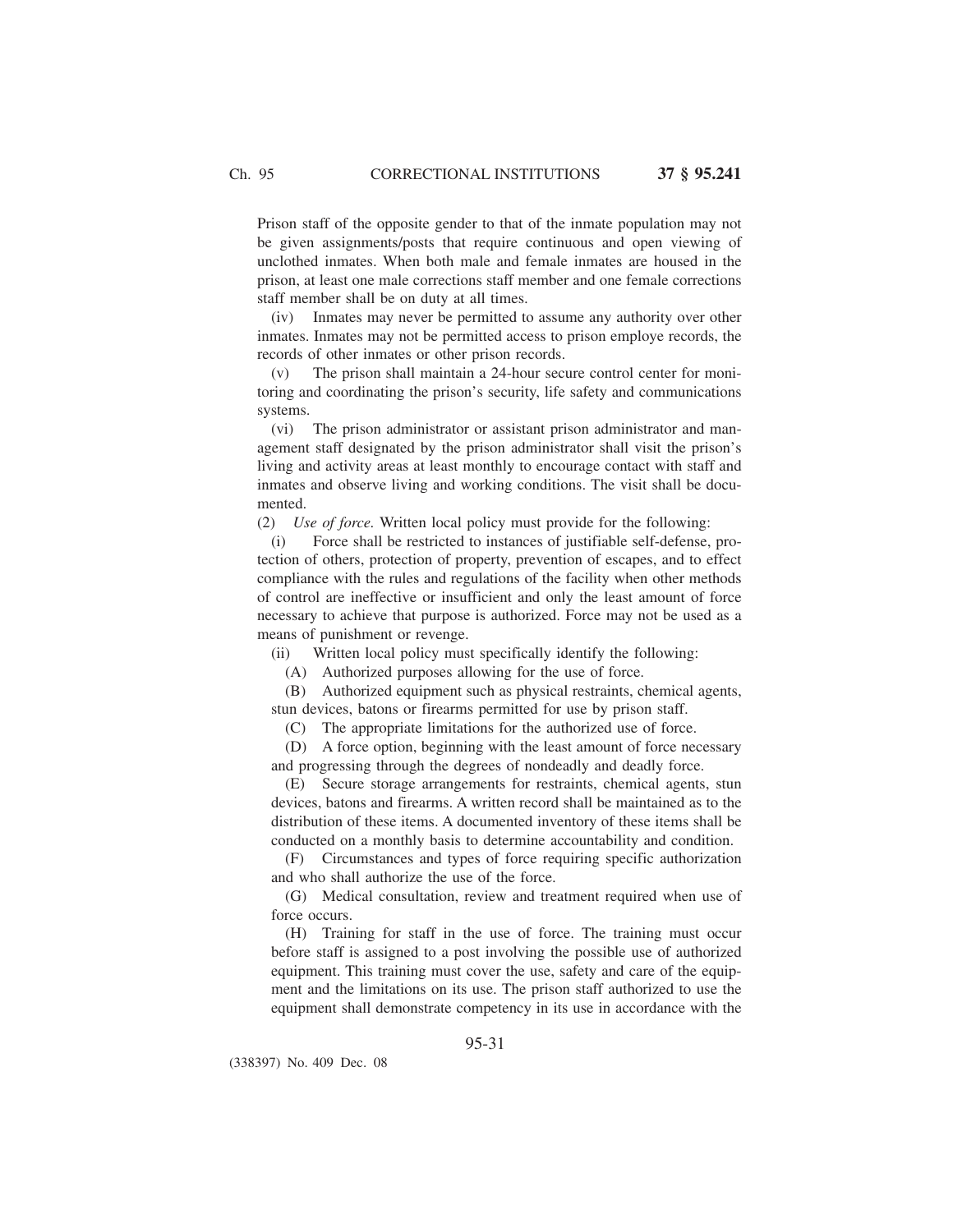training or certification standards recommended by the manufacturer of the equipment. The competency must be documented.

(iii) Law enforcement personnel conducting official business on prison premises who have in their possession equipment or weapons not permitted into the prison shall be provided a locked security area to properly secure the equipment or weapons.

(iv) Each prison staff member involved in any use of force for other than routine inmate movement/escort/transportation shall submit a written report to the prison administrator or a designee. In addition, this information shall be documented and reported to the Department, as required under § 95.242 (relating to statistical/informational reporting).

(3) *Emergency plans.* Written local policy must provide for the following:

(i) Establishment of emergency plans for responding to emergency incidents, including escape, fire, disturbances, hostage taking, bomb threat, terrorism, biological/chemical incidents, utility outages, natural disasters and evacuation/relocation. The emergency plans must contain basic information and instructions for all prison staff including:

- (A) To whom the emergency shall be reported.
- (B) Chain of command during an emergency.
- (C) Outside agencies to be contacted for response to an emergency.
- (D) A description of duties of staff for each type of emergency.

(E) Identification of emergency keys/security devices and access location. There shall be a means for the immediate release of inmates from locked areas and provisions for a back-up system.

(F) Evacuation plan.

(G) How to use emergency equipment.

(H) Training for staff to handle emergencies. Prison personnel shall be trained annually in the implementation of the emergency plans. The training shall be documented.

(I) The written agreements with other jurisdictions for handling emergency incidents and the possible evacuation of inmates.

(ii) To be in alignment with the *National Response Plan* and the *Commonwealth of Pennsylvania Emergency Operations Plan*, written local policy must also require the prison to institute an all-hazards approach to incident response and incorporate the principles of the National Incident Management System into its operations and operations plans. Additionally, written local policy must require that the prison coordinate with the county emergency management agency about the hazards to which the prison and prison population may be vulnerable as known and documented in the county hazard vulnerability analysis.

(iii) Emergency plans shall be reviewed by the prison administrator or a designee on an annual basis. This review must determine if updates are necessary due to operational changes, changes in the law, changes in constitu-

95-32

(338398) No. 409 Dec. 08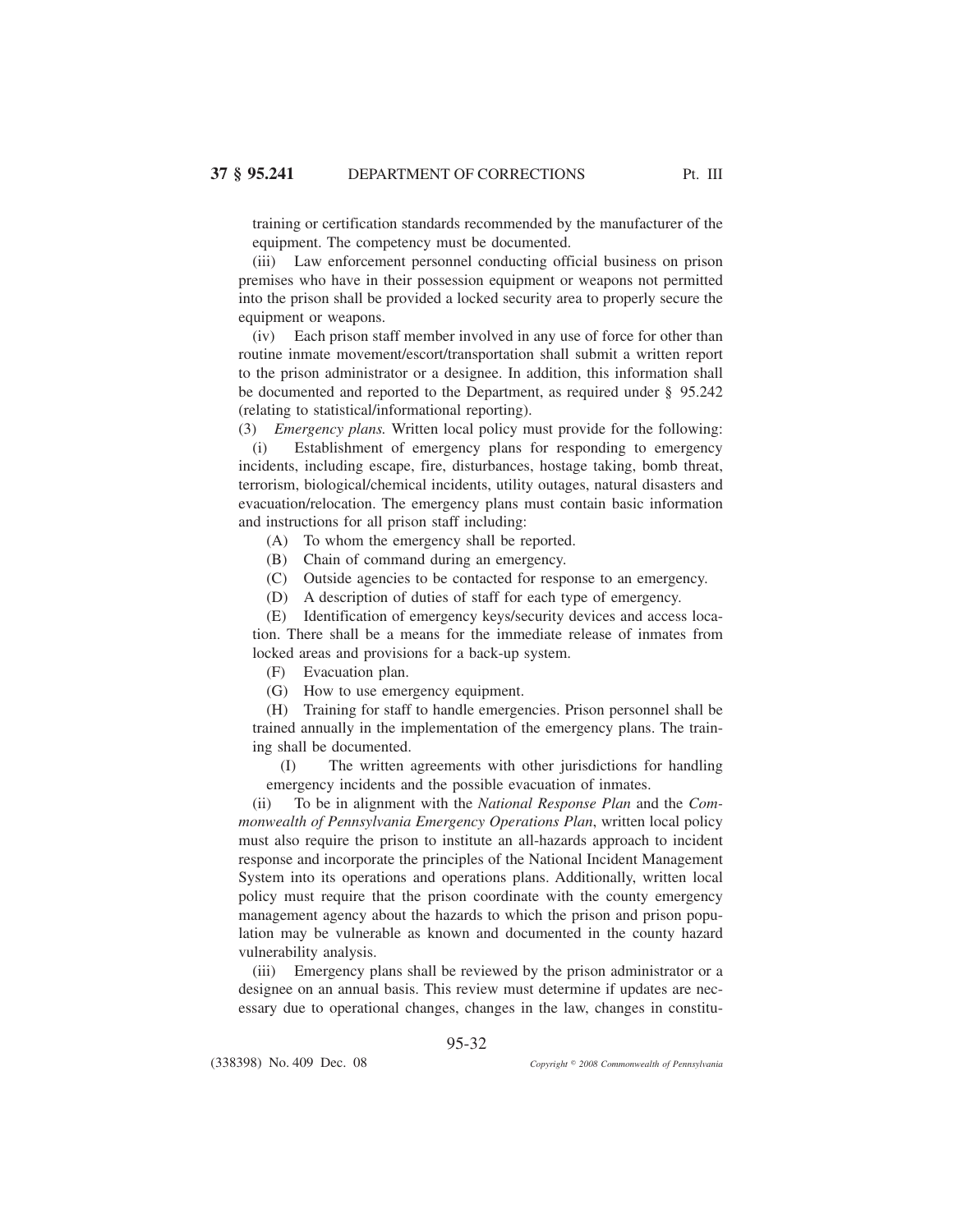tional standards or in recognized professional standards. The annual review and updates shall be documented.

(iv) Any emergency shall be documented and reported to the Department, as required under § 95.242.

(4) *Access control.* Written local policy must identify:

(i) Current listing of all keys/access cards.

(ii) Storage/back-up/protection arrangements for keys/access cards and accessible security devices. Keys/access cards shall be stored in a secure location when not in use. A set of emergency prison keys/access cards shall be stored in a controlled location outside the secure perimeter.

(iii) Criteria for use of keys/access cards and security devices.

(iv) Security measures required for the installation/maintenance/repair/ replacement of keys/access cards and security devices. An inspection of all keys/access cards and security devices shall be conducted quarterly to determine status, condition and need for action. The results of this inspection shall be documented and submitted to the prison administrator or a designee.

(v) Staff responsible for authorizing use of applicable keys/access cards and security devices. Inmates may not be permitted access to keys/access cards and security devices.

(vi) An inventory and receipt system to account for keys. Keys/access cards shall be checked out and checked in. A record shall be maintained to identify keys/access cards issued, identifying the person possessing and returning the key/access card. The record must allow a current accounting as to the location and possessor of keys/access cards.

(vii) Staff training required to use keys/security devices, particularly the ability to release inmates in the event of a fire or other emergency.

(5) *Contraband control.* Written local policy must describe time, methods and techniques and identify:

(i) What is considered contraband.

(ii) Procedures for conducting personal searches of inmates, vendors, volunteers, visitors and staff. All individuals shall be subject to search upon entering or leaving the prison. Inmates permitted to leave the prison for any reason shall be searched prior to reentering the prison.

(iii) Procedures for conducting cell/dormitory/area searches. Searches of all cell/dormitory/area locations shall be conducted at least twice annually to determine the presence of contraband and the security status of bars, doors and windows. The results shall be documented and submitted to the prison administrator or a designee.

(iv) Procedures for conducting security checks of the interior and the security perimeter of the prison. At least one daily security check shall be conducted of all interior areas and the security perimeter to determine matters such as staff and inmate concerns and faulty or unsafe conditions. The

95-33

(338399) No. 409 Dec. 08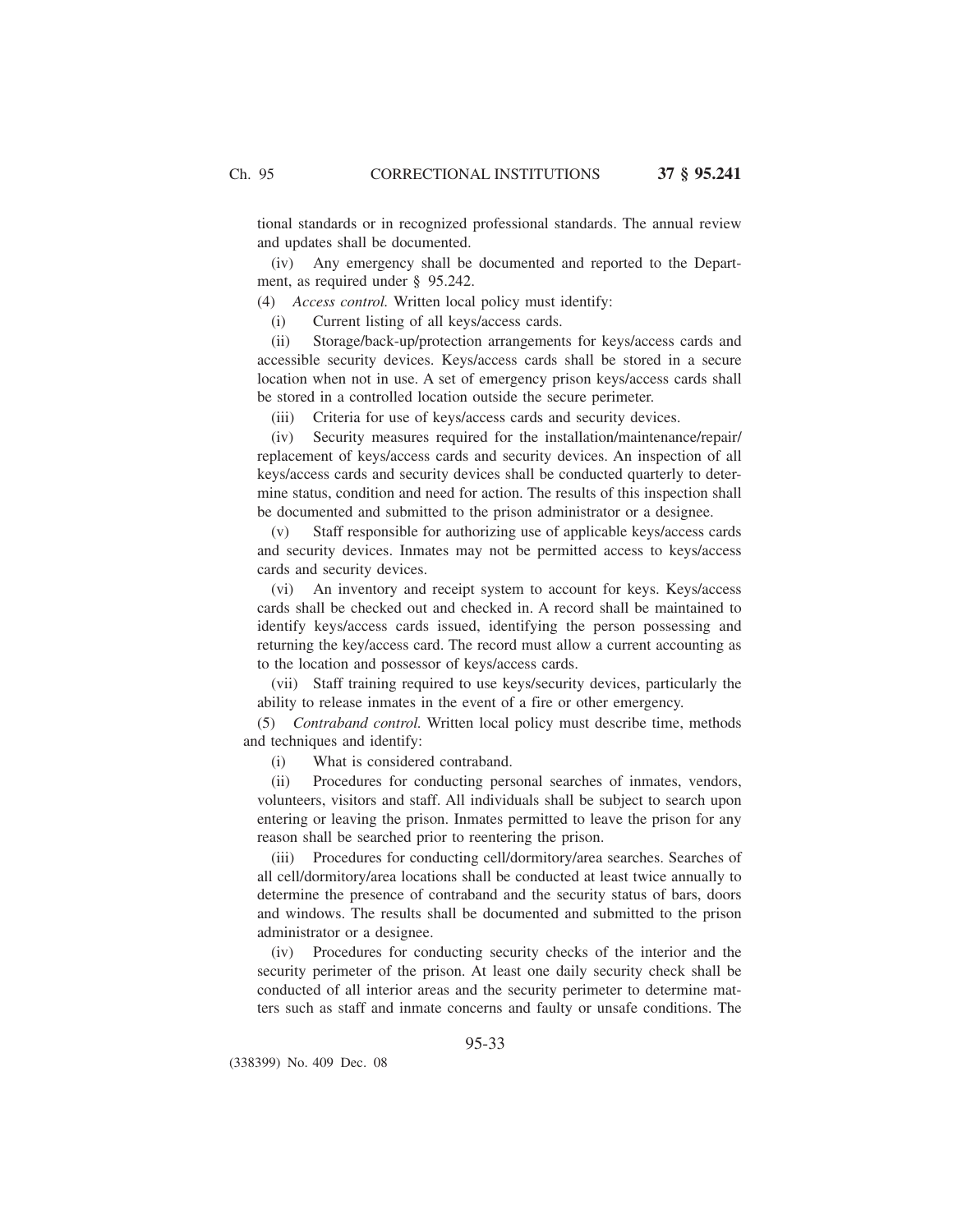results of this security check shall be documented and submitted to the prison administrator or a designee.

(v) Staff training required to conduct searches/security checks.

(6) *Tool/equipment control.* Written local policy must identify:

(i) The current listing of authorized tools/equipment.

(ii) Security measures required for the maintenance/repair/replacement of tools/equipment. An inspection of all tools/equipment shall be conducted semiannually to determine status, condition and need for action. The results of this inspection shall be documented and submitted to the prison administrator or designee.

(iii) The staff responsible for authorizing use of tools/equipment. Inmates may not be permitted access to these items, except as issued by authorized prison staff.

(iv) The storage arrangements for tools/equipment. Tools/equipment shall be stored in a secure locker or area when not in use. These items shall be stored so that their presence or absence can be immediately determined.

(v) An inventory and receipt system to account for all tools/equipment. Inmates may not have access to the tool storage area without staff supervision.

(vi) The direction given to staff and inmates in the use of tools/ equipment.

(vii) The safety procedures to protect persons who use tools/equipment.

(viii) Inmates given assignments in the work assignment program, industrial program or the public works/community service program shall be supervised by persons designated by the prison administrator or a designee. These inmates shall be subject to searches as prescribed by procedure.

(7) *Count control.* Written local policy must require that at least one formal, physical inmate headcount be conducted for each shift, with at least three head counts being completed within each 24-hour period. Each head count shall be documented in the prison's records. In the performance of the formal inmate head counts, each inmate in attendance shall be observed as to flesh and movement. There shall be strict accountability for all temporary absences from the prison by an inmate. Only prison staff trained to conduct a formal inmate head count shall perform such a count. Written local policy must describe time, methods and techniques to be followed in making any counts and remedying count discrepancies.

(8) *Inmate transportation.* Written local policy must identify the circumstances and means for transporting inmates, including specifying the vehicles and persons authorized for that purpose. Written local policy must identify what restraint and search techniques are to be used and any special precautions. Written local policy must include contingency plans to be followed in the event of an accident, escape/security breach or medical emergency during transportation.

95-34

(338400) No. 409 Dec. 08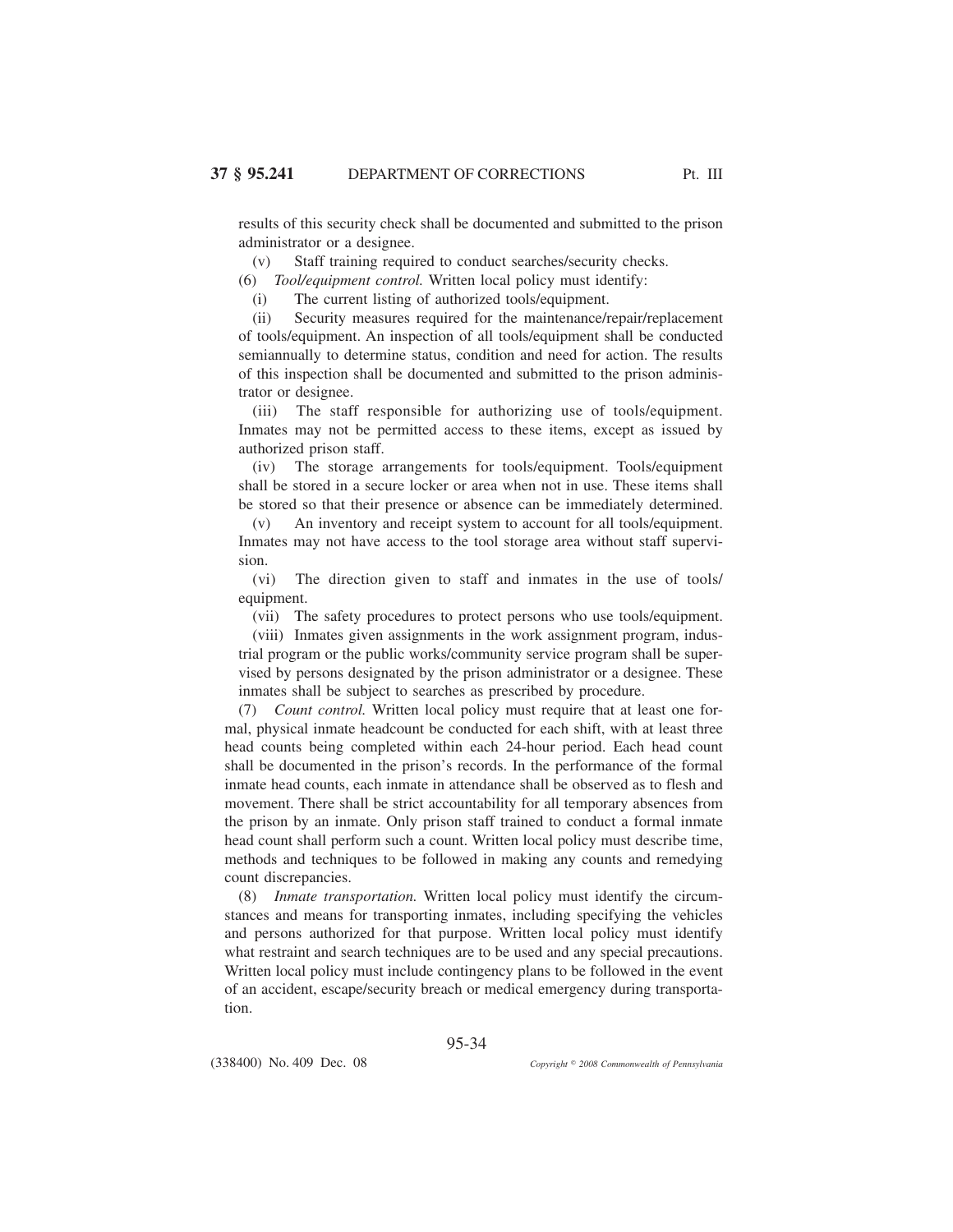### **Authority**

The provisions of this § 95.241 amended under section 506 of The Administrative Code of 1929 (71 P. S. § 186); and section 3(3) and (4) of the act of December 27, 1965 (P. L. 1237, No. 502) (61 P. S. § 460.3(3) and (4)).

#### **Source**

The provisions of this § 95.241 readopted May 18, 1979, 9 Pa.B. 1619; amended October 10, 2008, effective October 13, 2009, 38 Pa.B. 5627. Immediately preceding text appears at serial pages (336808), (263845) to (263848) and (336809) to (336810).

## **Notes of Decisions**

#### *Firearms*

A corrections officer's ability to carry a firearm, except for emergency assignment was meritrelated for purposes of The Civil Service Act. *Bureau of Correction v. Yancey*, 481 A.2d 702 (Pa. Cmwlth. 1984).

### *Force Appropriate*

Improperly shackling an inmate to the bars of a gate and shackling the inmate to a desk for purposes of physical abuse constituted violations of State regulations governing the use of instruments of restraint. *Musser v. County of Centre*, 515 A.2d 1027 (Pa. Cmwlth. 1986).

The actions by two prison guards towards a prison inmate violated State administrative regulations which set forth specifically limited circumstances, including the need to protect persons or property or to prevent escape, under which a prison inmate may be subjected to physical force and instruments of restraint. *County of Centre v. Musser*, 548 A.2d 1194 (Pa. 1988).

#### *Physical Force—Excessive*

Actions by prison guards, including wrestling a prisoner to the ground and thrusting a pillowcase full of shaving cream over the inmate's head, applying BenGay to the inmate's genitals and inserting a 2-inch spout from a bottle filled with water into his anus were in contravention of State regulations governing use of physical force. *Musser v. County of Centre*, 515 A.2d 1027, 1029 (Pa. Cmwlth. 1986); affirmed 548 A.2d 1194 (Pa. 1988).

#### *Searches*

Since this section required the warden to periodically search inmates and their cells for contraband, the prison officials may decide whether the search should be conducted during a prison-wide lockup or whether some less restrictive means was appropriate. *Saunders v. Packel*, 436 F. Supp. 618 (E. D. Pa. 1977).

#### *Supervision of Inmates*

Assuming an inmate population of 168, a county prison must employ a minimum of 33 full-time correctional officers. *Padgett v. Stein*, 406 F. Supp. 287 (M. D. Pa. 1975).

#### **Cross References**

This section cited in 37 Pa. Code § 95.220b (relating to scope).

# **§ 95.242. Statistical/informational reporting.**

The following are the minimum requirements applicable to the collection of statistics and other information by the Department:

(1) *Monthly county prison and jail data.* Written local policy must provide that a completed County Data Monthly Report (Population Information) be

(338401) No. 409 Dec. 08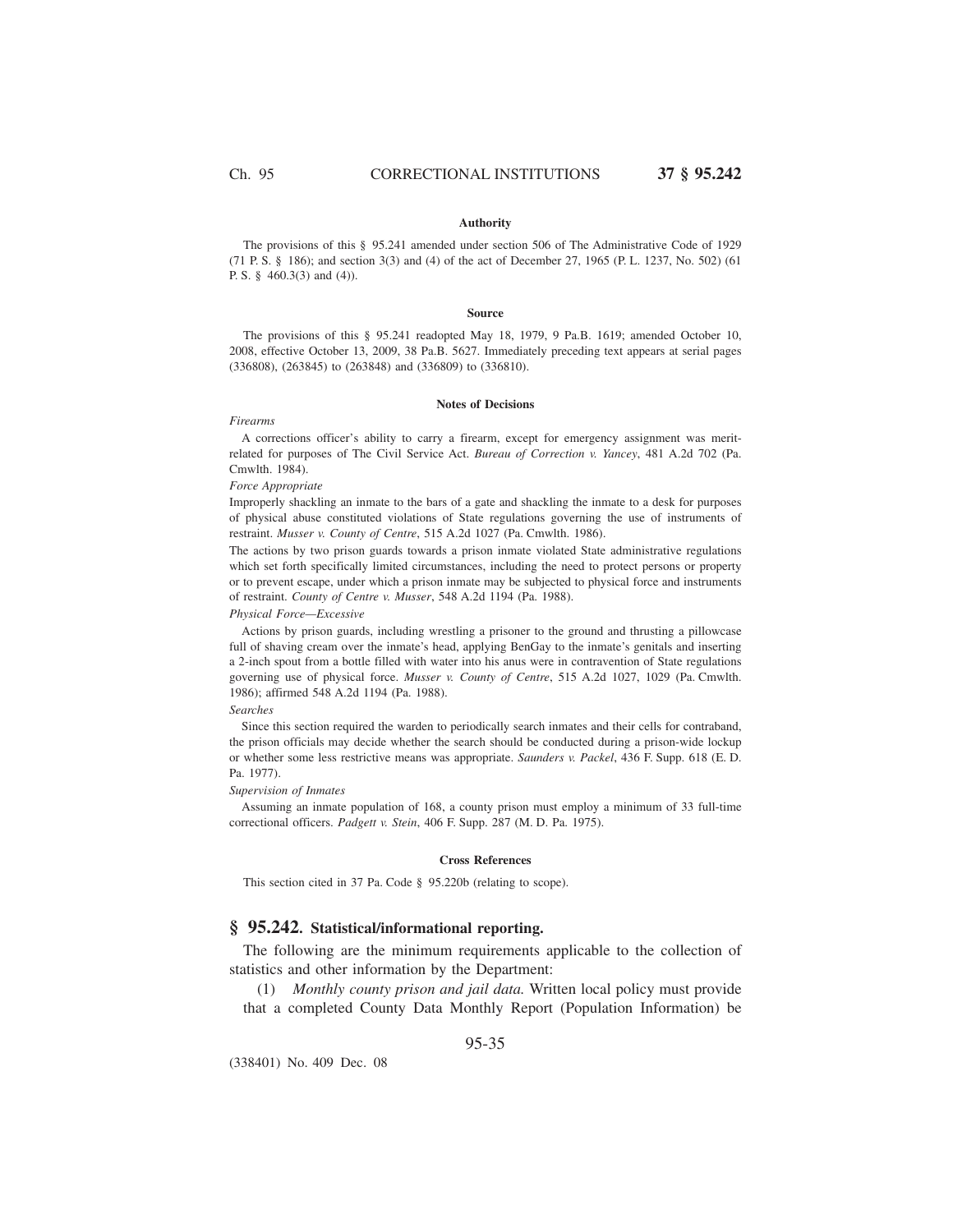submitted to the Department on designated report forms or by other available approved methods. The County Data Monthly Report (Population Information) shall be submitted within 30 days of the end of the reporting month.

(2) *Report of extraordinary occurrence.* Written local policy must provide for the following:

(i) County prisons shall submit to the Department a completed County Extraordinary Occurrence Monthly Report (Incident Information) on designated report forms or by other available approved methods. The County Extraordinary Occurrence Monthly Report (Incident Information) shall be submitted within 30 days of the end of the reporting month.

(ii) An incident qualifies as an extraordinary occurrence when an incident involves one or more of the following and meets the associated conditions:

| <b>TYPE OF INCIDENT</b>                                                             | <b>ONLY COMPLETE IF</b>                                                                                           |  |
|-------------------------------------------------------------------------------------|-------------------------------------------------------------------------------------------------------------------|--|
| Death<br><b>Natural</b><br>Accidental<br>Homicide<br>Suicide                        | All cases                                                                                                         |  |
| <b>Escape</b><br>Actual<br>Walk-a-Way<br>Attempt                                    | Law enforcement referral                                                                                          |  |
| <b>Infectious Diseases/</b><br>Communicable<br><b>Diseases</b>                      | Department of Health reporting<br>required                                                                        |  |
| <b>Mental Health</b><br><b>Commitment</b><br>Mental Health 302<br>Mental Health 304 | All cases                                                                                                         |  |
| <b>Attempted Suicide</b>                                                            | Medical treatment beyond immediate<br>first aid or mental health referral or<br>both                              |  |
| <b>Use Of Force</b><br>Physical<br><b>Restraints</b><br>Chemical agent              | Whenever utilized for other than<br>routine use of restraints during<br>inmate movement/escort/<br>transportation |  |
|                                                                                     |                                                                                                                   |  |

95-36

(338402) No. 409 Dec. 08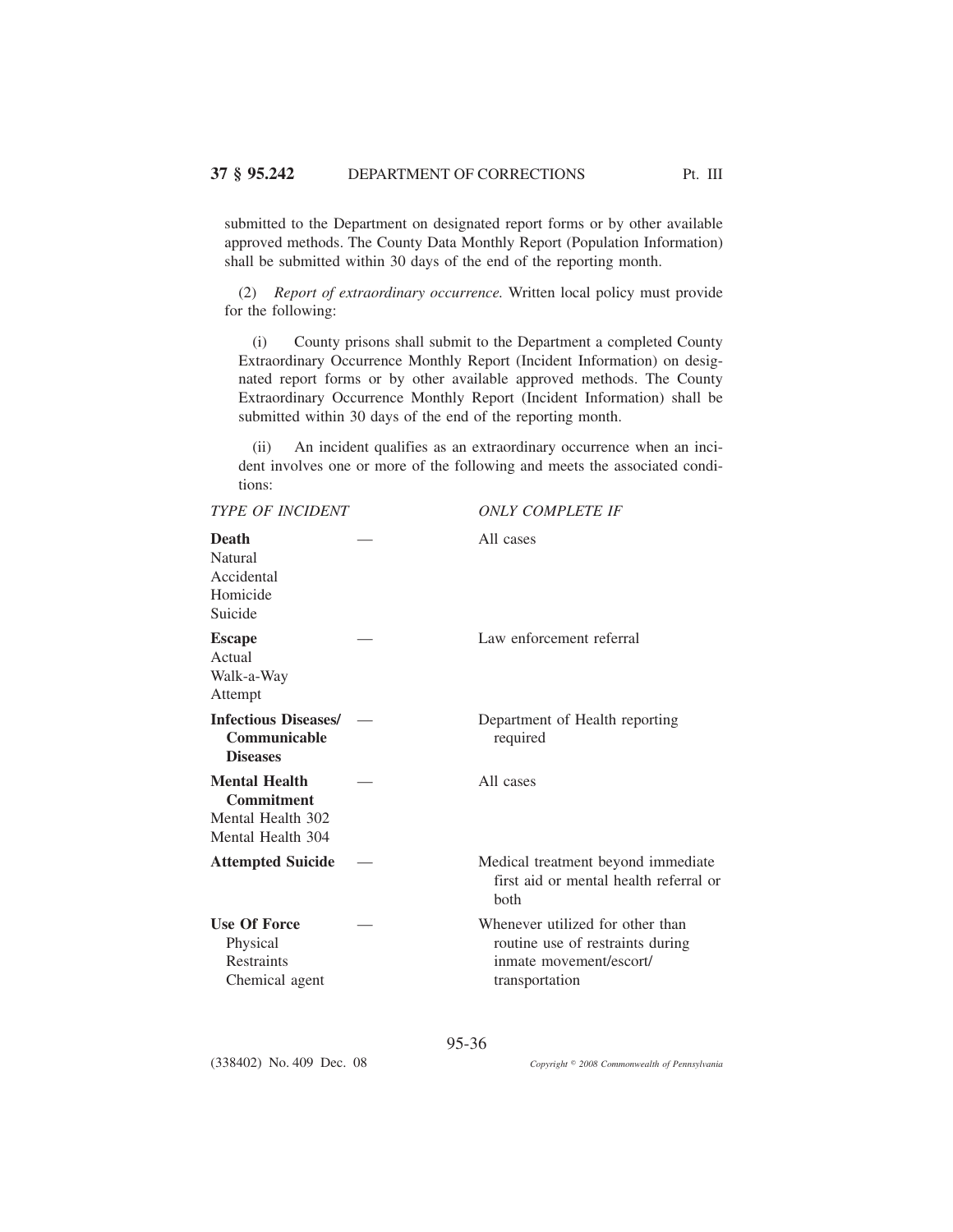*TYPE OF INCIDENT ONLY COMPLETE IF* Stun device Baton Firearms **Assault** On Staff By Inmate On Inmate By Staff On Inmate By Inmate Medical treatment beyond immediate first aid or law enforcement referral or both **Sexual Assault/** — *All Cases* **Allegation of Sexual ASSAULT** On Inmate by Inmate On Inmate by Staff **Emergency** Fire Disturbance Hostage Bomb threat Terrorism Biological/chemical Utility outages — Outside agency assistance or law enforcement referral or both

(iii) An incident qualifies as an extraordinary occurrence when an incident involves an inmate, prison employe, contractor, volunteer or visitor in a situation occurring within the prison, on prison property or while an inmate is under custody of the prison, or during the performance of a prison employe's official duties.

(3) Written local policy must provide that a completed Annual County Prison General Information Report be submitted to the Department on designated report forms or by means of other available approved methods. The Annual County Prison General Information Report for the preceding calendar year shall be submitted by the first Monday in March of each year.

(4) The data and information submitted to the Department in the County Data Monthly Report, the County Extraordinary Occurrence Monthly Report and the Annual County Prison General Information Report will be collected for statistical, analytical and trending purposes only.

(5) Information required upon commitment of offender to the Department.

95-37

(338403) No. 409 Dec. 08

Evacuation/ relocation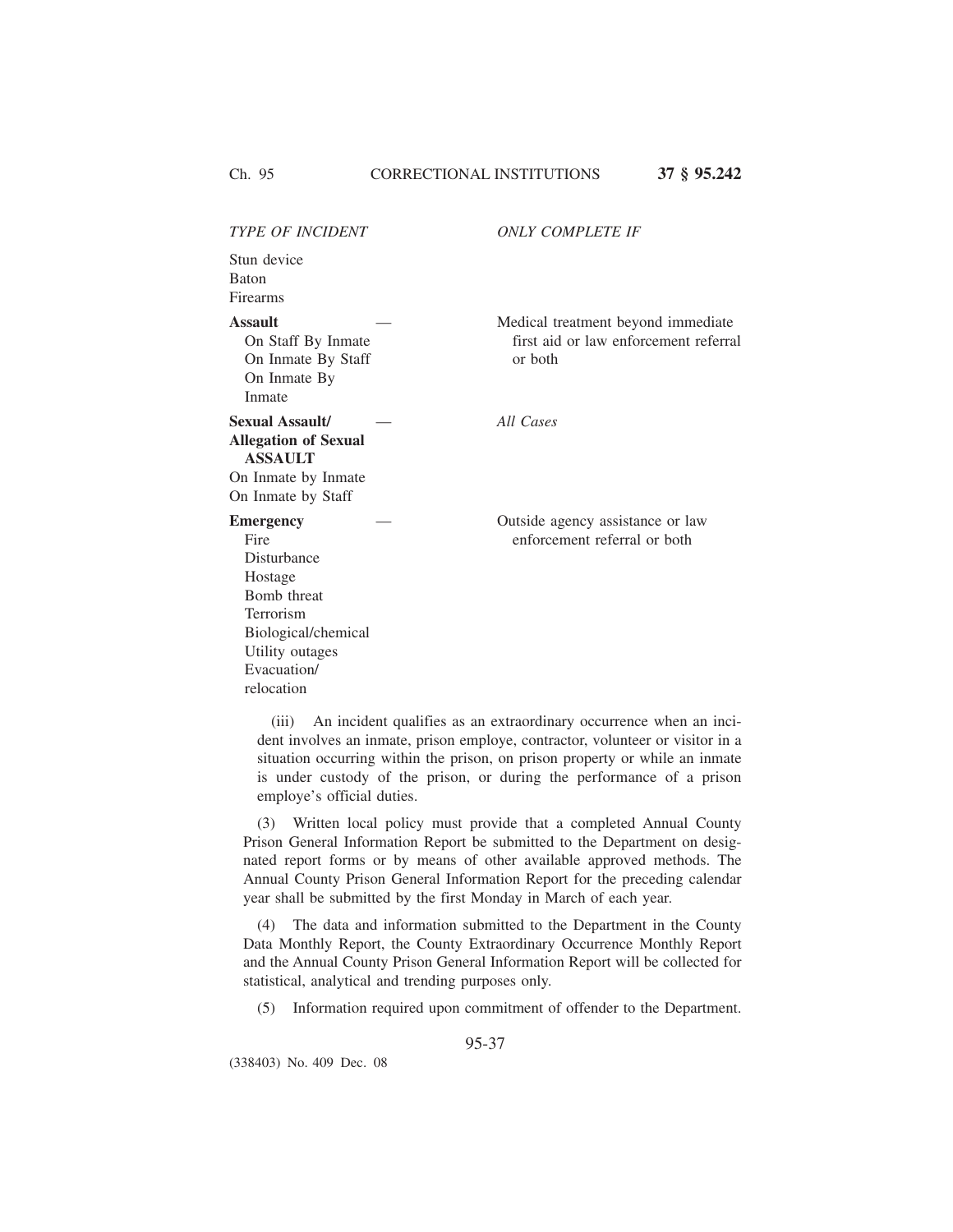(i) Written local policy must establish the procedure necessary to ensure that the information which must accompany an inmate upon commitment to the custody of the Department is provided to the Department as required under 42 Pa.C.S. § 9764(a) (relating to information required upon commitment and subsequent disposition). The policy must also specify the person responsible for collecting the information and ensuring that it is submitted to the Department as required by law.

(ii) Written local policy must establish the procedure necessary to ensure that the additional information regarding an inmate, which is provided by the court to the county prison in accordance 42 Pa.C.S. § 9764(b), is transmitted to the State correctional facility, as required under 42 Pa.C.S. § 9764(c), following transfer of that inmate from the county prison. The policy must also specify the person responsible for collecting the information and ensuring that it is submitted to the Department as required by law.

### **Authority**

The provisions of this § 95.242 amended under section 506 of The Administrative Code of 1929 (71 P. S. § 186); and section 3(3) and (4) of the act of December 27, 1965 (P. L. 1237, No. 502) (61 P. S. § 460.3(3) and (4)).

#### **Source**

The provisions of this § 95.242 readopted May 18, 1979, 9 Pa.B. 1619; amended October 10, 2008, effective October 13, 2009, 38 Pa.B. 5627. Immediately preceding text appears at serial pages (336810) and (263851).

# **§ 95.243. Treatment services.**

The following are the minimum requirements applicable to treatment services: (1) Written local policy must:

(i) Designate that the delivery of treatment services shall be supervised by a treatment professional who is employed by the prison, someone under contract with the prison or who serves as a volunteer.

- (ii) Identify treatment services.
- (iii) Designate who is responsible to provide each treatment service.

(iv) Identify the number of hours provided per week for each treatment service and the total number of hours provided per week for all treatment services.

(2) Written local policy must require treatment services to include the following:

(i) Education.

(338404) No. 409 Dec. 08

- (ii) Social services.
- (iii) Alcohol and other drugs.
- (iv) Counseling services.

(3) Written local policy must require treatment services to be provided by a treatment professional or a person certified, licensed or trained to provide that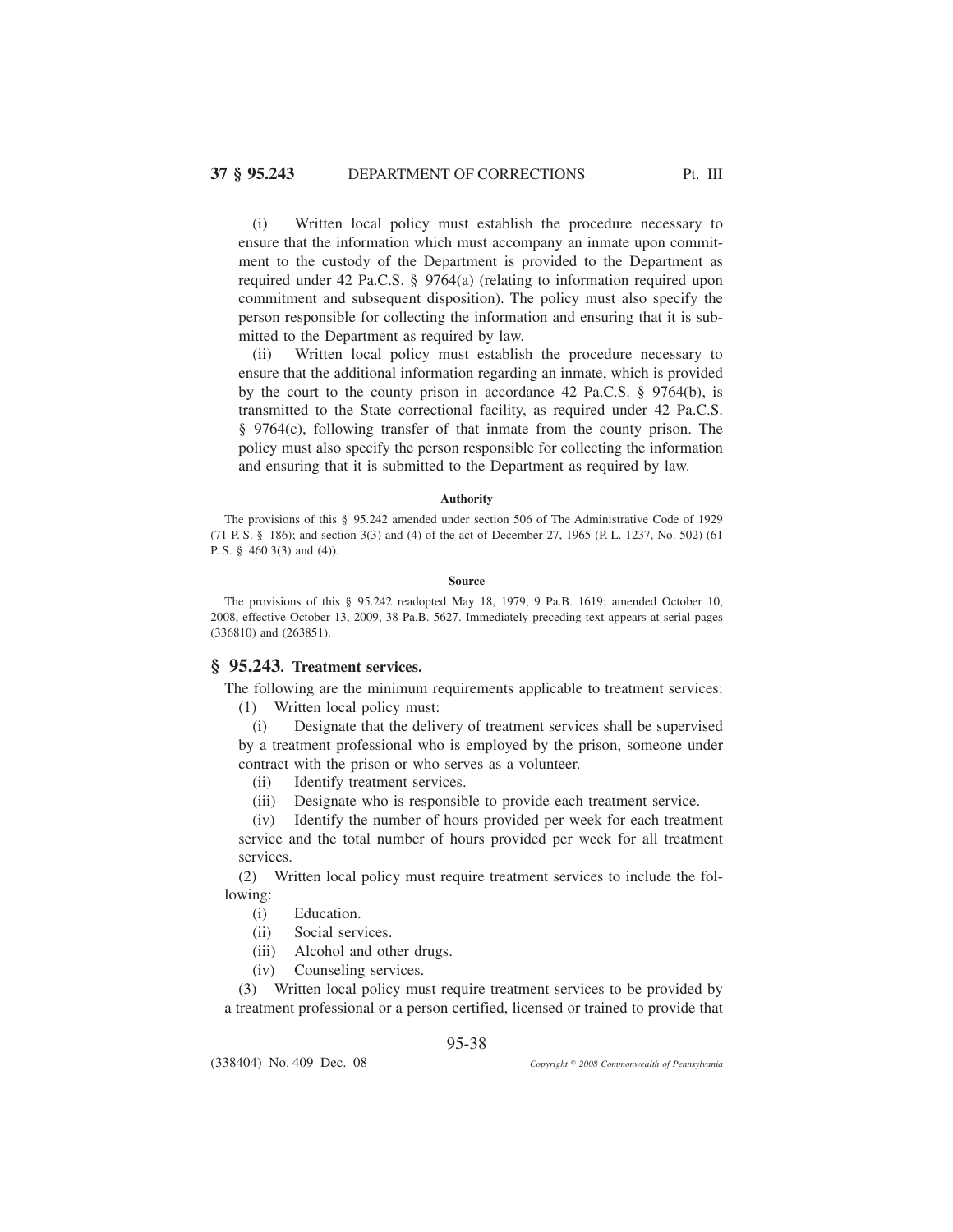programming who is employed by the prison, under contract with the prison or who serves as a volunteer, or by any combination thereof.

(4) Written local policy must specify that inmates admitted to the prison receive a treatment intake screening, performed and recorded by a person with treatment training. This screening must include the determination of current mental and emotional stability, medical status, immediate personal/family issues, the identification of legal representation, and the obtaining of the name of a relative or other person for notification in the event of an emergency. A record of the screening shall be kept as part of the permanent prison document.

(5) Written local policy must require that an inmate determined upon admission to be in need of immediate treatment services be assessed by a treatment professional within 7 days.

(6) Written local policy must require that a treatment needs assessment be conducted by a treatment professional within 90 days following admission. This assessment must identify individual treatment needs and, within available prison and community resources, provide for access to supportive and rehabilitative services. The assessment shall be recorded as part of the inmate's file. Follow-up available treatment services shall begin within 45 days of the treatment needs assessment.

(7) Written local policy must identify the procedures for evaluating whether an inmate is mentally ill and proceedings under the Mental Health Procedures Act (50 P. S. §§ 7101—7503) should be initiated.

(8) Written local policy must provide that inmates shall have the option to refuse treatment services except when subject to an involuntary commitment under the Mental Health Procedures Act or unless otherwise directed by court order.

(9) Written local policy must specify that there is no discrimination regarding treatment services access based on an inmate's race, religion, national origin, gender, or disability. If both genders are housed in the prison, all available services and programs shall be comparable.

## **Authority**

The provisions of this § 95.243 amended under section 506 of The Administrative Code of 1929 (71 P. S. § 186); and section 3(3) and (4) of the act of December 27, 1965 (P. L. 1237, No. 502) (61 P. S. § 460.3(3) and (4)).

#### **Source**

The provisions of this § 95.243 readopted May 18, 1979, 9 Pa.B. 1619; amended October 10, 2008, effective October 13, 2009, 38 Pa.B. 5627. Immediately preceding text appears at serial pages (263851) to (263852) and (336811).

### 95-39

(338405) No. 409 Dec. 08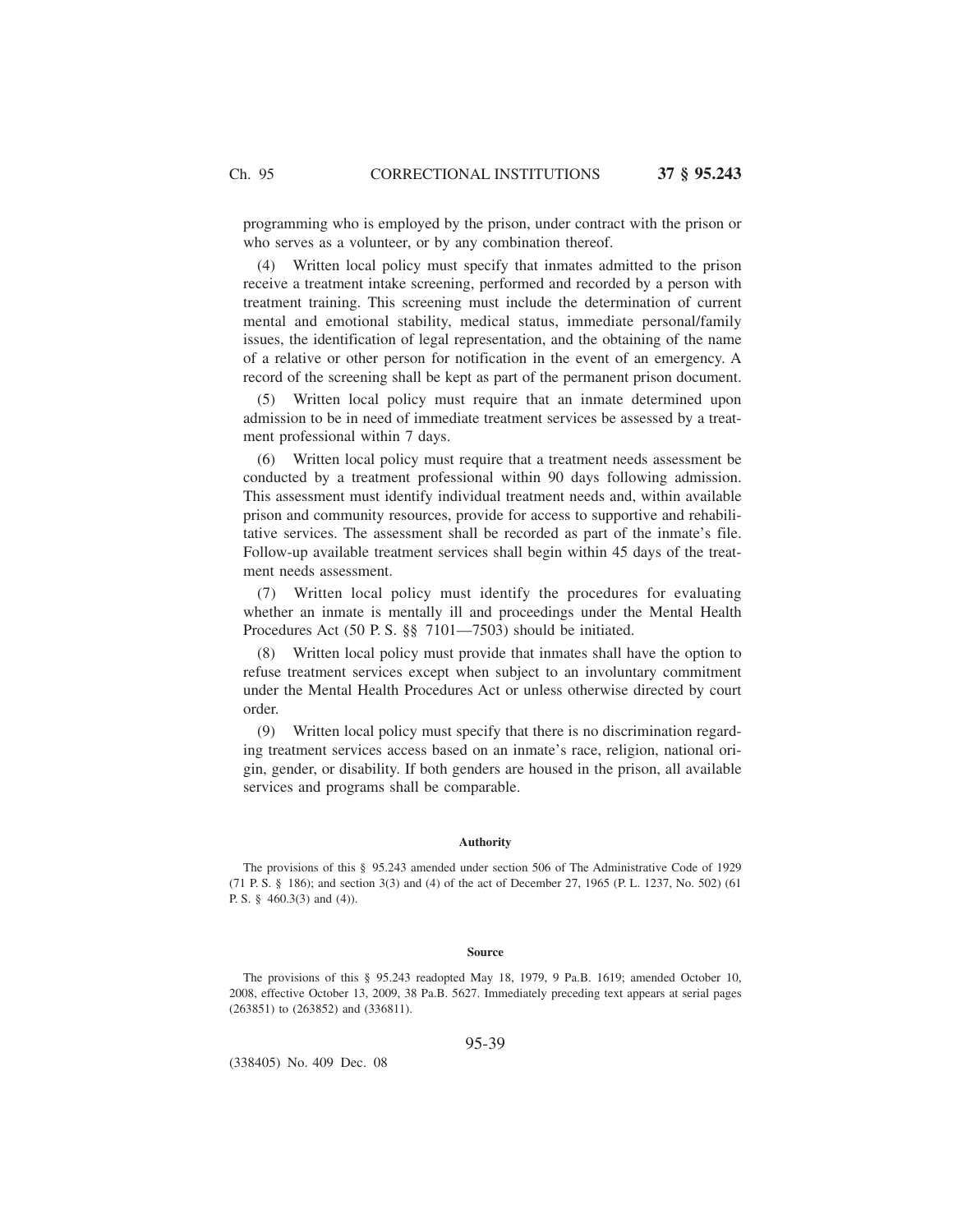#### **Notes of Decisions**

#### *Treatment Services*

Where the estate of a pretrial detainee who committed suicide while he was detained brought a civil rights action against jail officials for failure to provide treatment services required by Pennsylvania law claiming failure ''constituted deliberate indifference'' the Court held such claim was precluded due to the difference of medical opinion concerning the detainee's suicidal intent. *Herman v. Clearfield County*, 836 F. Supp. 1178 (1993); affirmed 30 F. Supp. 1486 (3d. Cir. (Pa.) 1994).

#### **Cross References**

This section cited in 37 Pa. Code § 95.220b (relating to scope).

## **§ 95.244. [Reserved].**

#### **Source**

The provisions of this § 95.244 readopted May 18, 1979, 9 Pa.B. 1619; reserved October 10, 2008, effective October 13, 2009, 38 Pa.B. 5627. Immediately preceding text appears at serial pages (336811) to (336812).

# **§ 95.245. Incoming publications.**

The following are the minimum requirements applicable to incoming publications:

(1) Written local policy must specify the procedure for receiving, reviewing and allowing publications into the prison, including the searching of incoming publications for contraband.

(2) Written local policy must establish the criteria for prohibiting a publication from coming into the prison, including the defining of obscene material. Incoming publications may be read and examined by the prison administrator or a designee. The criteria for prohibiting a publication from coming into the prison must be related to maintaining the order, security or safety of the prison or the exclusion of obscene material.

(3) Written local policy must identify the procedure for allowing access to both recreational and instructional reading materials for use by inmates.

#### **Authority**

The provisions of this § 95.245 amended under section 506 of The Administrative Code of 1929 (71 P. S. § 186); and section 3(3) and (4) of the act of December 27, 1965 (P. L. 1237, No. 502) (61 P. S. § 460.3(3) and (4)).

#### **Source**

The provisions of this § 95.245 readopted May 18, 1979, 9 Pa.B. 1619; amended October 10, 2008, effective October 13, 2009, 38 Pa.B. 5627. Immediately preceding text appears at serial page (336812).

## **§ 95.246. Investigations; deaths and sexual assaults/allegations.**

The following are the minimum requirements for investigation of:

(1) *Deaths*. Written local policy must provide for the procedure to be followed in the event of the death of an inmate, prison employe, volunteer, contractor or visitor. The policy must provide for the following:

## 95-40

(338406) No. 409 Dec. 08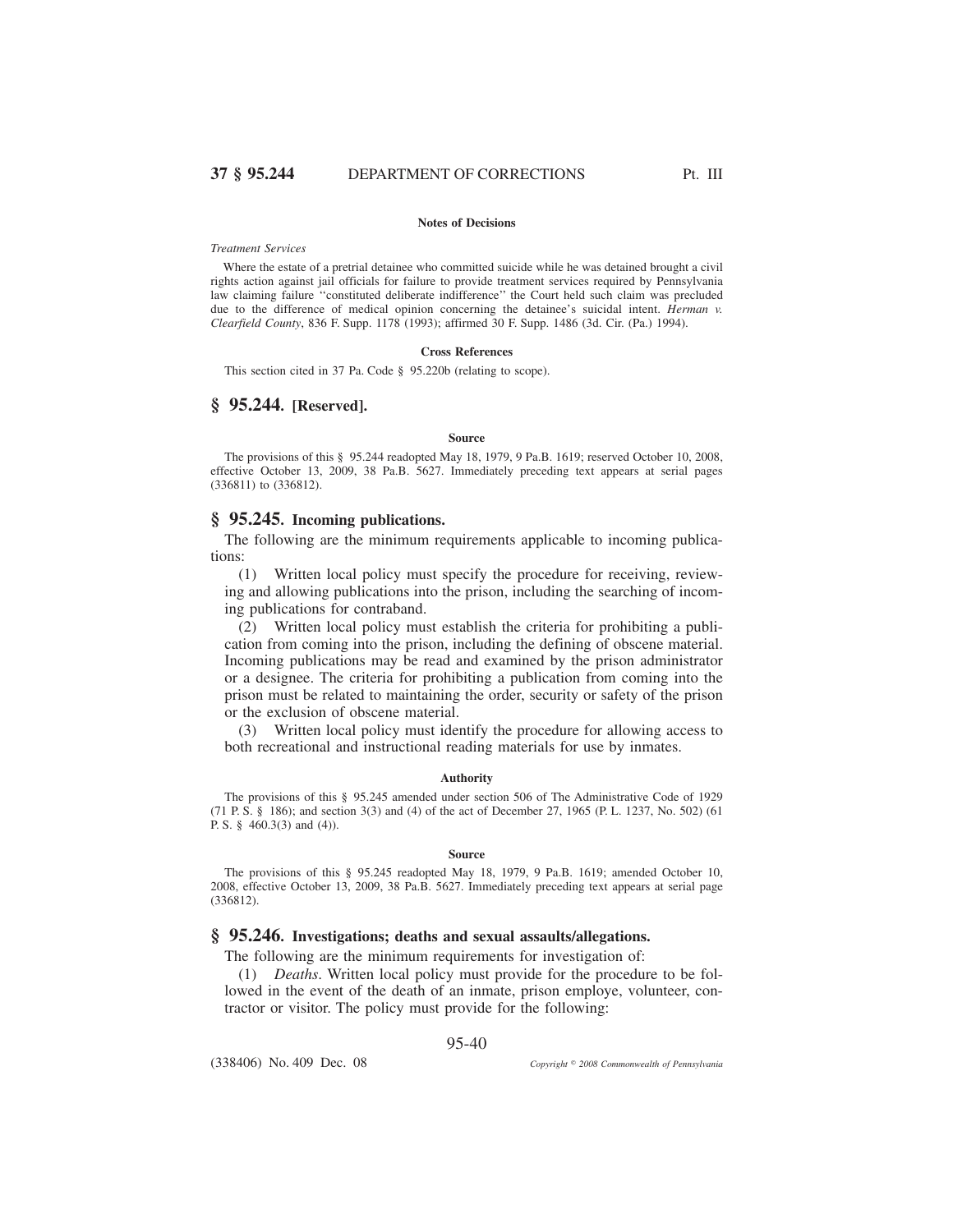(i) Immediate notification of the coroner and the appropriate law enforcement agency by the prison administrator or a designee when an inmate dies within the prison, on prison property or while in the custody of prison staff.

(ii) Immediate notification of the coroner and the appropriate law enforcement agency by the prison administrator or a designee when a prison employe, volunteer, contractor or visitor dies within the prison, on prison property or while in the performance of official duties.

(iii) Identification of the coroner and the law enforcement agency to be notified.

(iv) Identification of the staff person responsible for coordinating investigative efforts with the coroner and the law enforcement agency and completing and submitting a report to the governing county prison authority.

(v) Documentation and reporting of any death to the Department and the United States Department of Justice.

(2) *Sexual assaults/allegations*. Written local policy must describe the procedure to be followed in the event of an allegation of a sexual assault involving an inmate, prison employe, volunteer, contractor or visitor. The policy must provide for the following:

(i) The prison administrator or a designee shall immediately direct an investigation of all allegations of sexual assault occurring within the prison, on prison property or while an inmate was in the custody of prison staff.

(ii) The designated law enforcement agency shall be notified and an investigation requested when a sexual assault occurs within the prison, on prison property or while in the custody of prison staff.

(iii) Identification of the law enforcement agency to be notified.

(iv) Identification of the staff person responsible for contacting the law enforcement agency, coordinating investigative efforts with that agency and completing and submitting a report to the governing county prison authority.

(v) Documentation and reporting of a sexual assault or allegation of sexual assault to the Department and the United States Department of Justice.

#### **Authority**

The provisions of this § 95.246 amended under section 506 of The Administrative Code of 1929 (71 P. S. § 186); and section 3(3) and (4) of the act of December 27, 1965 (P. L. 1237, No. 502) (61 P. S. § 460.3(3) and (4)).

#### **Source**

The provisions of this § 95.246 readopted May 18, 1979, 9 Pa.B. 1619; amended October 10, 2008, effective October 13, 2009, 38 Pa.B. 5627. Immediately preceding text appears at serial pages (336812) and (263855).

### 95-41

(338407) No. 409 Dec. 08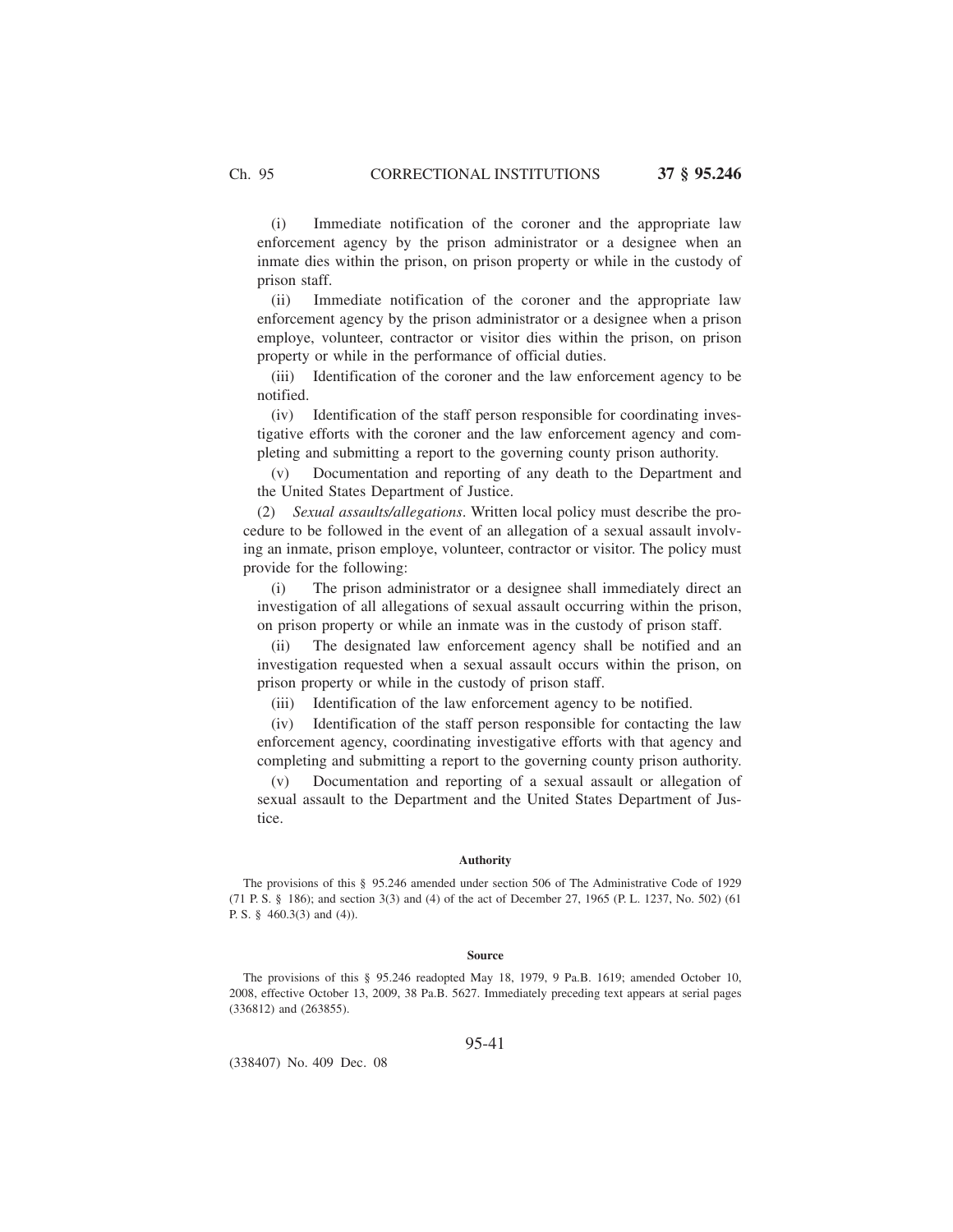# **§ 95.247. Notification.**

The following are the minimum requirements applicable to notification:

(1) Written local policy must provide for prompt notification by prison authorities of an inmate's listed emergency contact in the event of the inmate's death, serious illness or serious injury. The policy must also provide for prompt notification to an inmate in the event of the death, serious illness or serious injury to the inmate's immediate family member.

(2) Written local policy, in accordance with sections 201 and 214 of the Crime Victims Act (18 P. S. §§ 11.201 and 11.214), must establish a victim notification procedure. The procedure must identify how victims register for notification, the circumstances for which victims are notified, how this information will be maintained in a confidential manner and who is responsible for notifying the victim. If the inmate is a State prisoner on writ for local court proceedings, the county prison shall immediately contact the State correctional institution from which the inmate was transferred when circumstances exist requiring notification of the victim. In this instance, disclosure to the victim will then be handled by the Department.

### **Authority**

The provisions of this § 95.247 amended under section 506 of The Administrative Code of 1929 (71 P. S. § 186); and section 3(3) and (4) of the act of December 27, 1965 (P. L. 1237, No. 502) (61 P. S. § 460.3(3) and (4)).

#### **Source**

The provisions of this § 95.247 readopted May 18, 1979, 9 Pa.B. 1619; amended October 10, 2008, effective October 13, 2009, 38 Pa.B. 5627. Immediately preceding text appears at serial page (263855).

## **§ 95.248. Sanitation, maintenance and safety.**

The following are the minimum requirements applicable to sanitation, maintenance and safety:

(1) Written local policy must require the prison to adhere to applicable Department of Labor and Industry regulations regarding sanitation, maintenance and safety or any applicable local code inspections.

(2) Written local policy must identify a sanitation and housekeeping plan. This plan must address all prison areas and provide for daily housekeeping and regular maintenance by assigning specific duties and responsibilities to staff and inmates. Inmates shall be required to maintain their immediate living area and adjacent general space in a sanitary condition. The control of vermin and pests shall be addressed on a monthly basis by a qualified person, with documentation of the application of any pest or vermin control treatment. A sanitation inspection shall be conducted of all prison areas on a monthly basis to

95-42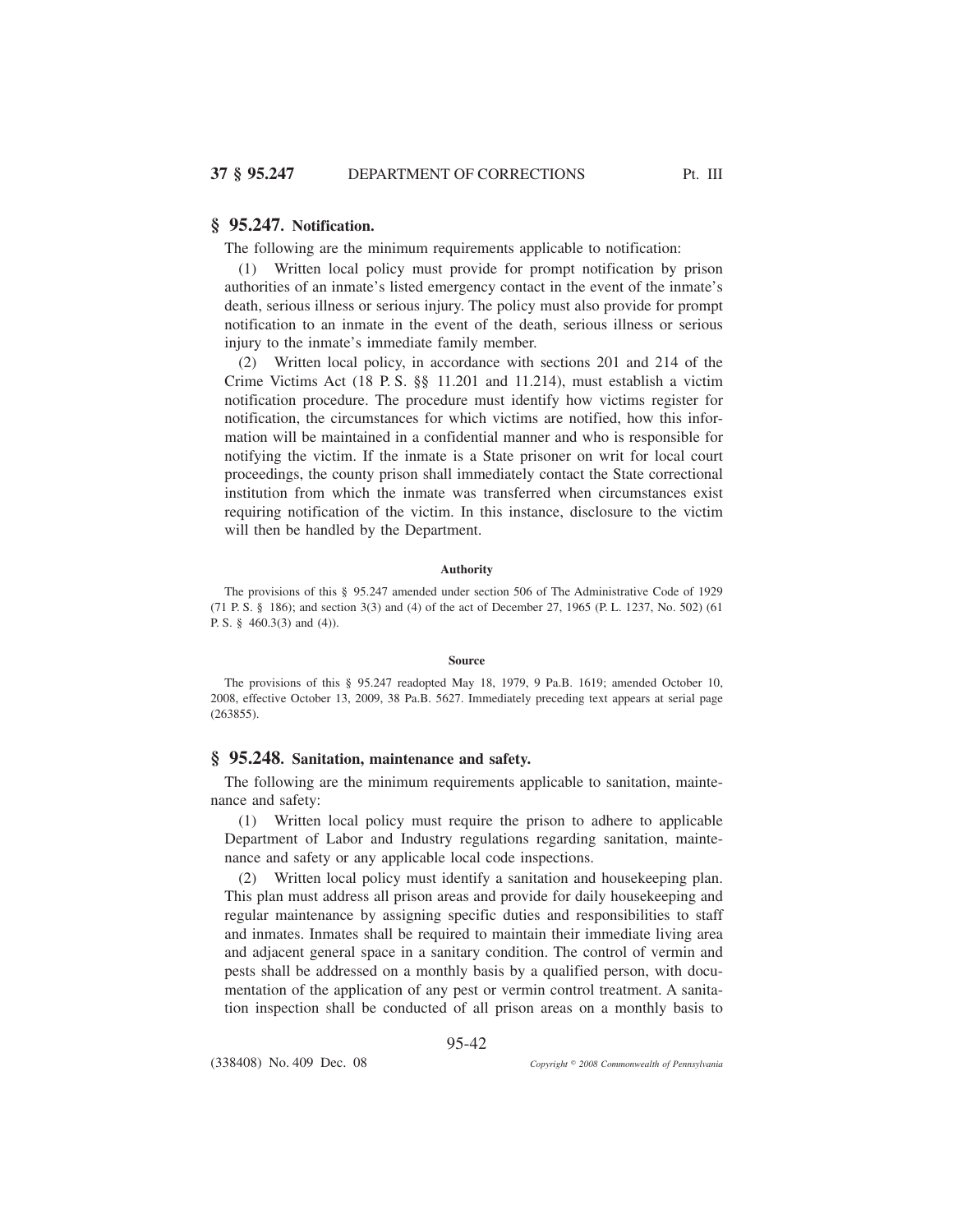determine the health and safety status of the prison and the need for action. The results of this inspection shall be documented and submitted to the prison administrator or a designee.

(3) Written local policy must identify a preventive maintenance program for the physical plant of the prison. This program must ensure the regular care and inspection of equipment that is essential for safe and efficient operation. A qualified person shall conduct an inspection of all equipment, at least semiannually, as specified by the manufacturer, to determine condition and need for action. The results of this inspection shall be documented and submitted to the prison administrator or a designee.

(4) Written local policy must provide for the inventory, control, storage and clean-up of toxic, caustic and flammable substances. Written local policy must also specify an exposure control plan for governing the handling of blood-born pathogens.

(5) Written local policy must require that prison operational support areas, to include laundry room, janitorial closets, mechanical room, electrical room, boiler room, maintenance room and storage room be maintained in a safe and clean condition at all times.

(6) Written local policy must require that the prison administrator maintain any required licenses or documentation of the prison's compliance with an applicable building code/life safety code. Current licenses or certificates of occupancy, or both, shall be available for inspection in the prison.

(7) Written local policy must require that the approved bed capacity be specified annually. The actual in-house population may not exceed the prison's approved bed capacity. The in-house population shall be calculated as the average daily inmate population for the 6 calendar months prior to the date of the prison inspection.

(8) Written local policy must require that an emergency power back-up system be available and in operational condition. This system shall be load tested at least on an annual basis, with this load test and the operating status of the system documented.

(9) Written local policy must identify a fire emergency/evacuation plan. This plan shall be reviewed annually by the prison administrator or a designee and identify an existing agreement with a responding fire department. Staff training for the implementation of this plan shall be provided on an annual basis. All areas of the prison shallbe involved and participate in fire drill exercises at least once each year, with all fire drills being documented. Written local policy must also provide for a system of inspection, testing and certification by a qualified person of all fire/smoke detectors, fire/smoke alarms and panels and fire fighting equipment on an annual basis.

(338409) No. 409 Dec. 08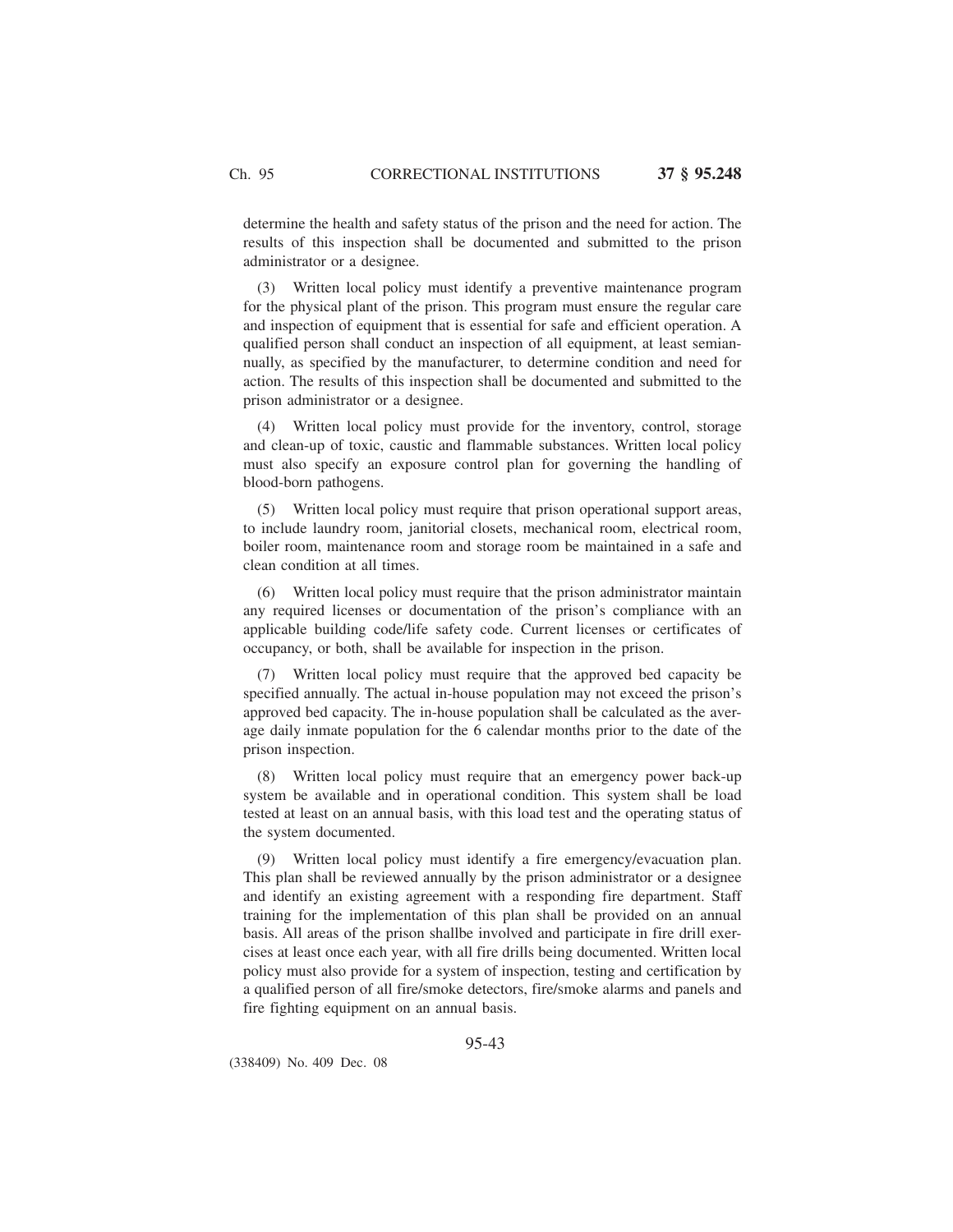### **Authority**

The provisions of this § 95.248 amended under section 506 of The Administrative Code of 1929 (71 P. S. § 186); and section 3(3) and (4) of the act of December 27, 1965 (P. L. 1237, No. 502) (61 P. S. § 460.3(3) and (4)).

### **Source**

The provisions of this § 95.248 readopted May 18, 1979, 9 Pa.B. 1619; amended October 10, 2008, effective October 13, 2009, 38 Pa.B. 5627. Immediately preceding text appears at serial pages (263855) to (263856).

#### **Notes of Decisions**

The provisions of 37 Pa. Code § 95.248 (relating to sanitation and safety) were promulgated under the Fire and Panic Act (35 P. S. §§ 1221—1235), and structures built before passage of the act are subject to the act and to this section. *Padgett v. Stein,* 406 F. Supp. 287 (M.D. Pa. 1975).

### **Cross References**

This section cited in 37 Pa. Code § 95.220b (relating to scope).

# **§§ 95.301—95.303. [Reserved].**

### **Source**

The provisions of these sections §§ 95.301—95.303 adopted May 31, 1974, effective June 1, 1974, 4 Pa.B. 1084; reserved February 17, 1984, effective February 18, 1984, 14 Pa.B. 534, unless otherwise noted. Immediately preceding text appers at serial pages (49243), (49262) to (49263) and (16856) to (16857).

# **Subchapter C. GRANTS TO COUNTIES FOR PRISON CONSTRUCTION**

Sec.<br>95.401.

Purpose.

- 95.402. Applicability.<br>95.403. Definitions.
- 95.403. Definitions.<br>95.404. Grant applic
- 
- 95.404. Grant application criteria.<br>95.405. Processing grant application Processing grant applications.
- 95.406. Guidelines for the evaluation of grant applications.
- 
- 95.407. Award of grant.<br>95.408. Records and rep Records and reports.

#### **Authority**

The provisions of this Subchapter C issued under section 506 of The Administrative Code of 1929 (71 P. S. § 186); and the Prison Facilities Improvement Act (61 P. S. §§ 390.101—390.1303), unless otherwise noted.

## **Source**

The provisions of this Subchapter C, adopted November 15, 1991, effective November 16, 1991, 21 Pa.B. 5338, unless otherwise noted.

## 95-44

(338410) No. 409 Dec. 08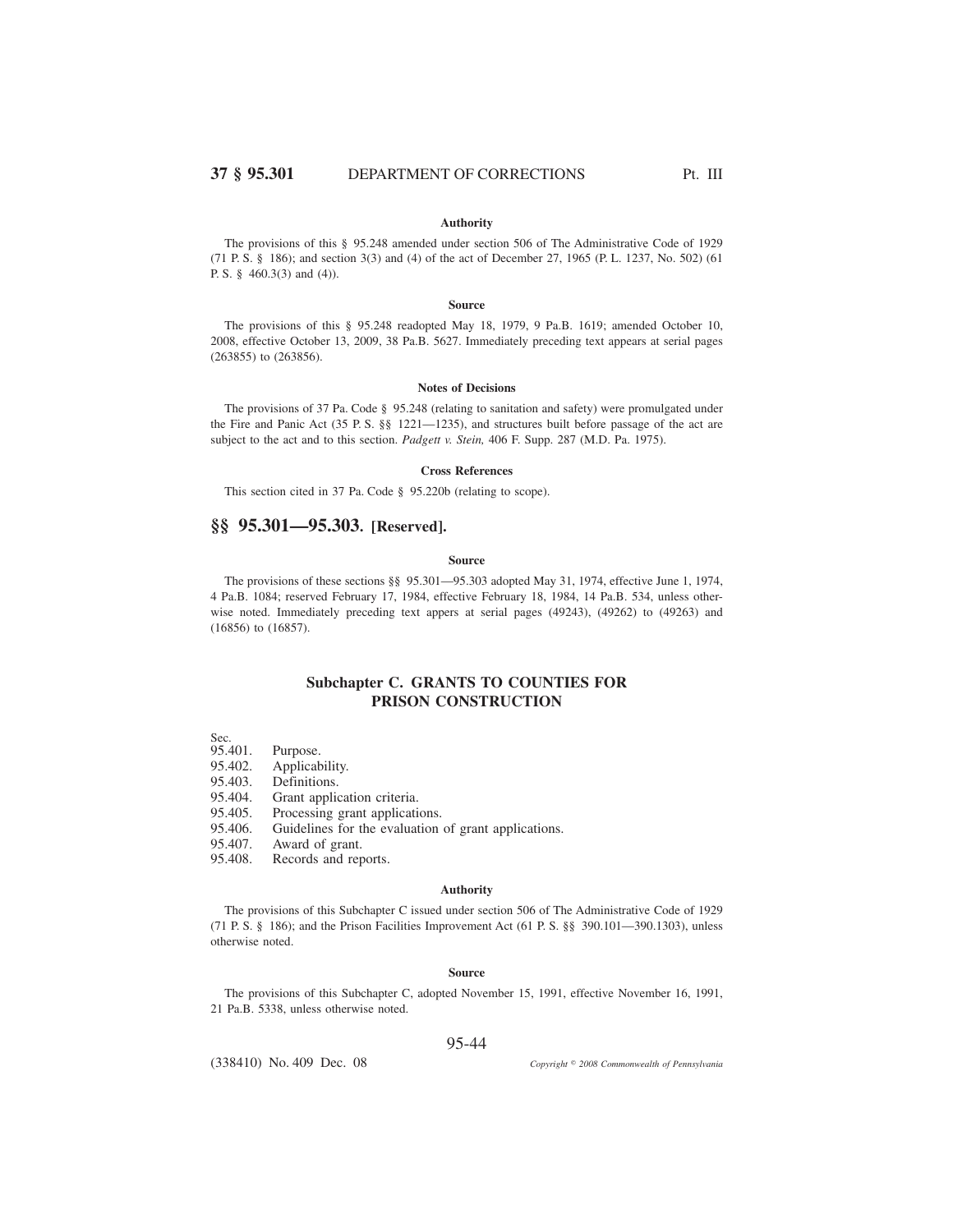# **§ 95.401. Purpose.**

The purpose of this chapter is to provide an equitable and thorouogh process of reviewing applications for grants provided for in the act. Criteria for review are given to allow the applicant the best possible opportunity to be successful in achieving a grant award.

## **§ 95.402. Applicability.**

This chapter sets out policy and procedure for providing grants to counties for the repair, expansion, construction, reconstruction, rehabilitation, improvement of local county correctional facilities or multicounty regional prison facilities or the purchase of electronic monitoring equipment for alternative sentencing programs. This chapter applies to grant applications submitted by counties to the Department for funding under the act.

## **§ 95.403. Definitions.**

The following words and terms, when used in this chapter, have the following meanings, unless the context clearly indicates otherwise:

*Act*—The Prison Facilities Improvement Act (61 P. S. §§ 390.101— 390.1303).

*Application for completed construction*—The term includes an application for a grant for work completed 5 years before the date of the grant application.

*Application for funds*—An application for funding for construction occurring after December 21, 1989 and for work begun 5 years prior to the date the county submitted a letter to the Department indicating an intent to apply for grant funds.

*Applicant*—A county or multicounty regional authority.

*Construction*—The preparation of drawings and specifications for facilities; erecting, building, altering, demolishing, remodeling, improving or extending the facilities; and the inspection and supervision of the construction of the facilities. The term does not include an interest in land.

*Department*—The Department of Corrections of the Commonwealth.

*Expansion of a prison facility*—The construction or renovation of a local correctional facility that increases available bed space. The term includes improving support facilities that directly relate to an increase in the number of inmates that may be housed.

*Grant agreement*—A grant application signed by county officials who are empowered to legally and financially obligate the county to a contractual relationship between the county and the Commonwealth, which when executed obligates the county and its officials to comply with this chapter and representations made in the application.

*Local correctional facility* or *prison facility*—A jail, prison or detention facility operated by a county or jointly by more than one county and used for the

95-45

(338411) No. 409 Dec. 08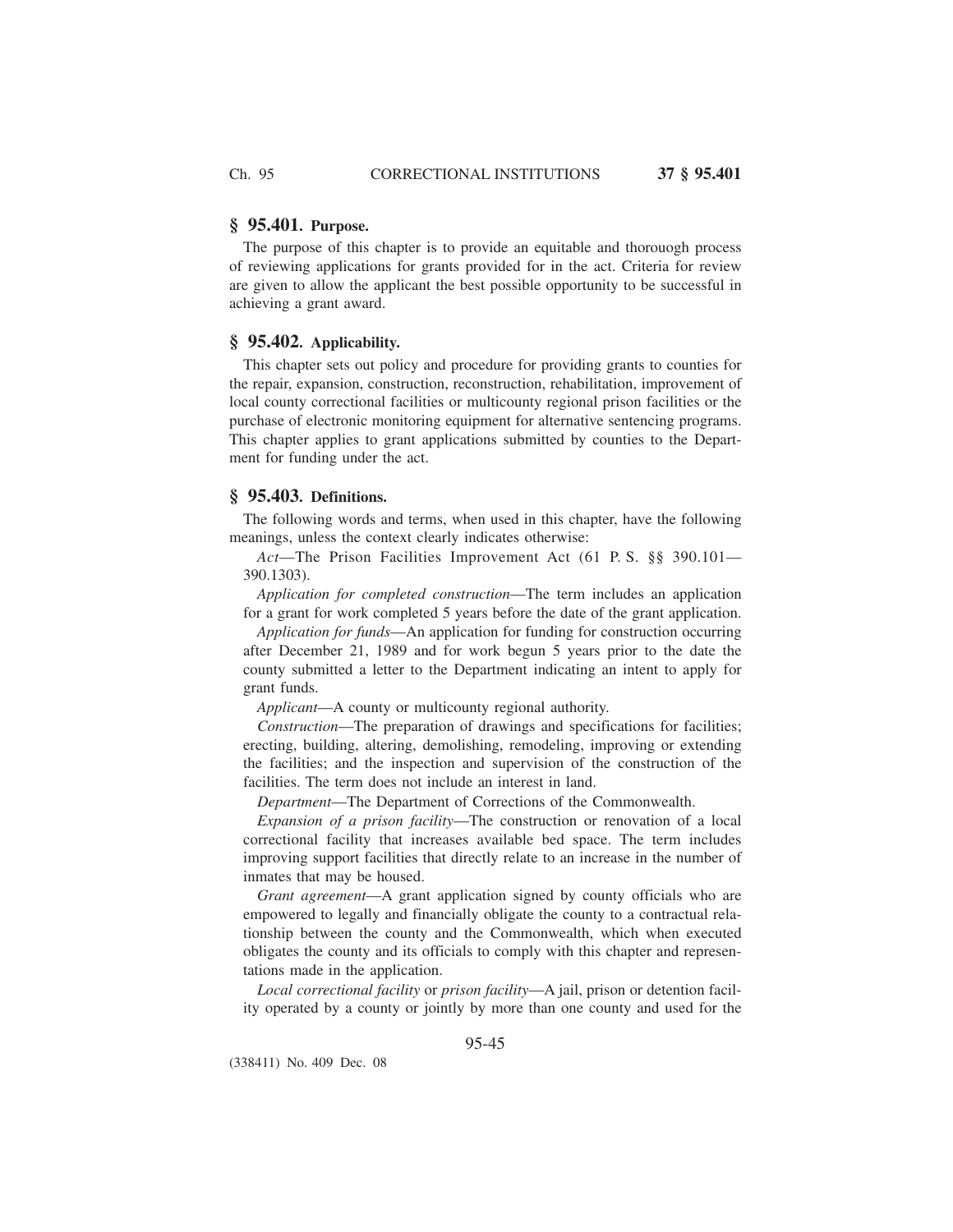confinement of persons for safe custody. The term does not include a facility used for the detention or confinement of juveniles.

*Matching funds*—Funds that are generated by the county government either through taxes or the sale of municipal matching funds bonds, or county funds expended or committed for the development of an Intermediate Punishment Plan and the operation of an Intermediate Punishment Program under the act. The term does not include funds received from the State or Federal governments through subsidy, grants or entitlement.

### **Cross References**

This section cited in 37 Pa. Code § 95.404 (relating to grant application criteria).

# **§ 95.404. Grant application criteria.**

The three categories of grants are described as follows:

(1) *Past work.* A grant is available to a county which has completed an expansion of its prison facilities within 5 years of the date of the grant application as defined by section  $714(4)$  of the act  $(61 \text{ P.S. } § 390.714(4))$ . An application for these funds shall be received by the Department from September 1, 1991 to December 31, 1991. These grants will not exceed \$1 million, and the grants shall be matched by funding in a like amount by the county from county funds. A grant will not be awarded until the applicant submits an intermediate punishment plan to the Commission on Crime and Delinquency, as required by the County Intermediate Punishment Act (61 P. S. §§ 1101—1114). An application for a grant shall be divided into individual sections, providing the following information, and in the following order:

(i) *Description of project.* A description of the county correctional system including: existing community corrections, diversion or related programs, age of facilities, staffing of facilities, court orders that were filed before July 1, 1990 against the county concerning the correctional facility or the conditions of confinement. The description shall include the rated capacity of the facilities as of July 1, 1990, and how the rated capacity is determined. Priority will be given to an applicant which was at or exceeding 115% of rated capacity as of July 1, 1990.

(ii) *Amount of grant.* The amount of the grant being requested.

(iii) *Amount of previously expended funds.* The amount of funds expended by the applicant for the repair, expansion, construction, reconstruction, rehabilitation and improvement of local correctional facilities and the source of the funds (Federal, State, county or other), to include a detailed description of the capital expenditures.

(iv) *Other.* Other information the applicant wishes to provide.

(2) *Future work.* Grants are available for the repair, expansion, construction, reconstruction, rehabilitation or improvement of county correctional facilities and the purchase of electronic monitoring equipment begun after Decem-

95-46

(338412) No. 409 Dec. 08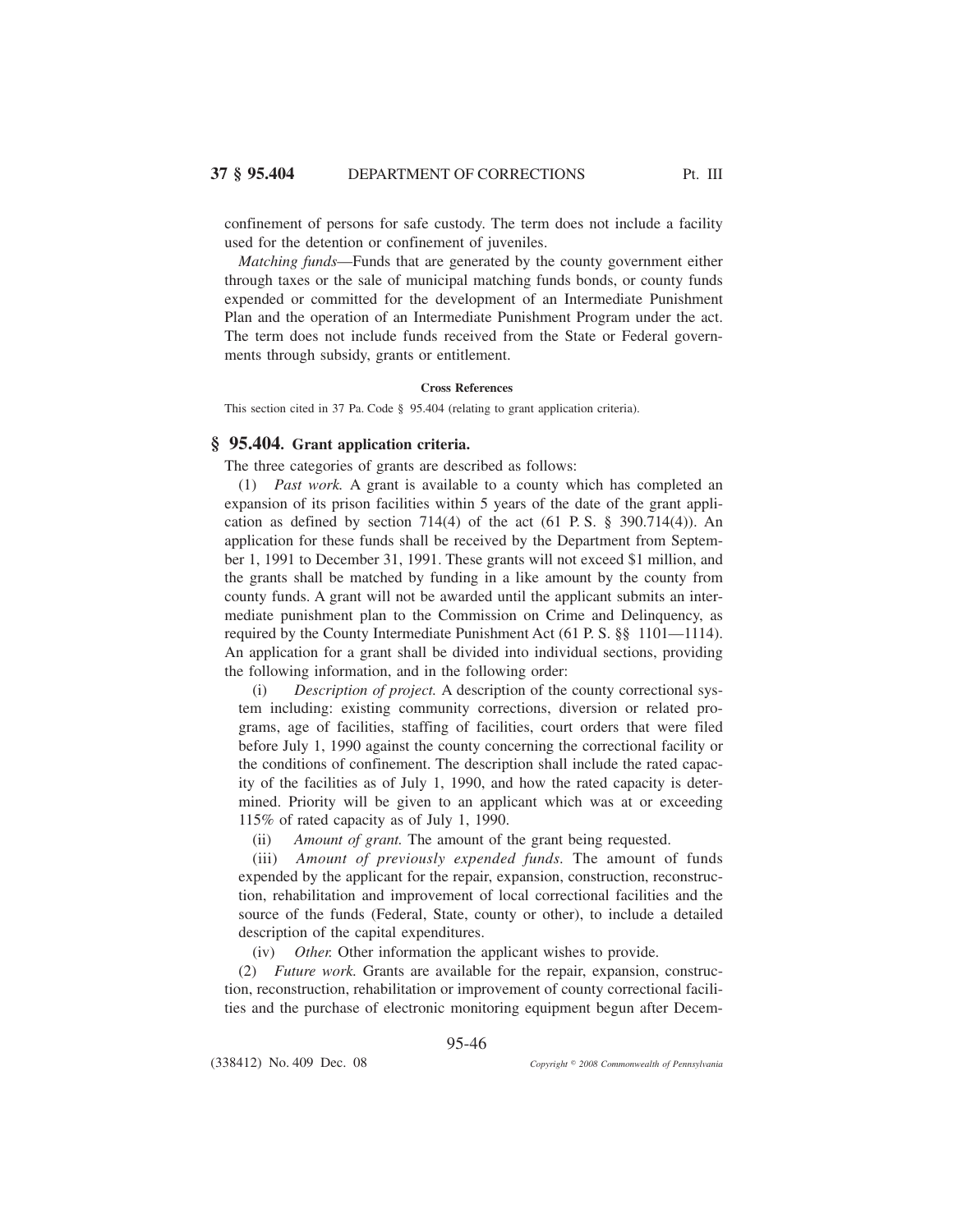ber 21, 1989. An application for these grants shall consist of individual sections, providing the following information, and in the following order:

(i) *County correctional system.* A description of the county correctional system, including age of facilities, court orders that were filed before July 1, 1990, staffing of facilities and rated capacity of the facilities and how the rated capacity is determined.

(ii) *Problem.* A description of the problem that the grant will address.

(iii) *Solution.* A description of the proposed solution to the problem. The relationship of the solution to the problem identified for which funds are requested shall be included in this section.

(iv) *Measurement of success.* A description of how the success of the proposed solution may be measured.

(v) *Previous efforts.* Previous efforts to address the problem and the success. This shall include a description of programs intended to or having the effect of reducing the need for construction or expansion of the county correctional facility, such as county earned time, work release, and the like.

(vi) *Grant amount requested.* The amount of the grant being requested.

(vii) *Inmate population.* The facility population as of July 1, 1990.

(viii) *Funds expended.* The amount of funds expended, or to be expended by the applicant for the repair, expansion, construction, reconstruction, rehabilitation and improvement of local correctional facilities for 3 years prior to the application. The source of the funds (Federal, State, county or other) to be expended shall be provided in the form of a cost plan that clearly specifies the anticipated costs of the project. See ''matching funds'' in § 95.403 (relating to definitions). If the county plans to utilize the funds expended in the establishment or creation of a county Intermediate Punishment Plan, a copy of the Intermediate Plan shall be attached to the grant application.

(ix) *Other.* Other information the applicant wishes to provide.

(3) *Combination of past and future work.* Grants are available for prison expansion that began before December 21, 1989 and was not completed until after December 21, 1989. These grants will combine the statutory limitation of \$1 million and equal contribution for work and costs initiated before December 21, 1989, and the statutory grant limitation for reimbursement in a like amount of the total grant awarded for expansion or improvement for work completed after December 21, 1989. Applications for the grants shall consist of individual sections, providing the following information:

- (i) A description of the project.
- (ii) The amount of previously expended funds.
- (iii) The county correctional system.
- (iv) The problem.
- (v) The measurement of success.
- (vi) Previous efforts.
- (vii) The grant amount requested.

95-47

(338413) No. 409 Dec. 08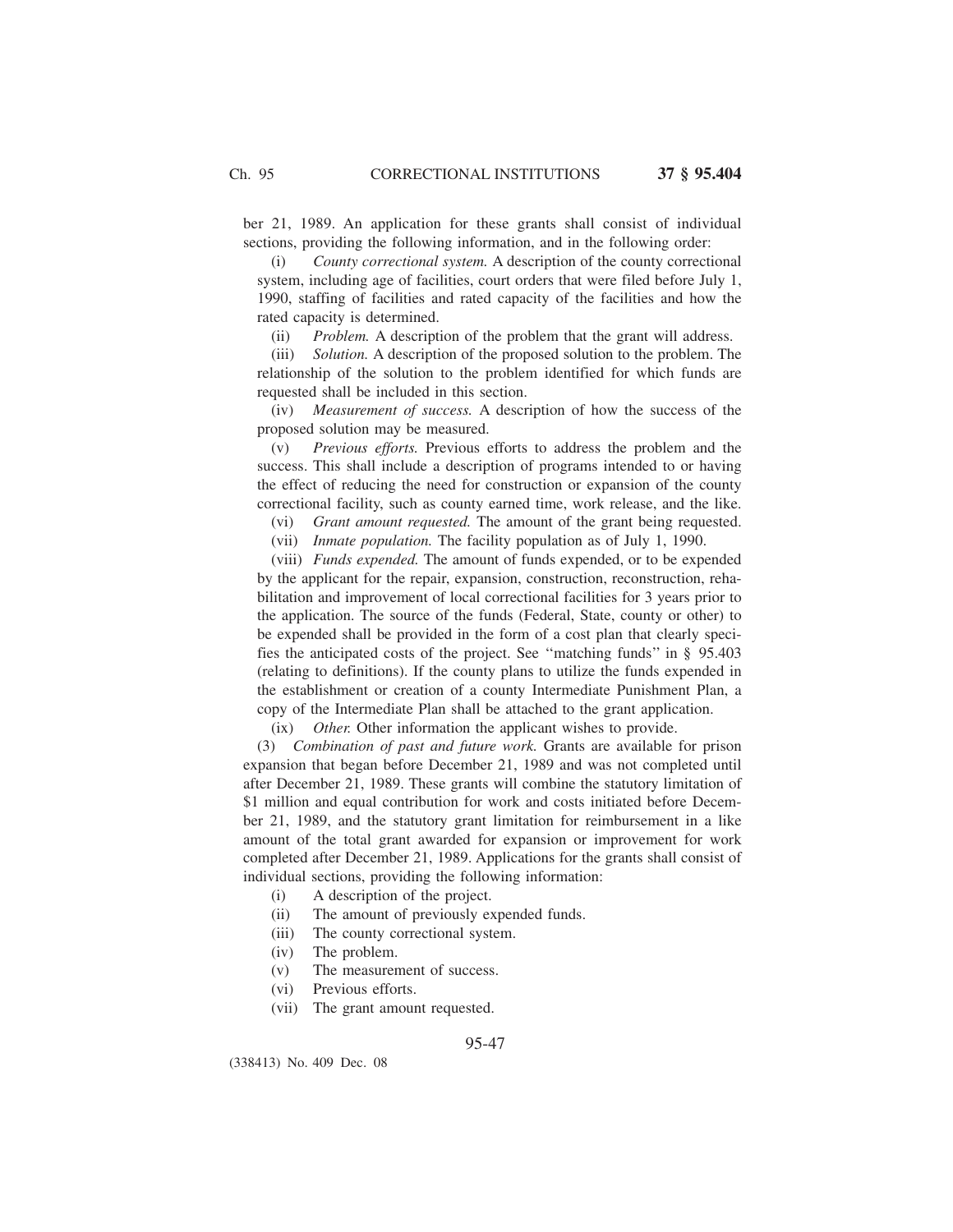(ix) Other information.

(4) *Submission to Commission on Crime and Delinquency.* A grant will not be awarded to an applicant until the applicant complies with the statutory requirement of submitting an Intermediate Punishment Plan to the Commission on Crime and Delinquency as required by the County Intermediate Punishment Act (61 P. S. §§ 1101—1114).

# **§ 95.405. Processing grant applications.**

Upon receiving a grant application, the Department will review the information for completeness and accuracy. If the information is found to be incomplete or inaccurate, additional data may be requested and final processing of the application will be discontinued until the requested data is supplied by the applicant. The Department may terminate the processing of an incomplete or inaccurate application if additional data is not supplied to the Department within 30 days after a written request.

# **§ 95.406. Guidelines for the evaluation of grant applications.**

The Commissioner of the Department will award grants based on a consideration of the grant application guidelines. The decision will be based on, and keeping with the legislative intent of the act.

## **§ 95.407. Award of grant.**

(a) Grants for completed construction will be awarded first and will not exceed \$1 million per applicant. The date of the grant application may be fixed by submitting a letter to the Department expressing interest in receiving a grant.

(b) A grant approved by the Department shall be matched by funding in a like amount by the county from county funds. If Federal funding becomes available for the construction of local correctional facilities, both the county shares shall be reduced in like proportion. Prior to receiving the grant proceeds, the applicant shall give evidence that matching funds—excluding in-kind services, land or equipment—for the project were utilized for completed construction or are available and committed for projects begun after December 21, 1989.

(c) The award of the grant is contingent upon the applicant's signing of a grant agreement provided by the Department and funds being available in the Local Criminal Justice Fund as defined in section 708 of the act (61 P. S. § 390.708).

(d) The Department's financial obligation is limited to the amount of the grant. The Department is not responsible for funding cost overruns incurred by the applicant.

95-48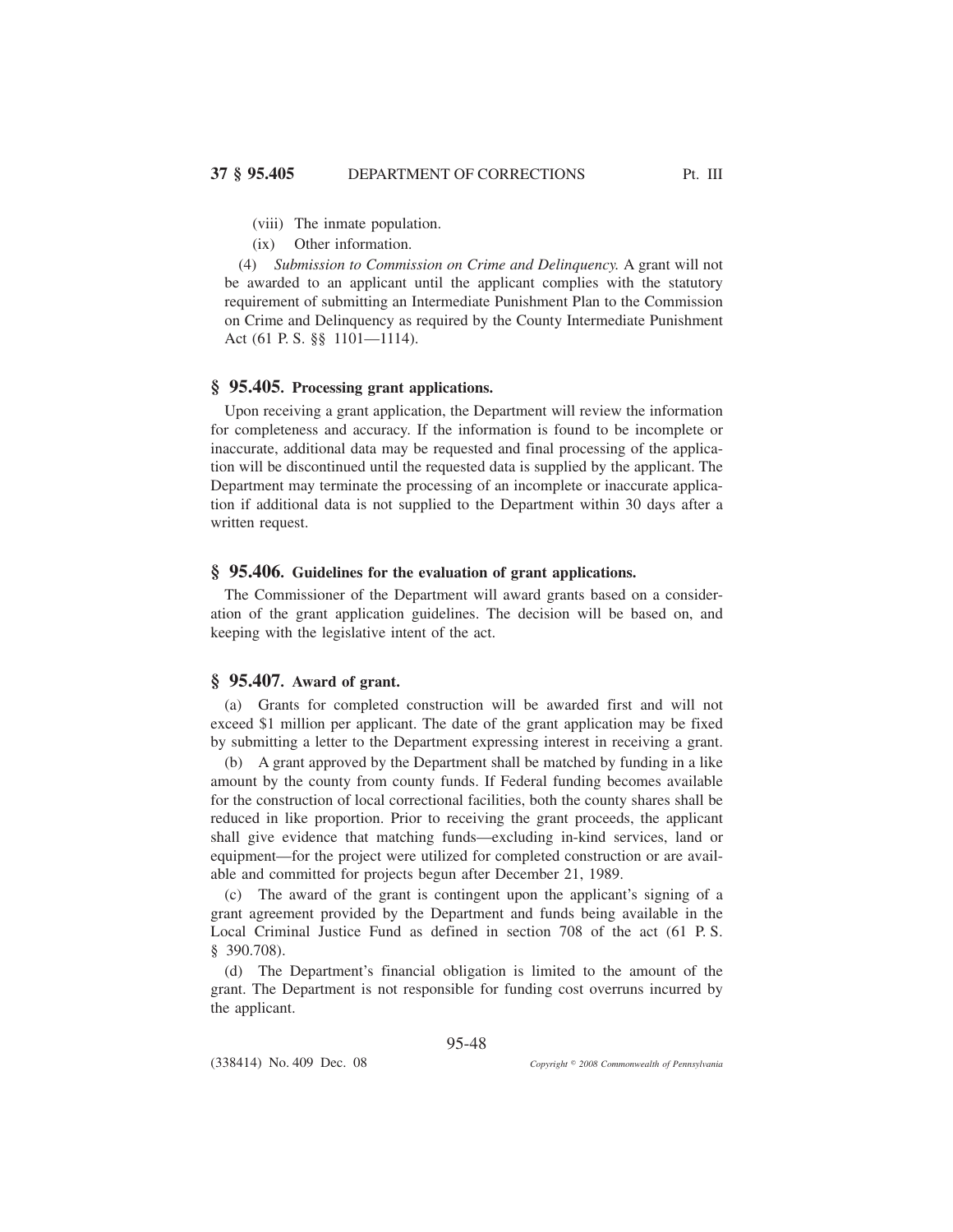# **§ 95.408. Records and reports.**

(a) The applicant shall maintain books, records and other evidence pertinent to costs incurred in connection with the grant project. The books and records shall be mainitained according to generally accepted accounting principles.

(b) Financial records, supporting documents, statistical records and other records pertaining to the grant project shall be retained by the applicant for 3 years following the date payment is made. The records and documents shall be available for inspection or audit by the Commonwealth, its agencies and instrumentalities.

(c) The applicant shall provide the Department reports on the progress of the grant project as requested, at least annually.

(342457) No. 415 Jun. 09

95-49